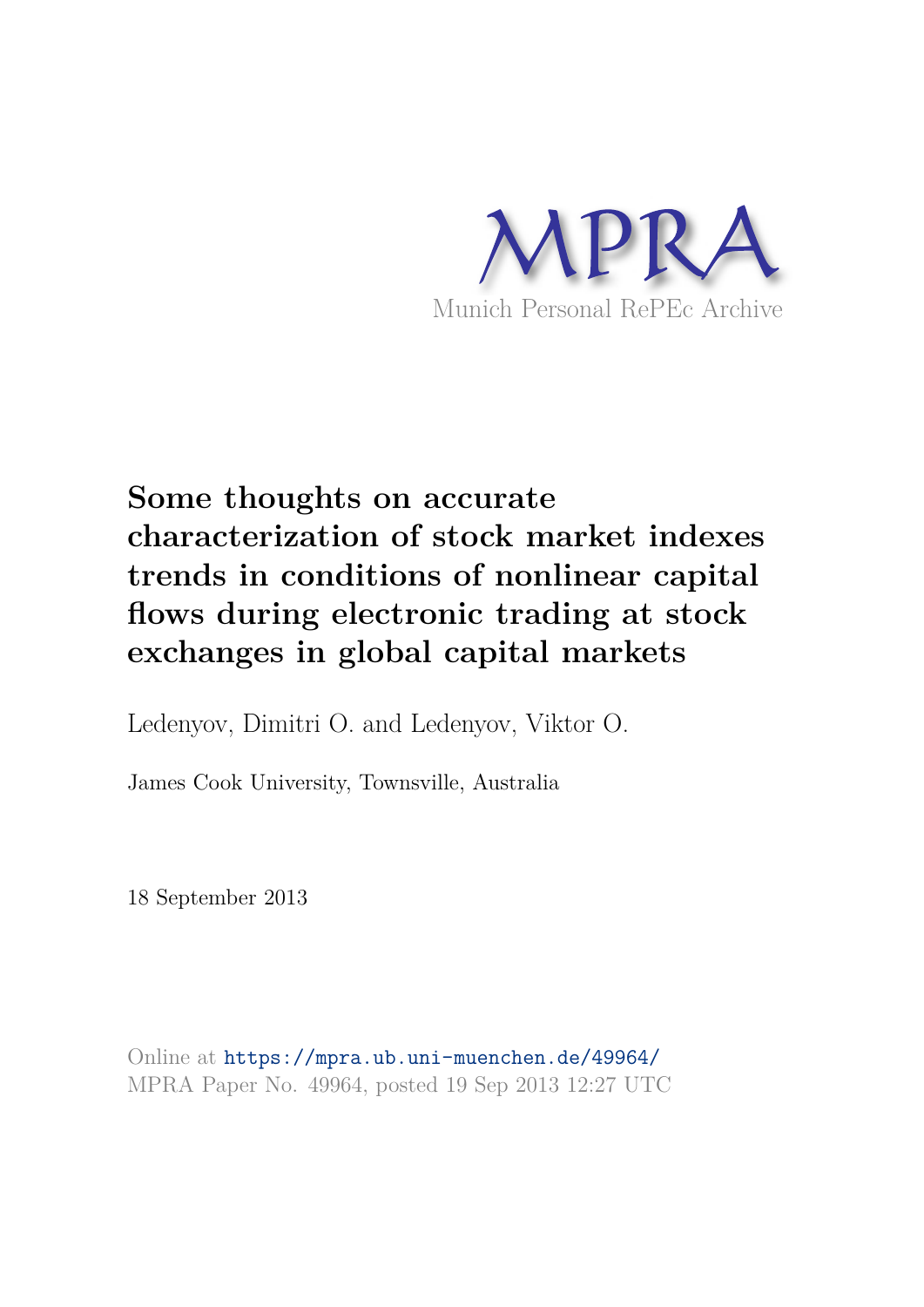# **Some thoughts on accurate characterization of stock market indexes trends in conditions of nonlinear capital flows during electronic trading at stock exchanges in global capital markets**

Dimitri O. Ledenyov and Viktor O. Ledenyov

*Abstract* – This research represents some thoughts on the accurate characterization of the stock market indexes trends in the conditions of the nonlinear capital flows at the stock exchanges in the global capital markets. We make our original research proposal that the nonlinear capital flows in the process of the electronic trading can originate the nonlinear changes of the stock market indexes at the stock exchanges in the global capital markets. We suggest that the econophysics techniques can be used to precisely characterize the nonlinearities in the finances. We performed the research of the nonlinearities in Matlab, researching: 1) the ideal dependence of the stock market index over the time, 2) the linear dependence of the stock market index over the time, 3) the quadratic dependence of the stock market index over the time, 2) the exponential dependence of the stock market index over the time. We researched the following indexes: 1) The Dow Jones Industrial Average (DJIA) index; 2) The Standard and Poor's 500 (S&P 500) index; 3) The NYSE Composite index; 4) The Hong Kong Hang Seng index; 5) The Shanghai Composite index; 6) The Financial Times Securities Exchange (FTSE100) index; 7) The Deutscher Aktienindex (DAX) index; 8) The Nikkei 225 Stock Average index over the certain time periods. The selected time periods were: 6 months; 12 months; 24 months. We assumed that, in every considered case, there are the complex changes of the company valuation, foreign exchange rates, interest rates, prices of strategic commodities over the specified time period. We found that there are the nonlinearities in the characteristic dependences of the stock exchanges indexes on the time. Our research results are in a good agreement with the research findings in Abhyankar, Copeland, Wong (1995, 1997), however the multiple evidences of quantum chaos were found in the researched stock market indexes dependences for the first time.

**JEL**: E01, E02, E44, E52, E58, G12, G15, R53, C53, F37

**PACS numbers**: 89.65.Gh, 89.65.-s, 89.75.Fb

**Keywords**: stock exchange, stock indexes trends analysis, nonlinear capital flows at stock exchanges, financial securities market, global capital market, share price volatility, foreign exchange rates, interest rates, prices of strategic commodities, return on investments, equity premium, investment portfolio, econophysics, econometrics, integrative thinking.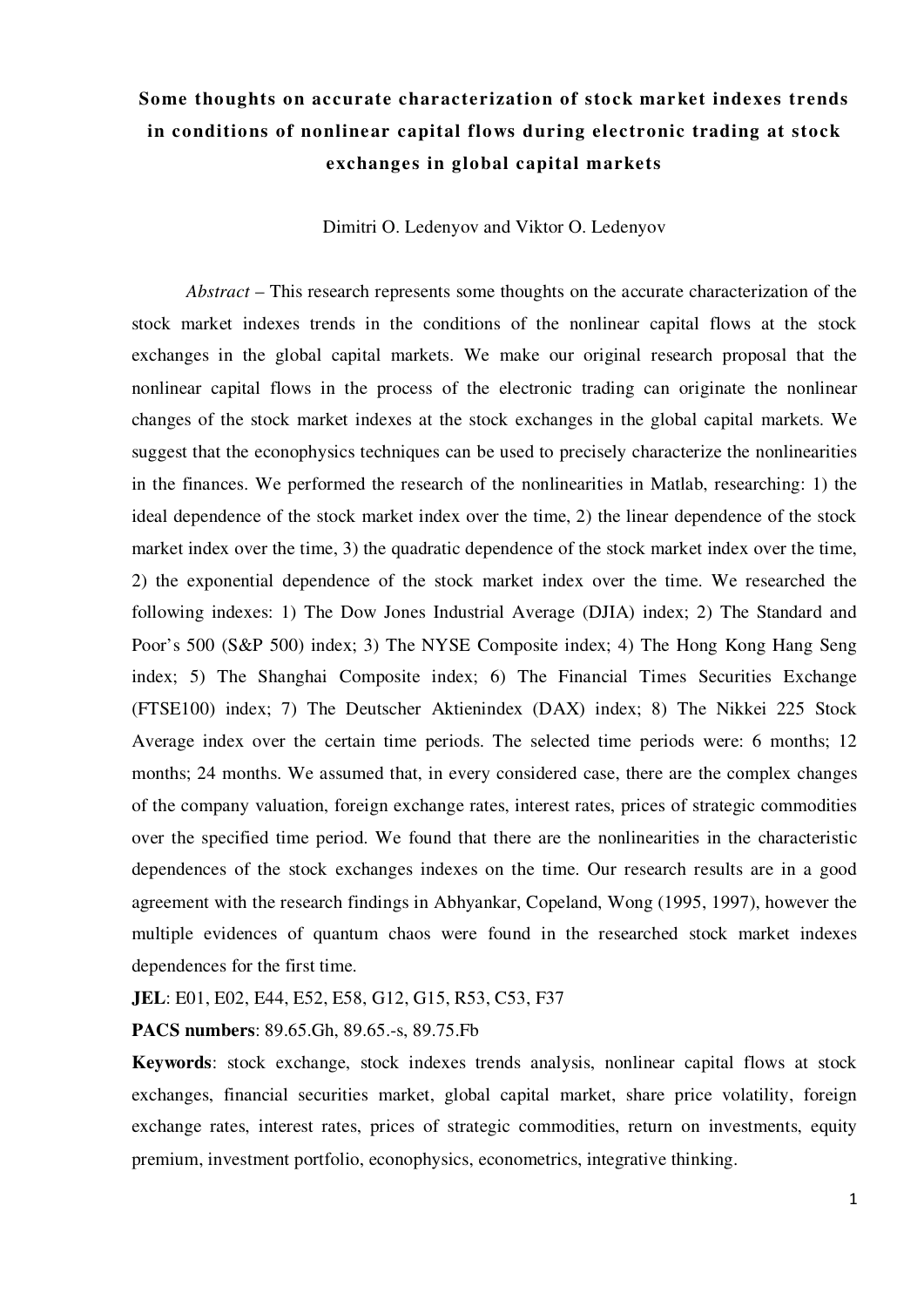#### **Introduction**

The *Amsterdam Stock Exchange* is the oldest stock exchange, which was founded in *Amsterdam* in *The Netherlands* in *1602* in *Joseph Penso de la Vega (1668, 1996)*, *Viveen (2013)*, *Shiryaev (1998a)*. In the seventeenth century, the *Britain* succeeded the *Netherlands,* throwing in the age of industrialization in *Landes (1998), Viveen (2013)*. At that time, the *British* financial system was emulated to some degree from the *Dutch* financial system, for example, *Munro (2003)* writes: "Many *English* observers were praising the *Dutch* financial system as the one to emulate." The *London Stock Exchange (LSE)* has its beginnings since *1700* in *Michie (1999, 2001)*. The *LSE* as a financial institution was established with a main goal to facilitate the development of the financial securities exchange market, and it has a long history of financial operations since early *1801* in *Maddison (1875)*, *Morgan, Thomas (1961)*, *Michie (1988)*, *Michie (1999, 2001), Neal (2005)*. The first *LSE* regulation framework was officially printed in *February, 1812 in Neal (2005).* Since that time, the *LSE* played one of the key roles in the first global capital market creation in *Neal (2005)*. Presently, the *LSE* remains the world's most innovative stock exchange, which operates in the global capital market in *Neal (2005)*. The *Paris Stock Exchange* represents the core of the financial securities exchange market in *France* since *1801* in *Courtois (1855)*, *Maddison (1875), Arbulu (1998a, b)*, *Petit (2006), Hautcoeur, Riva (2007), Gallais-Hamonno, Georges (2007), Le Bris, Hautcoeur (2011)*. In the *IXX-XX* centuries, the *Paris Stock Exchange* evolved to become a stock exchange with the big perspectives for the *European* investors in *Arbulu (1998a, b)*. The *New York Stock Exchange (NSYE)* conducts its operations since *1817* in *Shiryaev (1998a)*. The *Tokyo Stock Exchange* was founded in *1878* in *Hamao, Hoshi, Okazaki (2005)*. In our time, there are many innovative stock exchanges, which are governed by the various organizational rules, including the *Amsterdam, London, Melbourne, Frankfurt, Paris, Frankfurt, New York, Toronto, Tokyo, Shanghai and Hong Kong* stock exchanges in *Hart, Moore (1996), Goetzmann, Ibbotson, Peng (2000)*, *Le Bris, Hautcoeur (2011)*. The global stock exchanges have various efficiencies of operations, which are mainly defined by the structure of organizational rules, listed companies valuations, national financial systems state and by some other factors in agreement with the theory of financial exchange organization in *Davis, Neal (1998)*, *Pirrong (1999, 2000)*. There is a considerable increase of the listing requirements for the companies at the global stock exchanges, aiming to make the companies as transparent as possible for the investors during the investment decision making process toward the investment portfolios building in *Davis, Neal, White (2003), Elton, Gruber (1995)*. The global investors pursue the different investment strategies at the stock exchanges,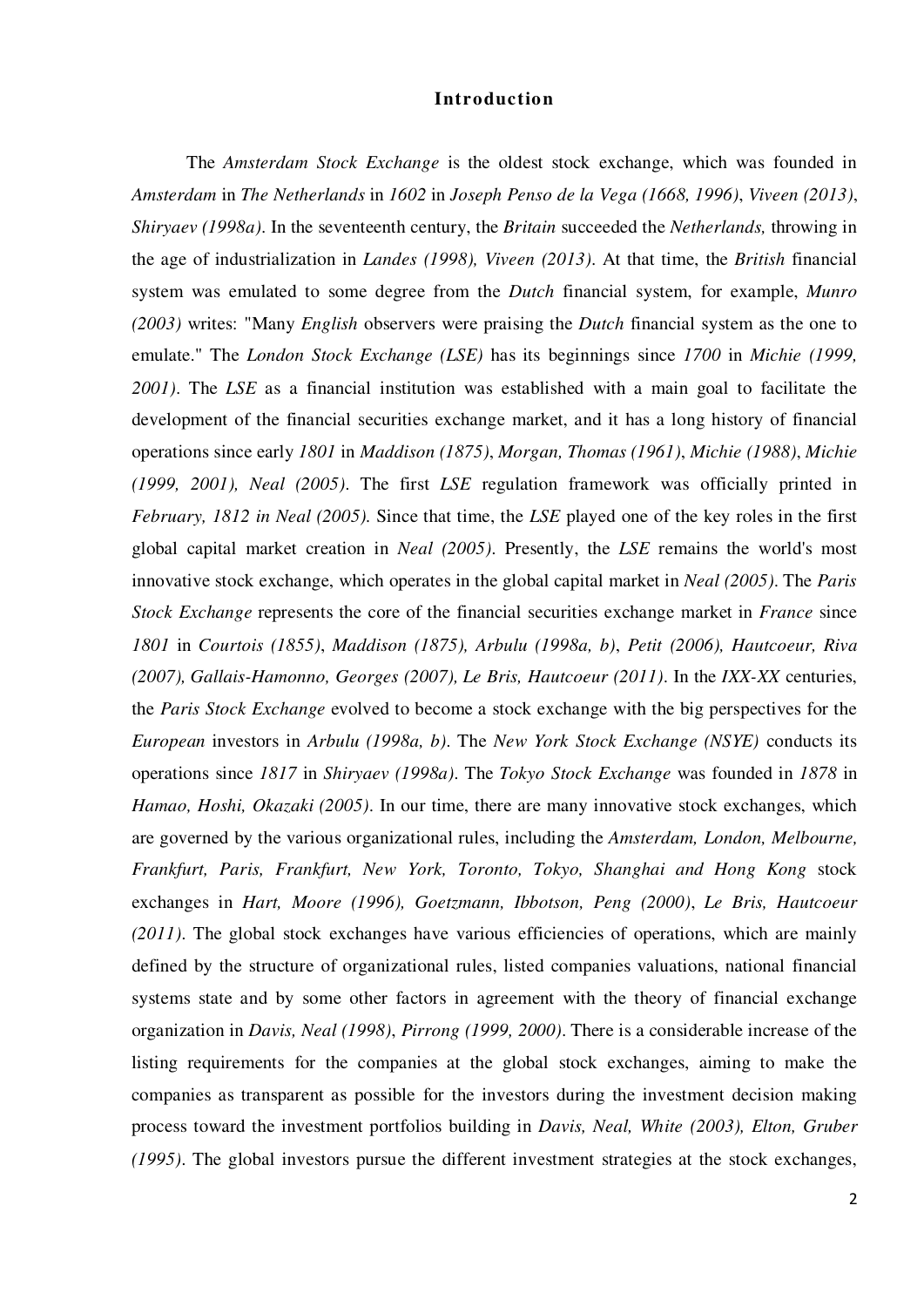which can be characterized by the *Return-on-Investment (ROI)* in *Lowenfeld (1907, 1910)*, *Gregory, Harris, Michou (2001)*. Today, the competition among the various stock exchanges for both the public companies and the investors increases exponentially as a result there is a trend toward the stock exchanges integration, which is realized by the means of the *Mergers and Acquisitions (M&A)* process, in *Di Noia (2001)*. For example, the *Amsterdam Stock Exchange* merged with the *Brussels Stock Exchange* and the *Paris Stock Exchange* to establish the *Euronext* in *2000*.

This article continues a series of our research articles on *the nonlinearities in the finances* in *Ledenyov V O, Ledenyov D O (2012a, b)*, *Ledenyov D O, Ledenyov V O (2012c, d)*, *Ledenyov D O, Ledenyov V O (2013a, b, c, d, e)*, discussing the topics on the accurate characterization of the stock market indexes trends in the conditions of the nonlinear capital flows during the electronic trading at the stock exchanges in the global capital markets.

# **Accurate characterization of stock market indexes trends in conditions of nonlinear capital flows during electronic trading at stock exchanges in global capital markets**

The principles of economics are closely interconnected with *the concept of the capital* and *the concept of the interest rates*, which represent the centric scientific problems in the finances in *Menger (1871)*, *von Böhm-Bawerk (1884, 1889, 1921). Hirsch (1896, 1985)* provides the definitions of the following important financial terms:

- 1. *Capital* comprises all wealth produced for the ultimate purpose of satisfying some want or desire, but actually employed in adding to the productiveness of future labor.
- 2. *Wealth* comprises all matter the potential utility of which has been partly or fully developed by labour.
- 3. *Interest* is the share of *Wealth*, which the owners of *Capital* can claim for permitting it to be used in the production of *Wealth*.

The capital can be invested in the valuable financial papers such as the *stock* in *Lowenfeld (1907, 1910). Bachelier (1900)* proposed the first mathematical description of the *stock price*, using the *linear Brownian motion model* in the conditions of the *(B, S)-market*, where *B* is the *bank account*, *S* is the *stock price* as described in *Shiryaev (1998a, b)*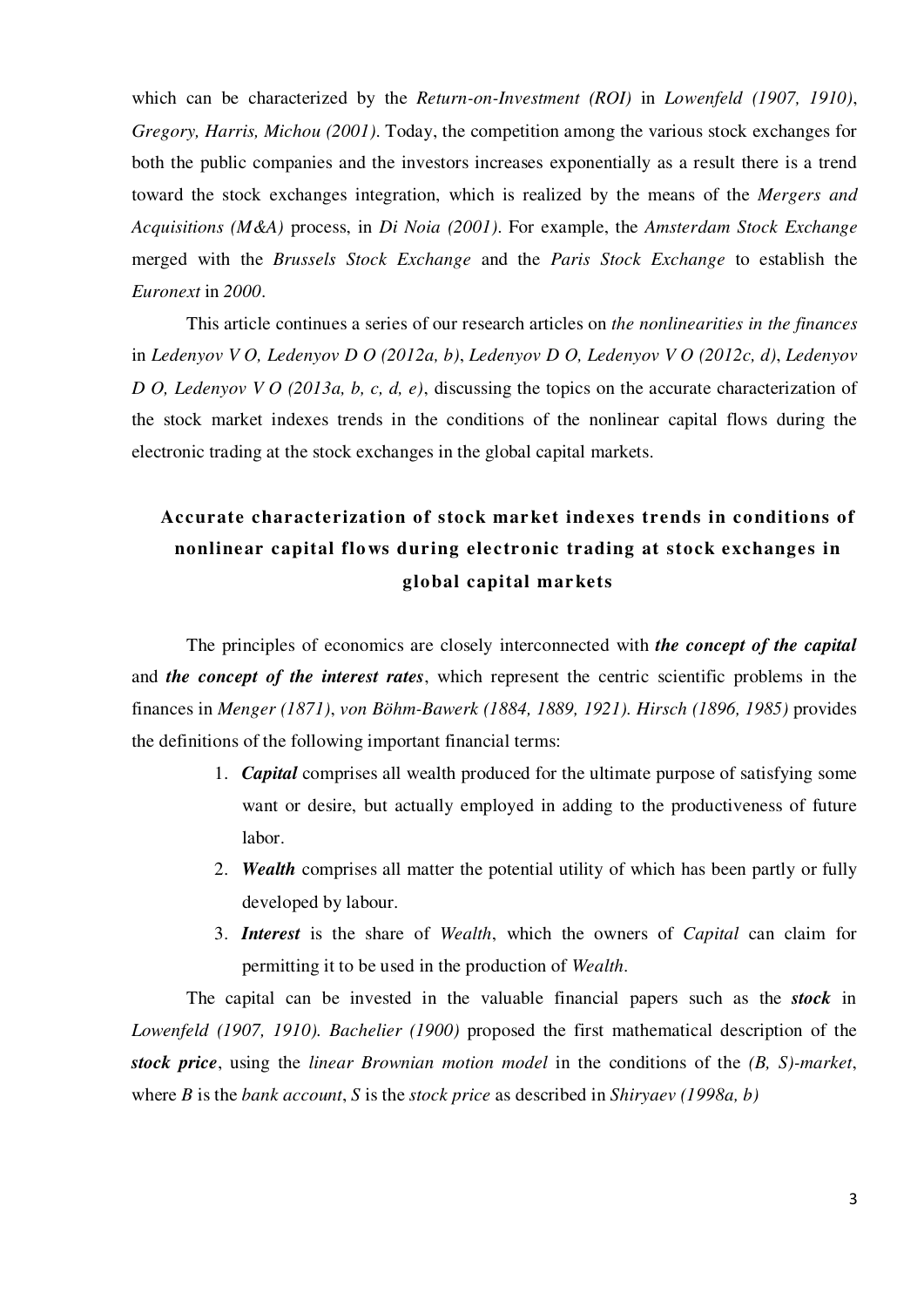$$
B = (B_t)_{t \le T}
$$
  

$$
S = (S_t)_{t \le T}
$$
  

$$
S_t = S_0 + \mu t + \sigma W_t, \quad t \le T.
$$

In addition, *Bachelier (1900)* derived a number of formulas to evaluate the option prices, which can be summarized as the *Bachelier* formula for the rational value  $\mathbb{C}_T = \mathbb{C}(f_T; P)$  of the

*European call option* with the payment function  $f_T = (S_T - K)^+$  $=\left(S_T - K\right)$  in *Shiryaev* (1998b)

$$
\mathbb{C}_T = (S_0 - K)\Phi\left(\frac{S_0 - K}{\sigma T^{1/2}}\right) + \sigma T^{1/2}\varphi\left(\frac{S_0 - K}{\sigma T^{1/2}}\right)
$$
  
where  $\varphi(x) = \frac{1}{(2\pi)^{1/2}}e^{-\frac{x^2}{2}}$ ,  $\Phi(x) = \int_{-\infty}^{x} \varphi(y)dy$ .  

$$
\mathbb{C}_T = \sigma\left(\frac{T}{2\pi}\right)^{1/2} \text{ at } S_0 = K.
$$

*Fisher (1922)* analyzed and summarized some interesting facts about the *stock index numbers*, conducting a first serious study of their varieties, tests, and reliability. *Hautcoeur (2006) described* the early history of the stock market indexes at the *Paris Stock Exchange* in *France*.

Presently, there are a big number of the *stock exchange indexes* in *Shiryaev (1998a)*

- 1. The *Dow Jones Industrial Average* (*DJIA*) index;
- 2. The *Standard and Poor's 500* (*S&P 500*) index;
- 3. The *NYSE Composite* index;
- 4. The *AMEX Market Value* index;
- 5. The *Hong Kong Hang Seng* index;
- 6. The *Shanghai Composite* index;
- 7. The *Financial Times Securities Exchange* (*FTSE100*) index;
- 8. The *Deutscher Aktienindex (DAX)* index;
- 9. The *Nikkei 225 Stock Average* index.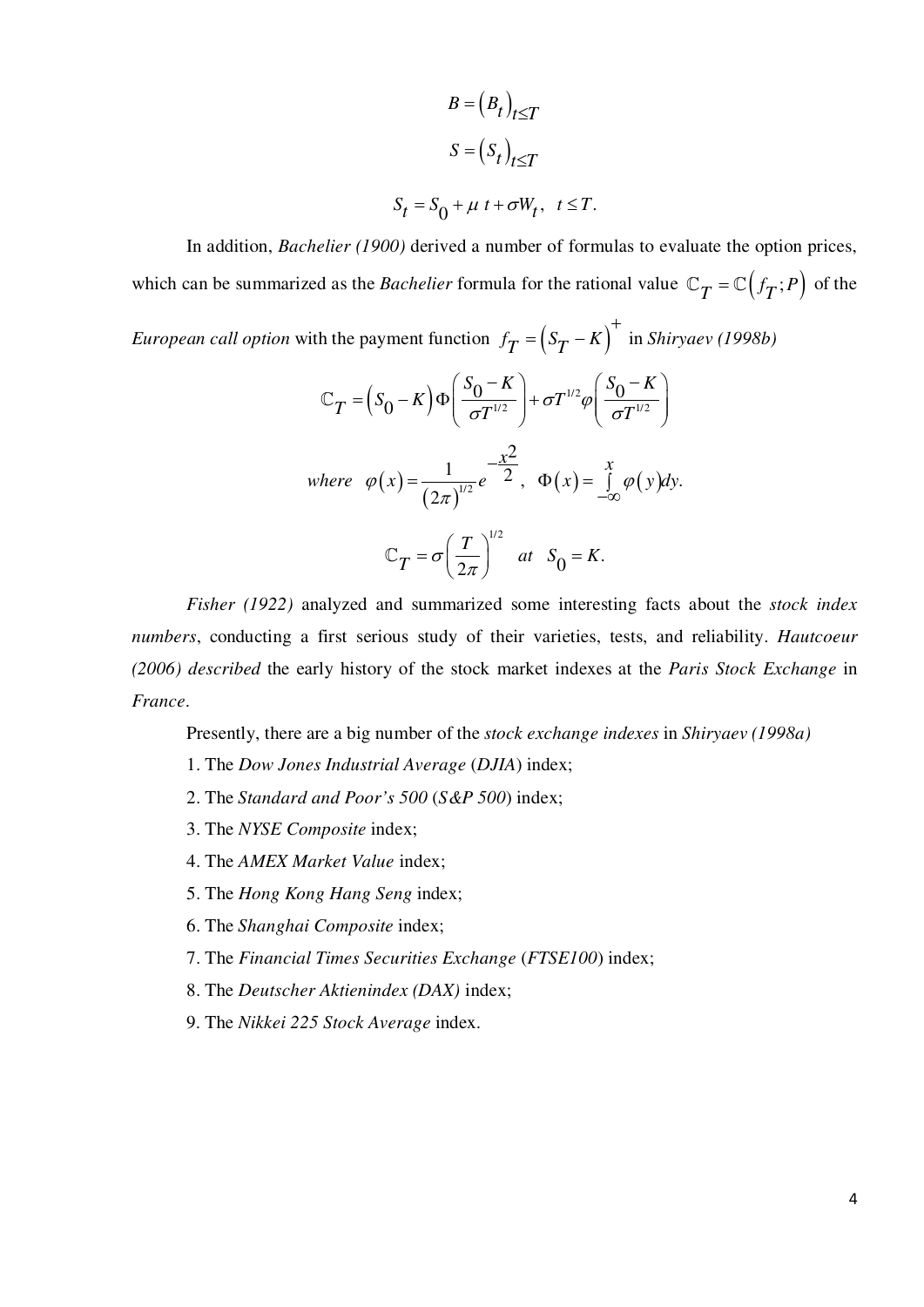

*Fig. 1. Dependence of Dow Jones Industrial Average (DJIA) index on time (after Shiryaev (1998a)).*



*Fig. 2. Dependence of Standard and Poor's 500 (S&P 500) index over time,*  $S = (S_n)$ *, (after Shiryaev (1998a)).*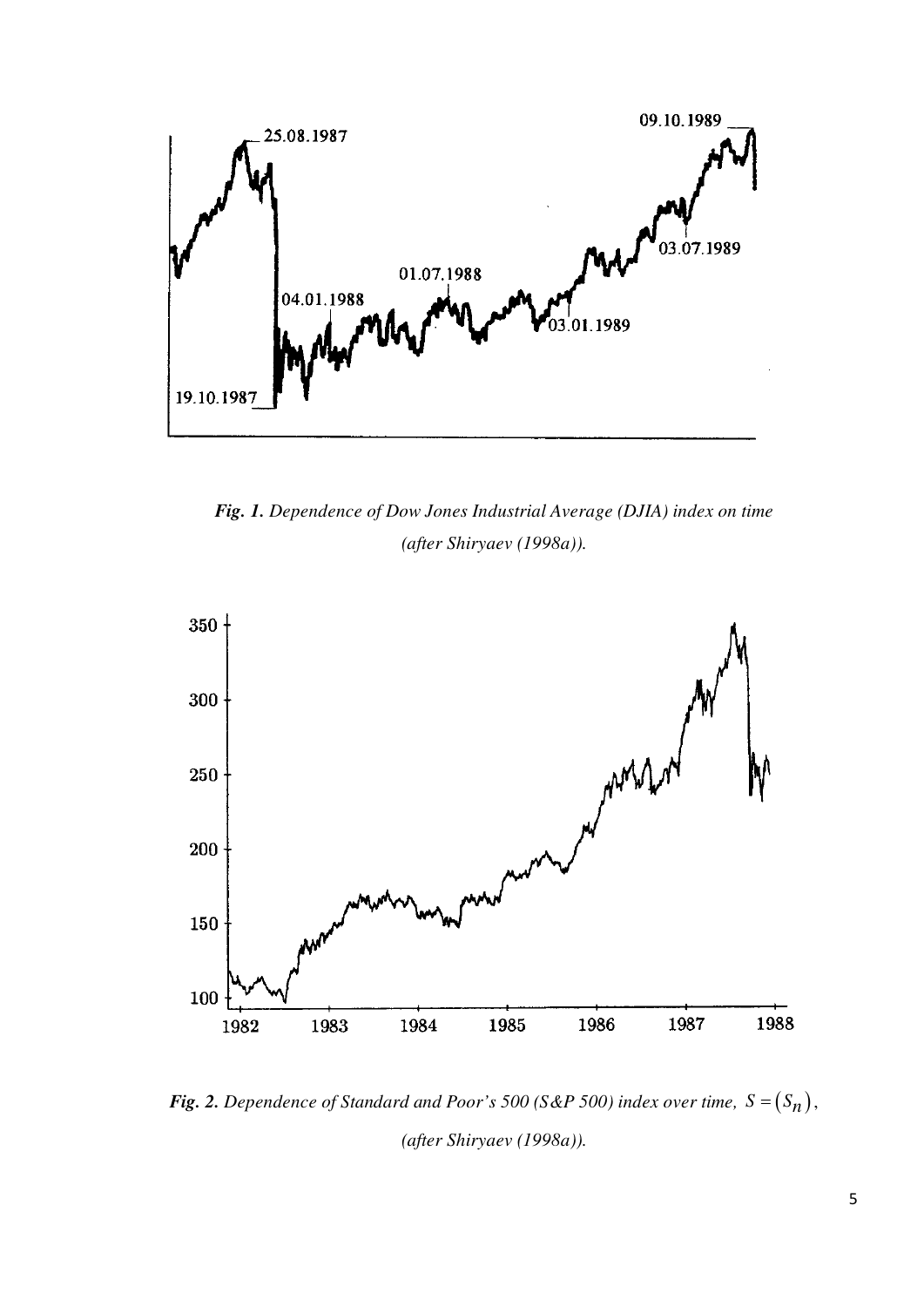

*Fig. 3. Dependence of Standard and Poor's 500 (S&P 500) index over time,*  1  $n_n = \ln \frac{B_n}{c}$ *n*  $h = h_n = \ln \frac{S}{S}$  $S_{n-1}$  $= h_n = \ln \frac{b_n}{a}$ ,

*(after Shiryaev (1998a)).*

We would like to add that the *stock market indexes* demonstrate a certain dependences on the following important factors:

1) The *company valuation*;

2) The *foreign exchange rates*;

3) The *interest rates*; and

4) The *prices of strategic commodities*.

Let us consider the dependences of the *stock market indexes on the company valuation, foreign exchange rates, interest rates and prices of strategic commodities comprehensively.*

#### **Dependence of stock market indexes on company valuation**

Researching the dependence of the stock market indexes on the company valuation, let us begin with the consideration of the *company valuation techniques***,** which are frequently used for the company's *stock price* valuation. The company valuation is performed in the following cases in *Schnoor (2006)*

1. *Public Equity Offerings***:** How much is a company or division worth in the public markets?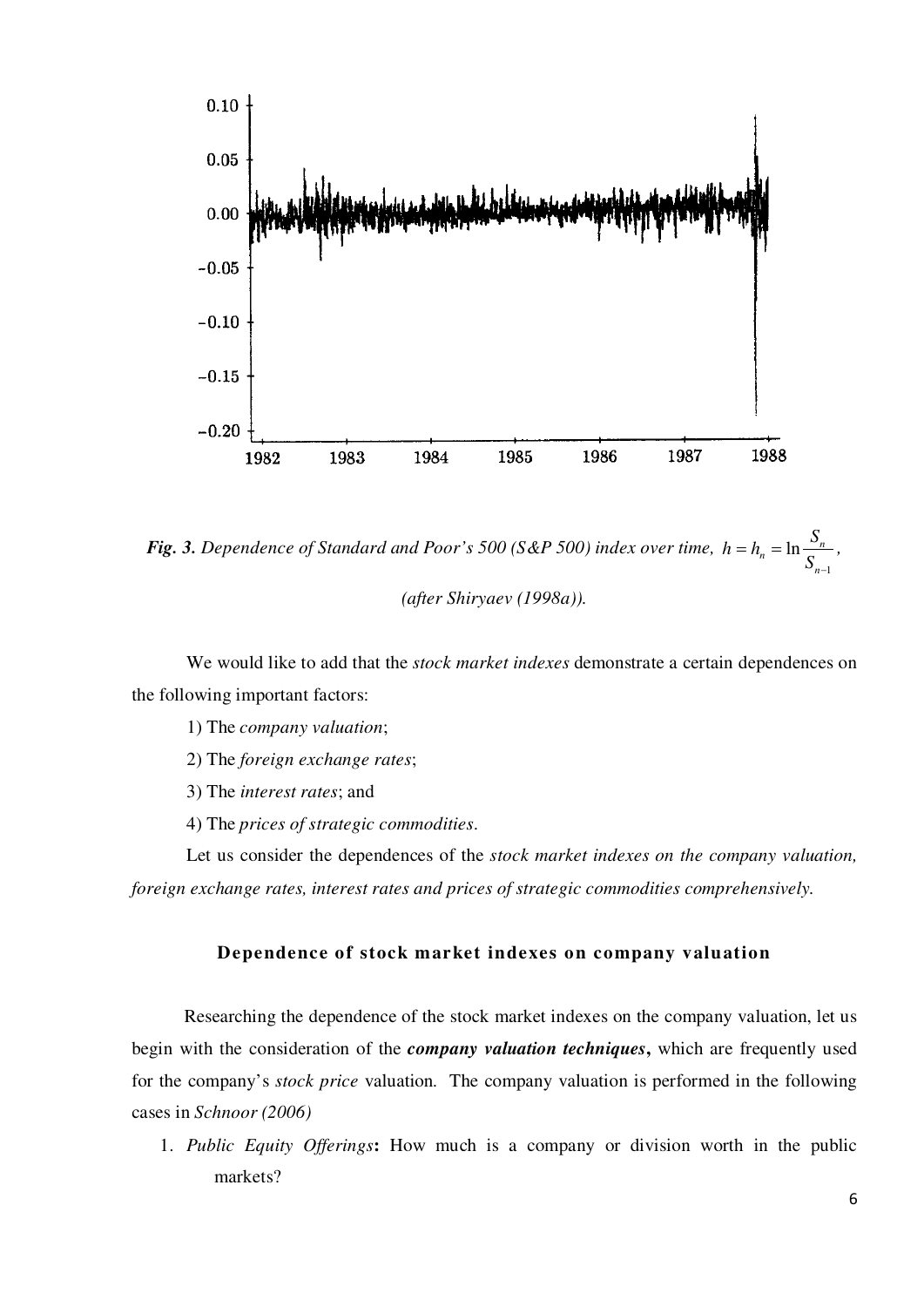- 2. *Debt Offerings***:** What is the underlying value of the business or assets against which debt is being issued?
- 3. *Mergers and Acquisitions***:** How much is the target company worth? What is the value of potential synergies?
- 4. *Divestitures***:** How much can a company or division be sold for?
- 5. *Public Defense***:** Is the company undervalued or overvalued in the event of a hostile bid?
- 6. *Fairness of opinions***:** Is the price offered for a company or division fair from a financial point of view?
- 7. *Research***:** Should the firm's clients buy, hold or sell positions in a particular security?

## The *Valuation Methodologies* include in *Schnoor (2006)*:

- 1. *Publicly Traded Company Analysis Methodology*:
	- a) Public market valuation,
	- b) Value is based on market trading multiples of comparable companies,
	- c) Can be regarded as a market's shortcut to a Discounted Cash Flow (DCF),
	- d) This methodology does not usually reflect an M&A control premium.
- 2. *Comparable Transactions Analysis Methodology*:
	- a) Focused on change of control situations,
	- b) Value is based on multiples paid for the comparable companies in sale transactions,
		- c) This methodology includes a control premium.
- 3. *Discounted Cash Flow Analysis Methodology*:
	- a) Represents the intrinsic value of a business,
	- b) Requires a detailed financial forecast (usually five to ten years),
	- c) Usually the most detailed and intensive methodology to prepare.
- 4. *Leveraged Buyout Analysis Methodology*:

a) Variation on a Discounted Cash Flow (DCF) analysis with different assumptions,

b) Represents the value to a financial / LBO buyer,

c) Value is based on the Free Cash Flows, Debt Repayment and Return on Investment (*ROI*).

- 5. *Other Methodologies*:
	- a) Liquidation Analysis,
	- b) Break up Analysis,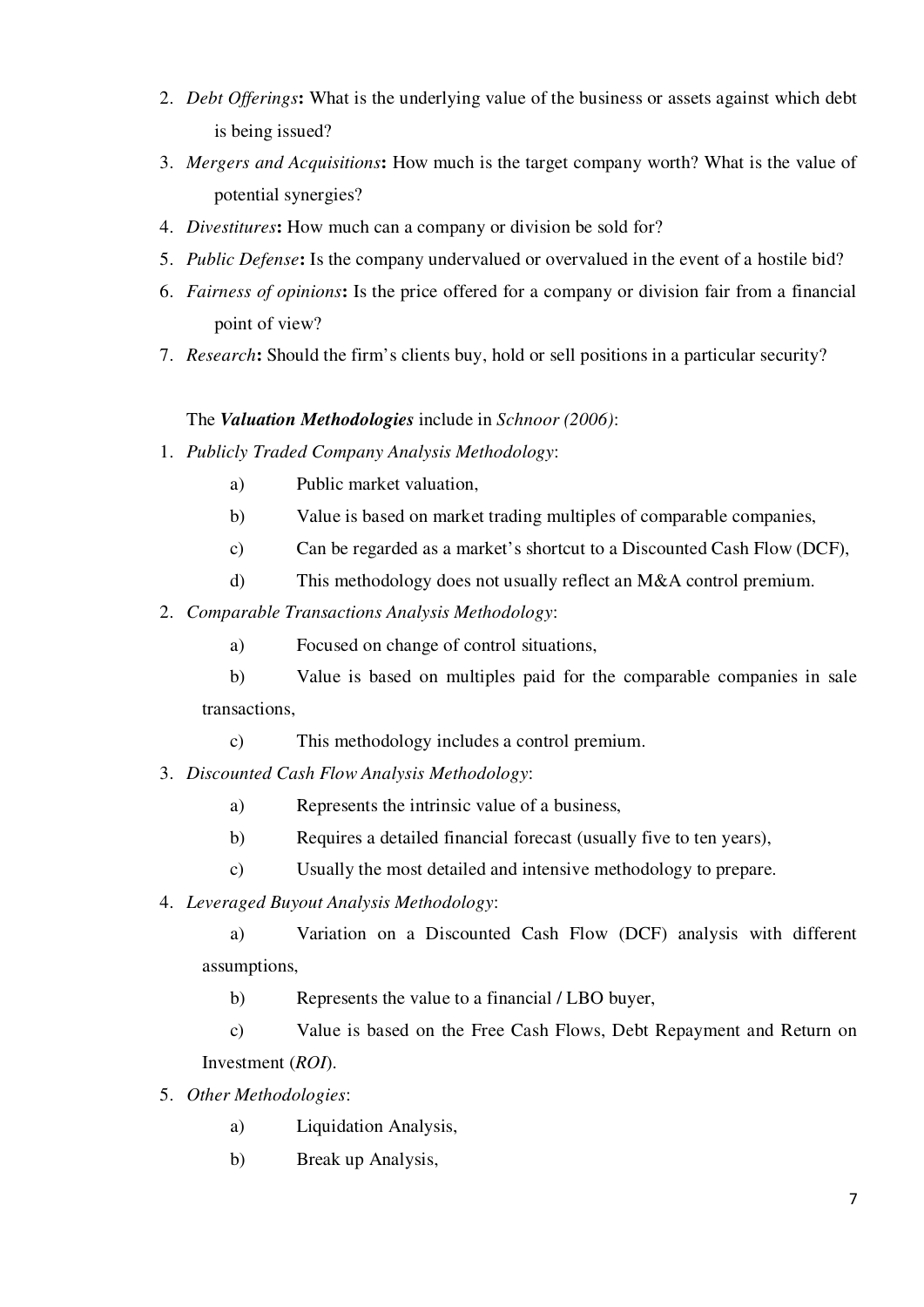c) Greenfield / "Cost to Build" Analysis.

The two most common *Measures of Company Value* are in *Schnoor (2006)*

## *1. Equity Value*

a) Represents the value attributed to the common shareholders of the business

b) It is the value remaining after all debt and preferred stock obligations have been satisfied,

c) Often called **Market Capitalization,**

d) **Market Capitalization** = Diluted Shares O/S x Current Share Price.

## *2. Enterprise Value*

- a) Sometimes referred to as "**Firm Value,**"
- b) Represents the market value of all capital invested in a business,
- c) Theoretically, debt and preferred securities should be valued at market, but this is often impractical,

d) **Enterprise Value** = Market Capitalization + Net Debt + Preferred Equity + Minority Interest – Long Term Investments,

e) Net Debt = Short Term Debt + Long Term Debt + Capitalized Leases – (Cash + Cash Equivalents).

The Tab. 1 illustrates the **Minority Interest** and **Investments** situations in Company A and its three subsidiaries in *Schnoor (2006)*:

|                       | Subsidiary X  | <b>Subsidiary Y</b>  | Subsidiary Z   |
|-----------------------|---------------|----------------------|----------------|
| Ownership             | 100%          | 30%                  | 75%            |
| Percentage            |               |                      |                |
| Accounting method     | Consolidation | <b>Equity Method</b> | Consolidation  |
| Subsidiary<br>Does    | No            | Yes                  | N <sub>0</sub> |
| appear as a Long      |               |                      |                |
| Investment<br>Term    |               |                      |                |
| Balance<br>the<br>on  |               |                      |                |
| Sheet?                |               |                      |                |
| Does the ownership    | No            | N <sub>0</sub>       | Yes            |
| Minority<br>create    |               |                      |                |
| the<br>Interest<br>on |               |                      |                |
| <b>Balance Sheet?</b> |               |                      |                |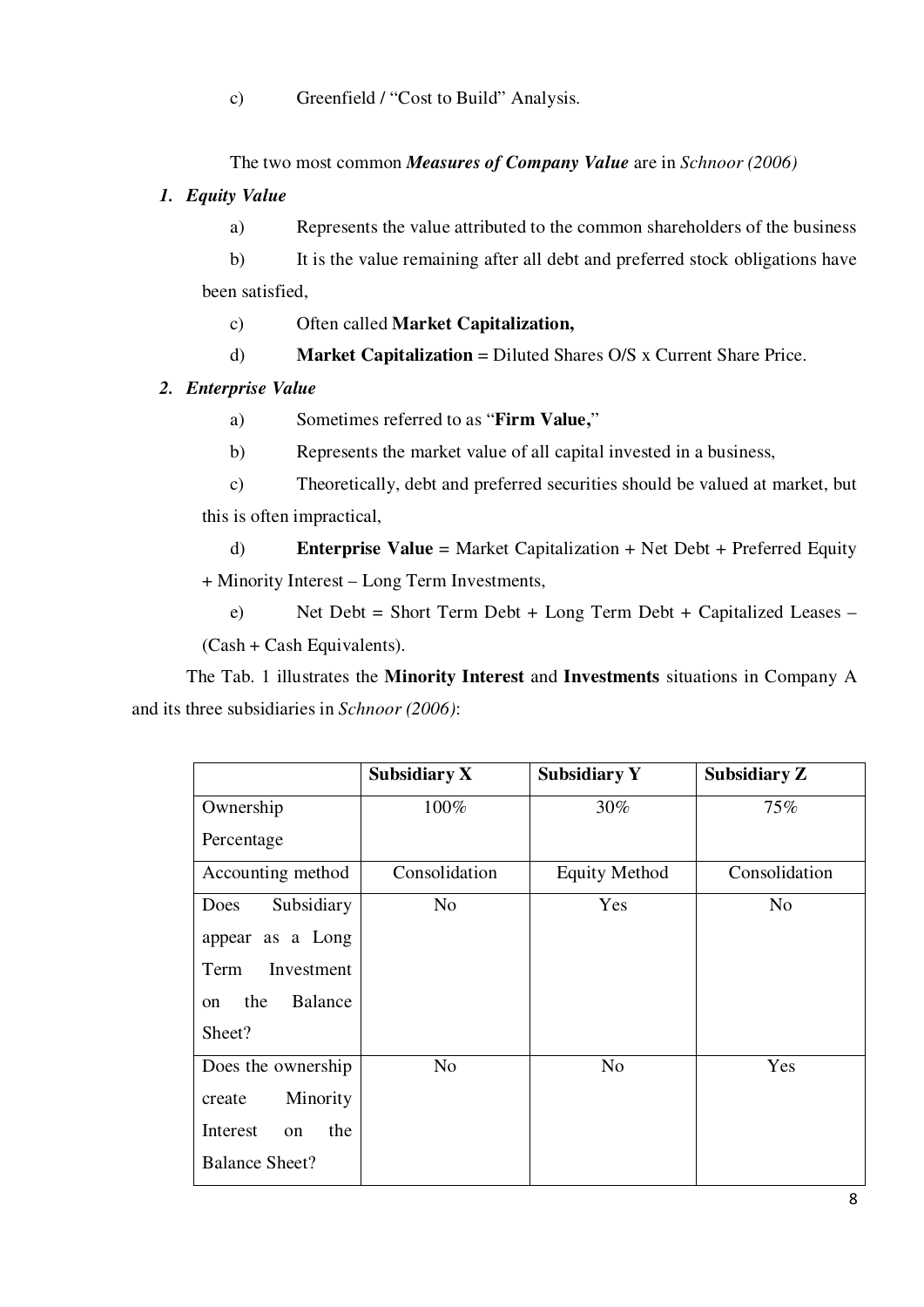| of<br>Amount              | $0\%$            | $0\%$                | 25%                  |
|---------------------------|------------------|----------------------|----------------------|
| <b>Minority Interest</b>  |                  |                      |                      |
| Percent of EBITDA         | 100%             | $0\%$                | 100%                 |
| included<br>in            |                  |                      |                      |
| Company<br>A's            |                  |                      |                      |
| <b>EBITDA</b>             |                  |                      |                      |
| Value of Subsidiary       | $100\%$          | 30%                  | 75%                  |
| Included<br>in            |                  |                      |                      |
| Company<br>A's            |                  |                      |                      |
| Market Value              |                  |                      |                      |
| Are the previous          | Yes              | N <sub>o</sub>       | N <sub>o</sub>       |
| two<br>rows               |                  |                      |                      |
| consistent?               |                  |                      |                      |
| Possible                  | Not Required     | Add 30% of Sub.      | Subtract 25% of      |
| adjustments<br>to         |                  | Y's EBITDA to        | Sub. Z's EBITDA      |
| Reconcile                 |                  | Co. A's EBITDA       | from Co. A's         |
|                           |                  | or reduce Co. A's    | <b>EBITDA</b> or     |
|                           |                  | Market Value by      | increase Co. A's     |
|                           |                  | the value of Sub Y   | market Value by the  |
|                           |                  |                      | value of sub. Z that |
|                           |                  |                      | is not owned         |
| Making<br>Decision        | Does Co. A have  | Does Co. A have      | Does Co. A have      |
| criteria                  | control over the | control over the     | control over the     |
|                           | respective       | respective           | respective           |
|                           | subsidiary?      | subsidiary?          | subsidiary?          |
| <b>Typical Convention</b> | None Required    | No, so reduce Co.    | Yes, increase Co.    |
| to resolve                |                  | A's Market Value     | A's Market Value     |
|                           |                  | by the value of Sub. | by the value of Sub. |
|                           |                  | Y                    | Z that is not owned  |

*Tab. 1. Minority Interest and Investments Situations in Company A and its Three Subsidiaries (after Schnoor (2006)).*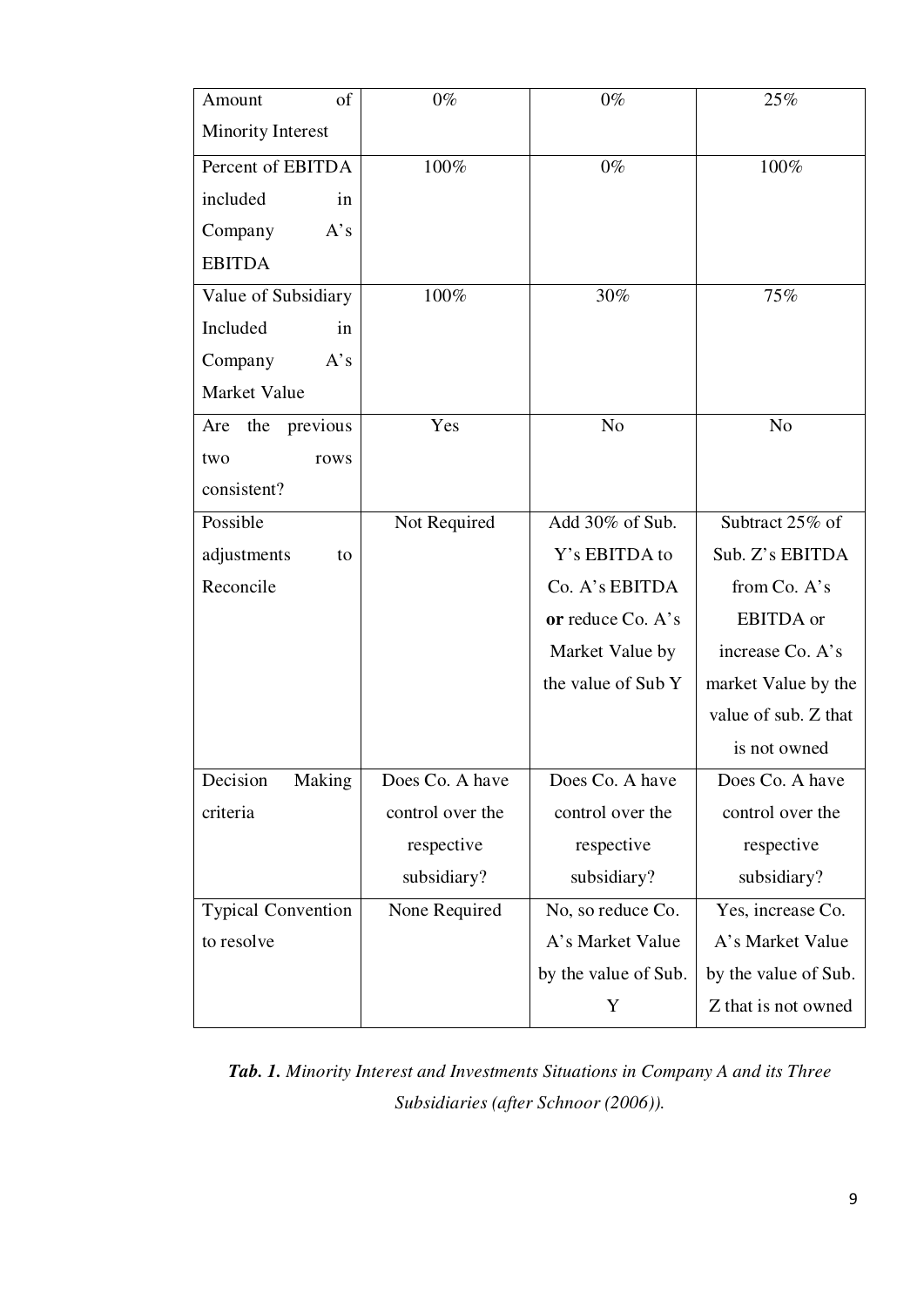The **Equity Value** and **Enterprise Value** can be represented as in *Schnoor (2006):*

- 1. Market Basis: **Enterprise Value = Net Debt + Equity Value**,
- 2. Book Basis: **Assets = Liabilities + Shareholders Equity.**

## The **Equity Value Multiples** in *Schnoor (2006)*:

- 1. Certain ratios or values apply to equity holders only **Net Income**, **Cash Flow**, and **Book Value,**
- 2. Since these values are after debt, multiples applied to these values are based only on the value of the equity,
- 3. Some relevant equity value multiples are:
	- a) **Price /Earnings** (P/E),
	- **b) Price / Book Value,**
	- **c) Price / Cash Flow.**

## The **Enterprise Value Multiples** in *Schnoor (2006)***:**

- 1. Certain ratios or values apply to all capital providers (including debt and equity) – **Revenues**, **EBITDA**, **EBIT,**
- 2. These values are before the cost of debt, so the relevant multiples should be based on Enterprise Value,
- 3. Some relevant Enterprise value multiples are:
	- a) Enterprise Value / Sales,
	- b) Enterprise Value / EBITDA.

The main difference between **Equity Value** and **Enterprise Value** and their respective resolves around the treatment of debt in Tab. 2 in *Schnoor (2006)*.

|  |  | <b>Equity Value or Enterprise Value</b> |  |  |
|--|--|-----------------------------------------|--|--|
|--|--|-----------------------------------------|--|--|

| <b>Ratio Denominator</b> | <b>Has Interest been</b><br>subtracted? | <b>Numerator</b>        |
|--------------------------|-----------------------------------------|-------------------------|
| Book Value               | Yes                                     | <b>Equity Value</b>     |
| Net Income               | Yes                                     | <b>Equity Value</b>     |
| Cash Flow                | Yes                                     | <b>Equity Value</b>     |
| Revenue                  | N <sub>0</sub>                          | <b>Enterprise Value</b> |
| <b>EBITDA</b>            | N <sub>0</sub>                          | Enterprise Value        |
| <b>EBIT</b>              | N <sub>0</sub>                          | <b>Enterprise Value</b> |

*Tab. 2. Equity Value or Enterprise Value (after Schnoor (2006)).*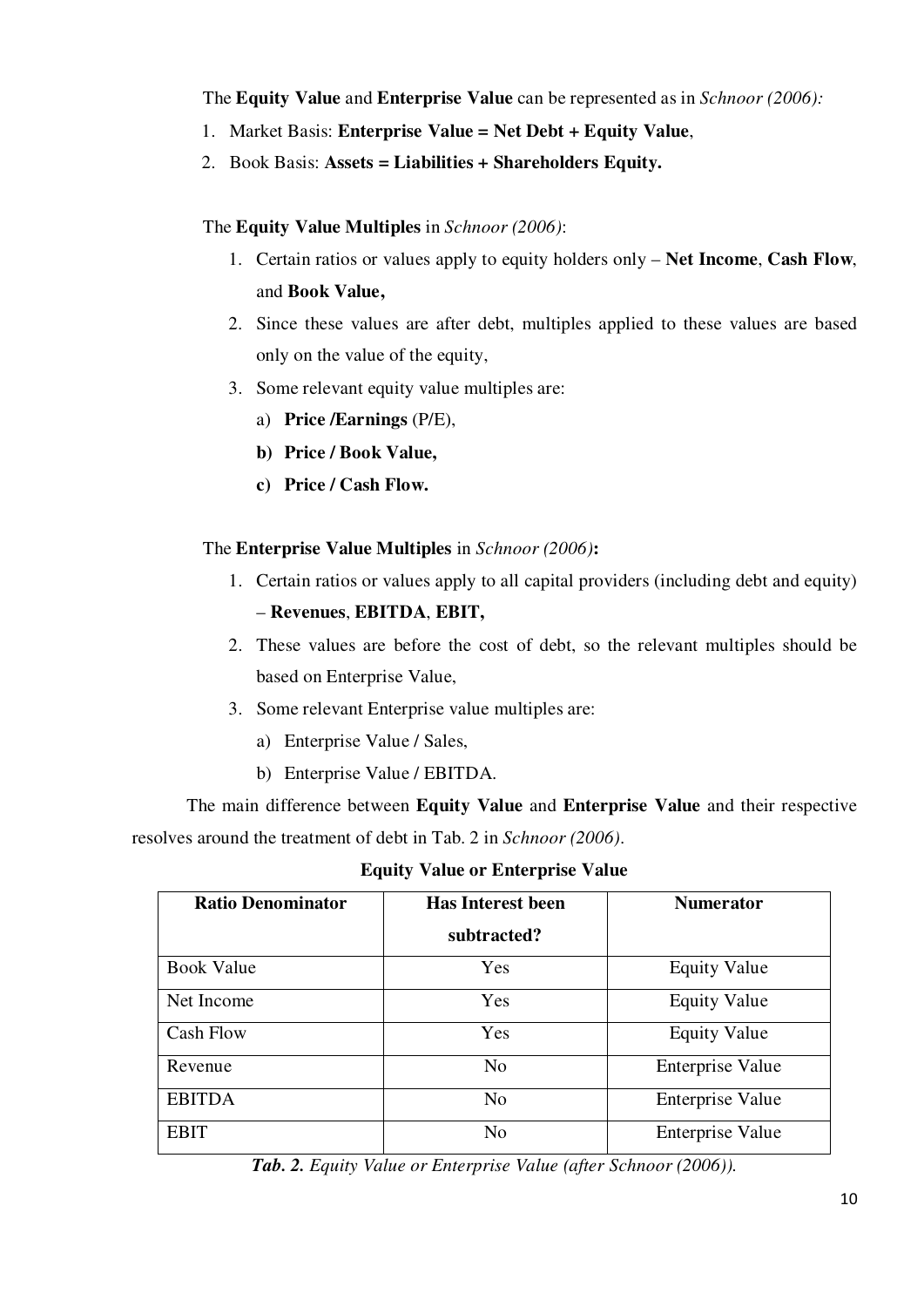The **Publicly Traded Comparable Company Analysis** overview in *Schnoor (2006)*:

- 1. The analysis of publicly traded comparable companies usually consists of a comparison of several companies operating and trading statistics,
- 2. The exact ratios and values will vary from industry to industry,
- 3. There is no perfect, consistent template that can be used for any company,
- 4. Depending on the particular situation, multiples can be calculated in different ways:
	- a) Valuation,
	- b) Credit Analysis / Liquidity,
	- c) Restructuring,
- 5. Each company has to be analyzed carefully to find adjustments and subtleties,
- 6. In addition, every senior banker may have preferences for specific ratios or calculations.

## The **Pros and Cons of Comparables** are summarized in the Tab. 3 in *Schnoor (2006)*:

| <b>PROS</b>                                | <b>CONS</b>                                      |
|--------------------------------------------|--------------------------------------------------|
| Provides a benchmark to value a company    | Does not account for "control premiums"          |
| by referring to other similar public       | nor potential synergies realized in an           |
| companies                                  | acquisition                                      |
| Calculates valuation multiples based on    | May not reflect fundamental value in             |
| current market conditions                  | thinly traded, small capitalization<br><b>or</b> |
|                                            | poorly followed stocks                           |
| Takes into account industry trends and     | For many companies, there are few, if any,       |
| growth prospects                           | good comparable companies                        |
| key valuation<br>Provides<br>insight into  | Does not explain market inefficiencies           |
| multiples for an industry                  |                                                  |
| Serves as a reliable value indicator for a |                                                  |
| minority investment                        |                                                  |

*Tab. 3. Pros and Cons of Comparables (after Schnoor (2006)).*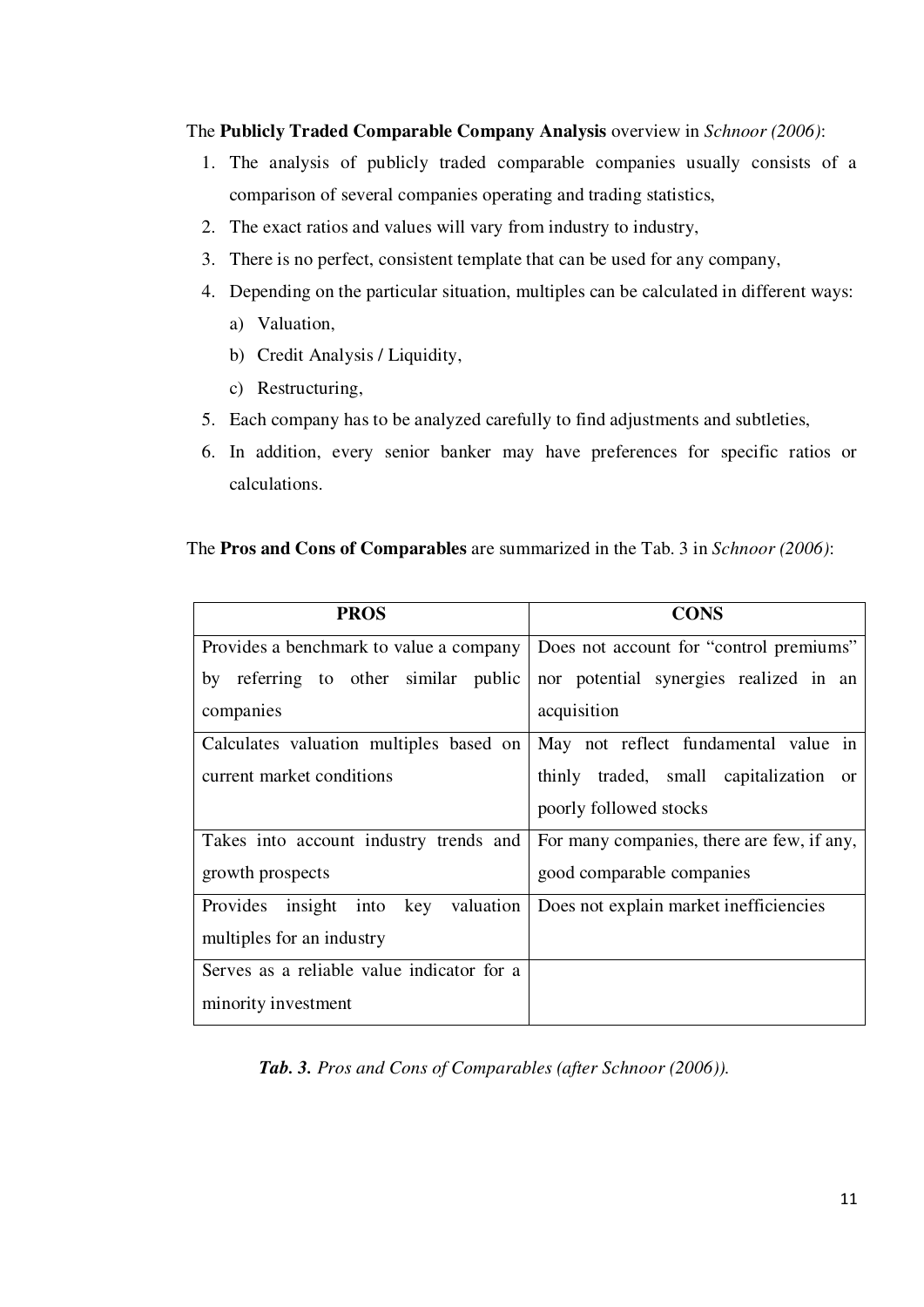The key to choosing appropriate comparables or compiling useful trading comparables is to first identify companies that are considered comparable based on the following criteria's in *Schnoor (2006)*:

## 1. **Operational Criteria's**:

- a) Industry,
- b) Products,
- c) Distribution Channels,
- d) Customers,
- e) Seasonality,
- f) Cyclicality,
- g) Geographic Location.

## **2. Financial Criteria's:**

- a) Size,
- b) Leverage,
- c) Profit Margins,
- d) Growth Prospects,
- e) Shareholder Base,
- f) Risk Profile.

#### The **Sources for Identifying Comparable Companies** include in *Schnoor (2006)*:

- 1. SIC Code Screens,
- 2. Equity Research,
- 3. 1—K/Annual Report,
- 4. Proxy Statement,
- 5. Other Bankers,
- 6. Client.

The **Time Period** in a comparable analysis depends on the company, industry, and practices of different groups. Forecast multiples are generally more important than historical multiples, because investors pay for future earnings. However, historical data is usually more complete, and is often relied upon as well in *Schnoor (2006)*:

- 1. **LFY-1**: Latest fiscal year minus one
- 2. **LFY**: Latest fiscal year
- 3. **LTM**: Last twelve months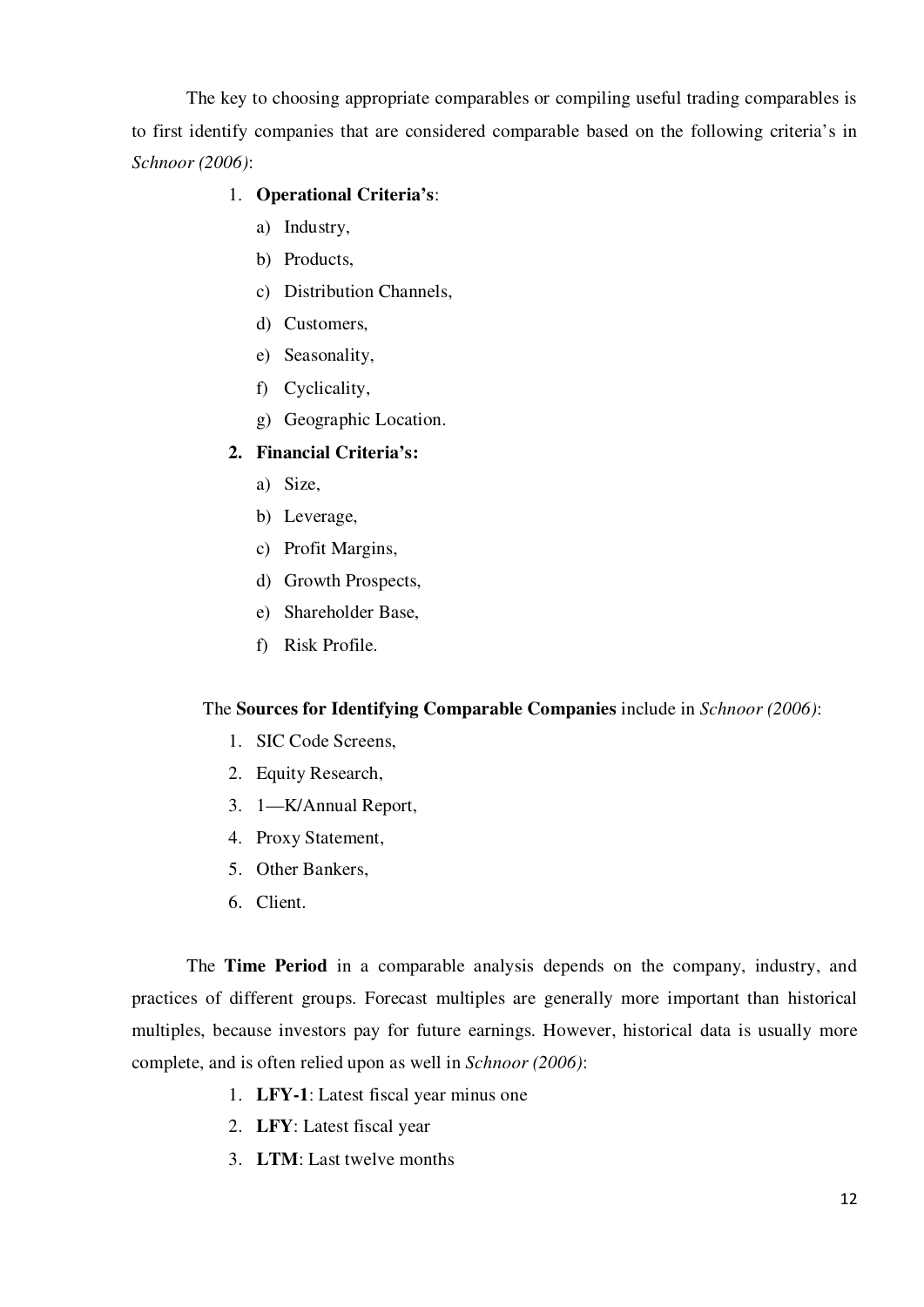- 4. **LFY+1**: Forecast for the next fiscal year
- 5. **LFY+2**: Forecast for the year after next

The **Time Period Adjustments**: LTM Income Statement and Cash Flow Statement values are calculated as follows in *Schnoor (2006)*:

**LTM =** Fiscal Year Ended 12/31/2005 – Q1 Ended 3/31/2005 + Q1 Ended 3/31/2006 In future periods, if the companies don't all have the same year end, forecasts should be calendarized to make them comparable:

- 1. If Company A has a September 30 year end, and all its peers have a December 31 year end, Company A's forecast should be calendarized
- 2. Earnings per Share estimates for Company A are as follows:
	- a) Fiscal 2006: \$1.59
	- b) Fiscal 2007: \$1.86
- 3. Calendar 2006 EPS =  $(3/4 *1.59 + \frac{1}{4} * 1.86) = $1.66$

The **Income Statement Items** include in Tab. 4 in *Schnoor (2006)*:

| <b>Item</b>     | <b>Comments</b>                             |
|-----------------|---------------------------------------------|
| <b>Revenues</b> | Should<br>only<br>1.<br>include             |
|                 | revenue from the sale of the company's      |
|                 | goods and services                          |
|                 | 2.<br>Exclude interest and other            |
|                 | income                                      |
|                 | If a company reports Gross<br>3.            |
|                 | and Net Revenue, use Net Revenue            |
| <b>EBITDA</b>   | The<br>1.<br>most<br>common                 |
|                 | performance measure among investment        |
|                 | bankers                                     |
|                 | 2.<br>Serves as a pre-tax proxy             |
|                 | for cash flow generated from operations     |
|                 | <b>EBITDA</b><br>3.<br><b>EBIT</b><br>and   |
|                 | multiples<br>attempt to normalize<br>for    |
|                 | differences in companies capital structures |

## **Income Statement and Cash Flow Items**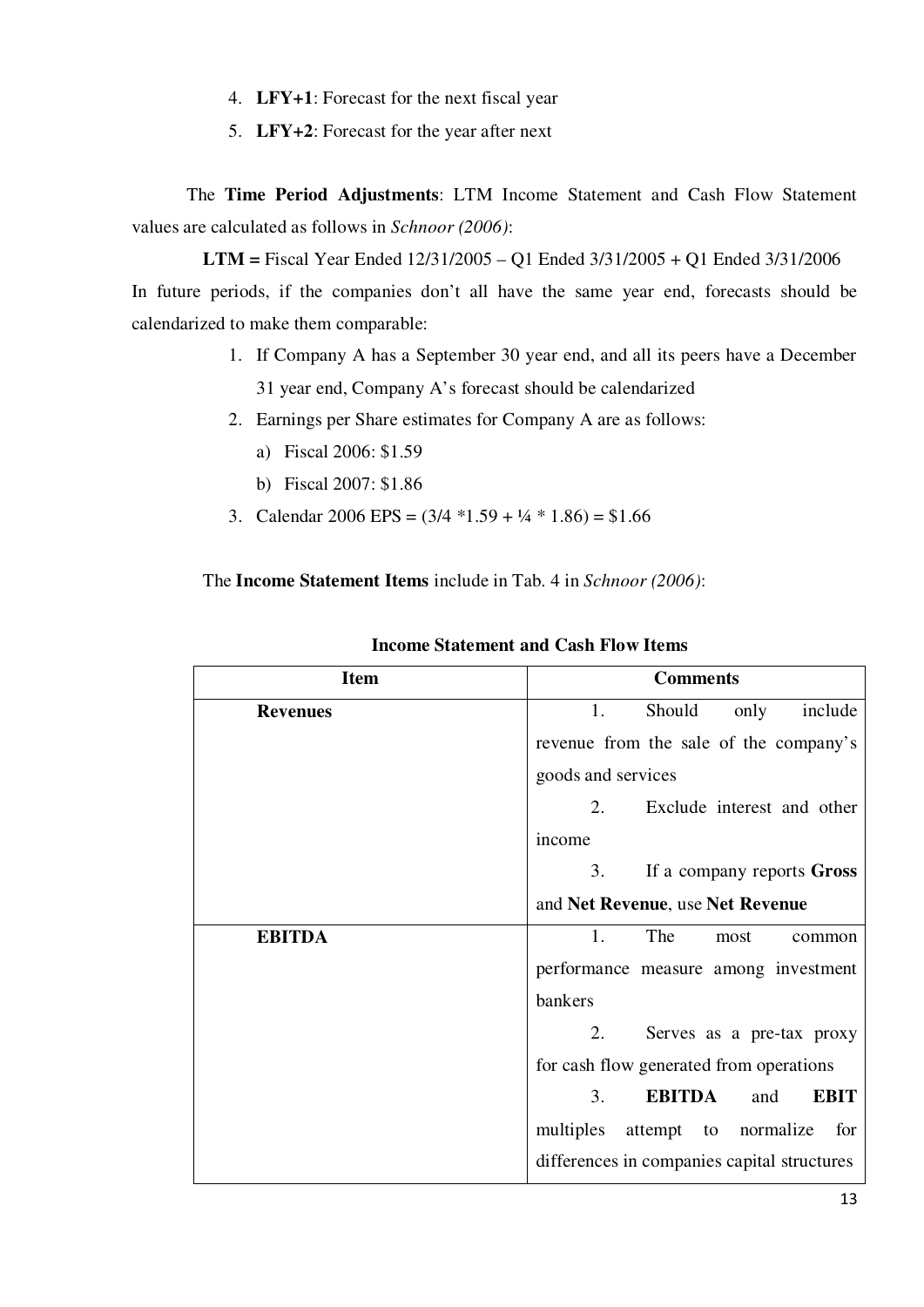|                                      | The comparable analysis<br>4.                      |
|--------------------------------------|----------------------------------------------------|
|                                      | model calculates <b>EBITDA</b> by adding           |
|                                      | <b>EBIT</b> and D&A                                |
| <b>Depreciation and Amortization</b> | Includes depreciation for<br>1.                    |
|                                      | <b>PP&amp;E</b> , goodwill amortization, and items |
|                                      | such as depletion for mining companies             |
|                                      | Do not include amortization<br>2.                  |
|                                      | of debt issuance costs as these figures are        |
|                                      | typically included in interest expense             |
| <b>EBIT</b>                          | Must<br>exclude<br>special<br>1.                   |
|                                      | charges,<br>non-recurring<br>items<br>and          |
|                                      | discontinued operations                            |
| <b>Earnings per Share</b>            | Usually looked<br>after<br>1.<br>at                |
|                                      | preferred dividends and extraordinary              |
|                                      | items                                              |
|                                      |                                                    |
|                                      | Needs to be adjusted after-<br>2.                  |
|                                      | tax for any non-recurring items                    |
|                                      | Used for the calculation of<br>3.                  |
|                                      | <b>Price/Earnings multiples</b>                    |
| <b>Cash Flow</b>                     | Net Income + Deferred<br>1.                        |
|                                      | Taxes + $D&A + Other$ non-cash items               |
|                                      | Measure of cash generated<br>2.                    |
|                                      | by a company after leverage and taxes, but         |
|                                      | generally before working capital items             |
|                                      | A closer approximation of<br>3.                    |
|                                      | cash generated by a company's<br>the               |

*Tab. 4. Income Statement and Cash Flow Items (after Schnoor (2006)).*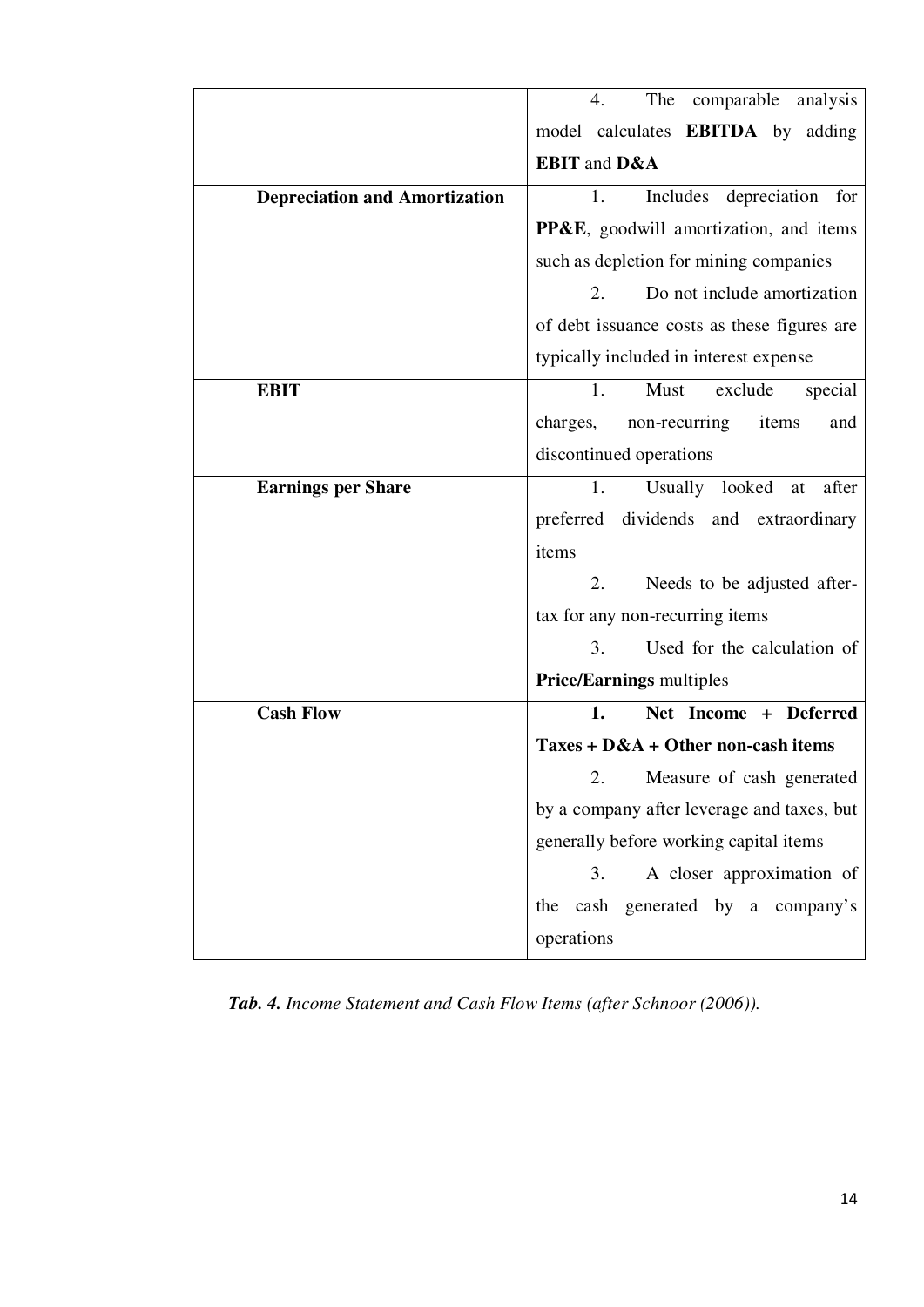## The **Balance Sheet Items** include Tab. 5 in *Schnoor (2006)*:

| <b>Balance Sheet Items</b>            | <b>Comments</b>                                |
|---------------------------------------|------------------------------------------------|
| <b>Cash and Marketable Securities</b> | Includes cash and cash equivalents<br>1.       |
|                                       | Check<br>for<br>2.<br>any<br>long-term         |
|                                       | investments in marketable securities           |
| <b>Short-Term Debt</b>                | Includes<br>1.<br>payable,<br>notes            |
|                                       | commercial paper, linesof credit, bank         |
|                                       | overdrafts, current portion of long-term       |
|                                       | debt and capital leases                        |
| <b>Long-Term Debt</b>                 | debt<br>1.<br>Includes long-term<br>and        |
|                                       | capitalized lease obligations                  |
| <b>Minority Interest</b>              | Includes the minority interest as it<br>1.     |
|                                       | appears on the balance sheet                   |
|                                       | Represents the portion of earnings<br>2.       |
|                                       | attributable to<br>shareholders<br>that<br>are |
|                                       | owning less than 50% of a subsidiary           |
| <b>Preferred Shares</b>               | Includes Preferred Stock on the<br>1.          |
|                                       | company's balance sheet that has debt-like     |
|                                       | characteristics                                |
| <b>Convertible Securities</b>         | If the security is in the money, treat<br>1.   |
|                                       | as equity                                      |
|                                       | If the security is out of money,<br>2.         |
|                                       | treat as debt                                  |
| <b>Common Equity</b>                  | Includes common stock, paid-in<br>1.           |
|                                       | capital and retained earnings                  |
|                                       | Do not confuse with shareholders'<br>2.        |
|                                       | equity, which generally includes preferred     |
|                                       | $stock - confirm your group's definition of$   |
|                                       | these categories                               |
| <b>Shareholders' Equity</b>           | Includes<br>Common<br>1.<br>the<br>Equity      |
|                                       | described above, plus the book value of        |
|                                       | preferred stock that is considered equity      |

## **Balance Sheet Items**

*Tab. 5. Balance Sheet Items (after Schnoor (2006)).*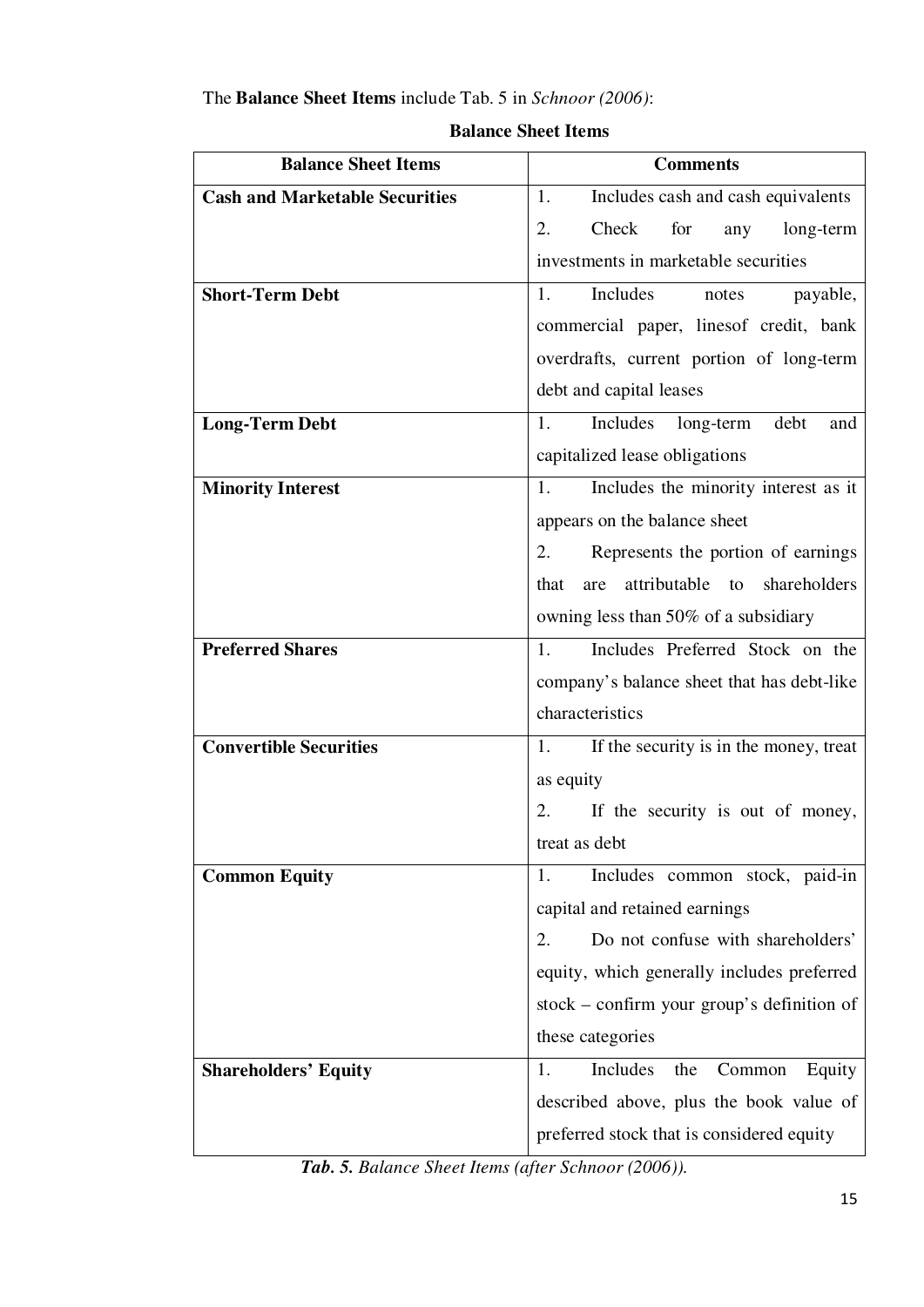The **Shares Outstanding Values** used in **Comparable Company Analysis**. The following are the **Shares Outstanding Values** that are required in the comparable company analysis model in Tab. 6 in *Schnoor (2006)*:

| <b>Shares Outstanding Category</b>            | <b>Comments</b>                                                 |
|-----------------------------------------------|-----------------------------------------------------------------|
| Basic Shares Outstanding as of Comp           | 1.<br>Represents the total number of                            |
| date                                          | shares issued and outstanding as of the                         |
|                                               | comp date                                                       |
|                                               | 2.<br>with<br>the <b>Basic</b><br><b>Shares</b><br><b>Start</b> |
|                                               | <b>Outstanding</b> as of the latest balance sheet               |
|                                               | date and check press releases to see if any                     |
|                                               | shares have been issued or redeemed since                       |
|                                               | the last balance sheet date                                     |
|                                               | Used to calculate the company's<br>3.                           |
|                                               | market capitalization                                           |
| <b>Fully Diluted Shares Outstanding as of</b> | This number is calculated in the<br>1.                          |
| the Comp Date                                 | comp model                                                      |
|                                               | 2.<br>The basic shares outstanding is                           |
|                                               | added together with the total number of in-                     |
|                                               | the-money options to arrive at this value                       |
| <b>LTM Weighted Average Fully Diluted</b>     | This number is typically found in<br>1.                         |
| <b>Shares Outstanding</b>                     | the notes to the financial statements                           |
|                                               | 2.<br>Used to calculate <b>Earnings</b> per                     |
|                                               | <b>Share and Cash Flow per Share</b>                            |

## **Shares Outstanding Definitions**

*Tab. 6. Shares Outstanding Definitions (after Schnoor (2006)).*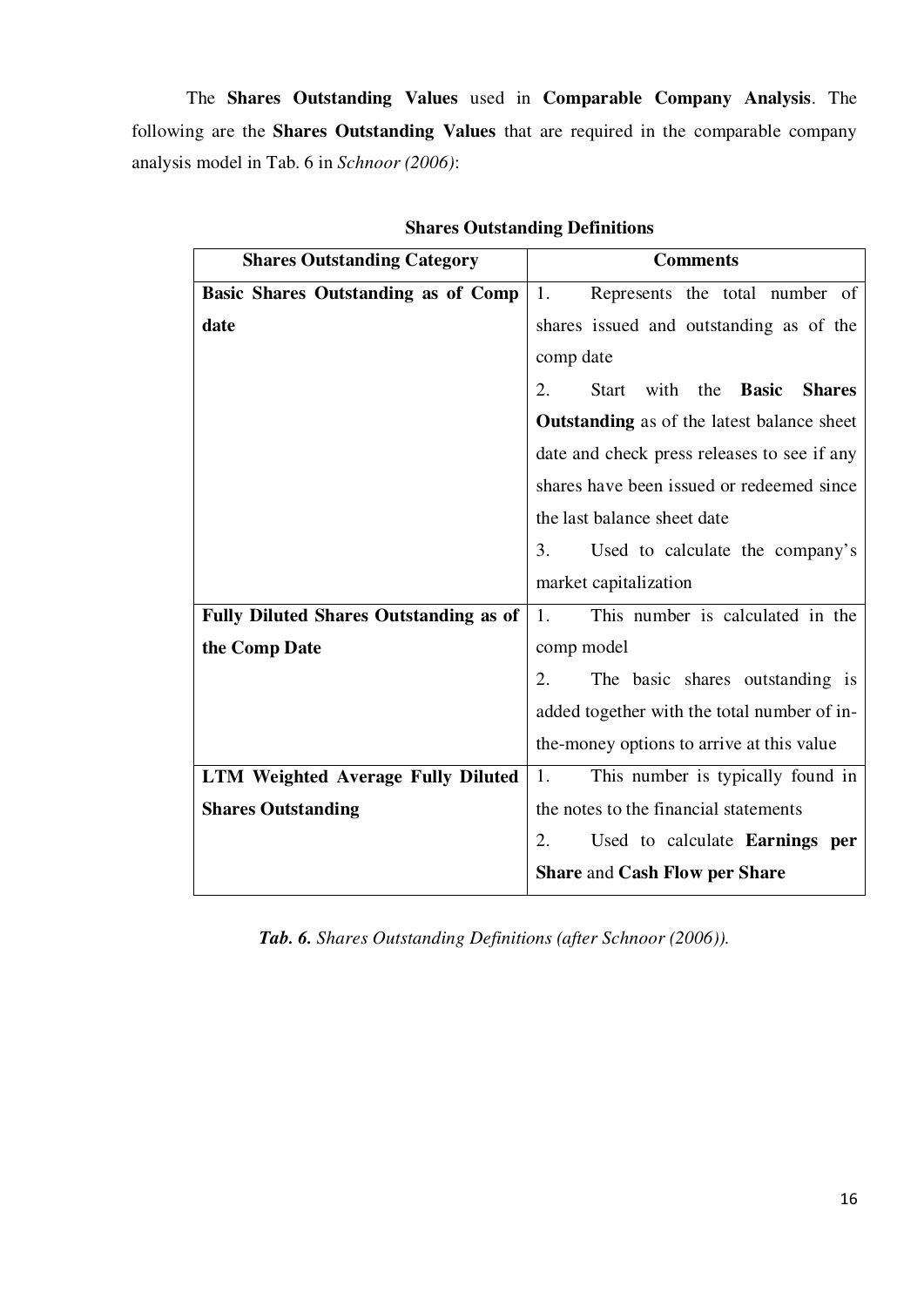The **Performance Ratios** include the following profitability ratios, which are often used when analyzing a company in Tab. 7 in *Schnoor (2006)*:

| <b>Profitability Ratio</b> | <b>Definition</b>                       |
|----------------------------|-----------------------------------------|
| <b>Return on Equity</b>    | $ROE = Net Income / Common Equity$      |
| <b>Gross Margin</b>        | Gross Margin = Gross Profit / Net Sales |
| <b>EBITDA</b> Margin       | EBITDA Margin = EBITDA / NET Sales      |
| <b>EBIT Margin</b>         | EBIT Margin = EBIT / Net Sales          |
| <b>Net Income Margin</b>   | $NI$ Margin = Net Income / Net Sales    |

**Profitability Ratios**

*Tab. 7. Profitability Ratios (after Schnoor (2006)).*

The **Valuation Ratios** include the following ratios, which are often used when analyzing a company in Tab. 8 in *Schnoor (2006)*:

| <b>Valuation Ratio</b>            | <b>Definition</b>                           |
|-----------------------------------|---------------------------------------------|
| Price / Earnings (P/E)            | $P/E = Current$ Share Price / Fully Diluted |
|                                   | <b>EPS</b>                                  |
| <b>Price / Cash Flow</b>          | $P/CF = Current$ Share Price / $(F/D)$      |
|                                   | <b>Operating CFPS</b>                       |
| <b>Price / Book Value</b>         | $P/BV = Current$ Share Price / Book Value   |
|                                   | per Share                                   |
| <b>Enterprise Value / Revenue</b> | $EV/Rev = Enterprise Value / Revenue$       |
| <b>Enterprise Value / EBITDA</b>  | $EV / EBITDA = Enterprise Value /$          |
|                                   | <b>EBITDA</b>                               |
| <b>Enterprise Value / EBIT</b>    | $EV/EBIT = Enterprise Value / EBIT$         |

**Valuation Ratios**

*Tab. 8. Valuation Ratios (after Schnoor (2006)).*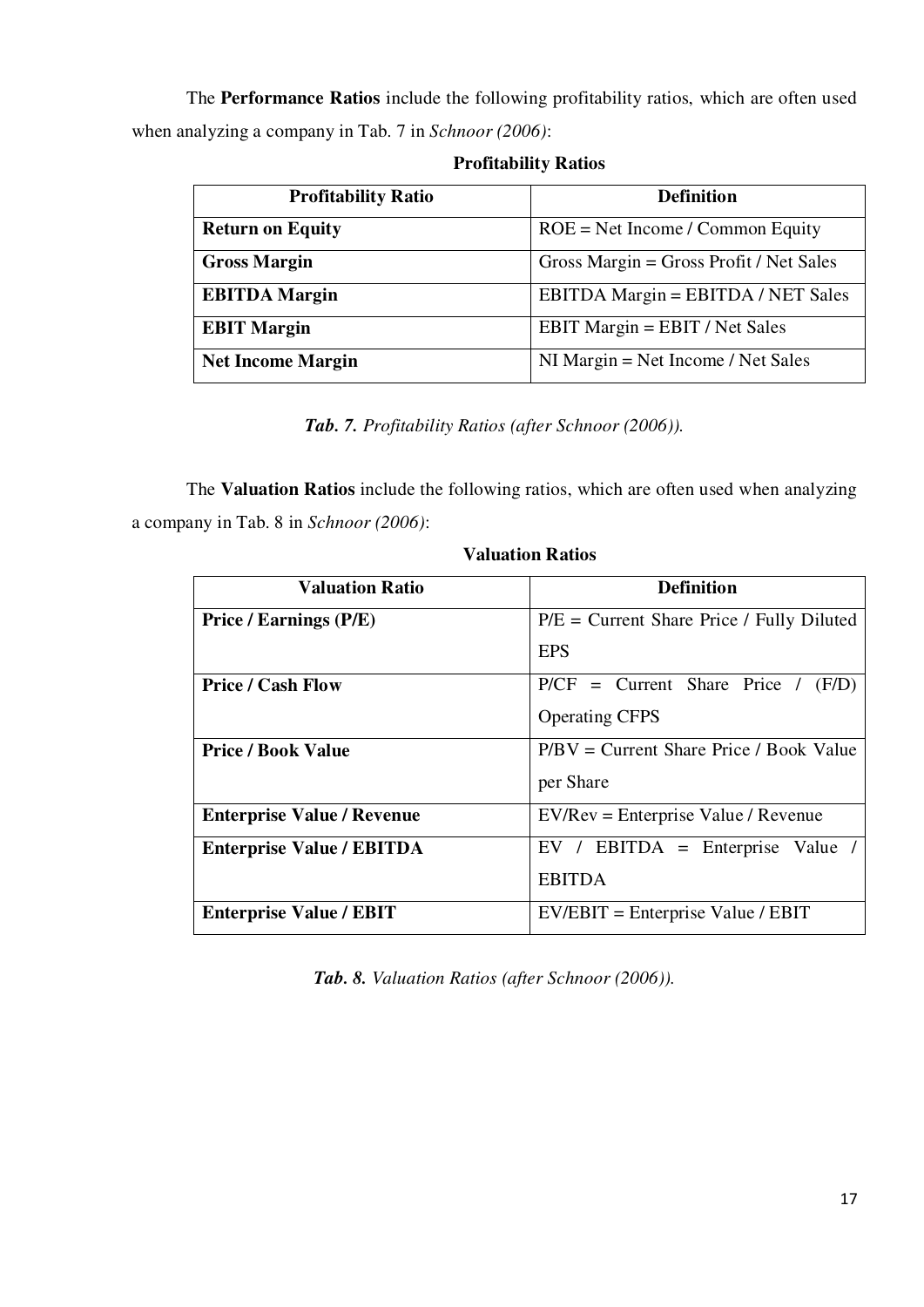The **Credit Ratios** include the following ratios, which are often used to assess a company's debt capacity, and may also provide insight into a company's trading performance in Tab. 9 in *Schnoor (2006)*:

| <b>Credit Ratios</b>                 | <b>Definition</b>                     |
|--------------------------------------|---------------------------------------|
| <b>Net Debt / Total Cap (Book)</b>   | Debt / $Cap (Book) = Net Det /$       |
|                                      | Capitalization (Book)                 |
| <b>Net Debt / Total Cap (Market)</b> | Debt / Cap (Market) = Net Debt /      |
|                                      | Capitalization (Market)               |
| <b>EBITDA</b> / Interest             | EBITDA / Interest = EBITDA / Interest |
|                                      | Expense                               |
| (EBITDA – CAPEX) / Interest          | (EBITDA – CAPEX) / Interest           |
|                                      | (EBITDA – CAPEX) / Interest           |
| <b>Total Debt / EBITDA</b>           | $Debt / EBITDA = Total Debt / EBITDA$ |

**Credit Ratios**

*Tab. 9. Credit Ratios (after Schnoor (2006)).*

**Adjusting for the Operating Leases**: When calculating **Credit Ratios**, you may need to capitalize a company's operating leases to make the company comparable with its peers in *Schnoor (2006)*:

- 1. An **Operating Lease** is a lease for which the lessee acquires the property for only small portion of its useful life.
- 2. A **Capital Lease** is a lease that meets one or more of the following criteria, and as such is classified as a purchase:
	- a) The lease term is greater than 75% of the property's estimated economic life
	- b) The lease contains an option to purchase the property for less than fair market value
	- c) Ownership of the property is transferred to the lessee at the end of the lease term
	- d) The present value of the lease payments exceeds 90% of the fair market value of the property
- 3. An Operating Lease would be capitalized as follows: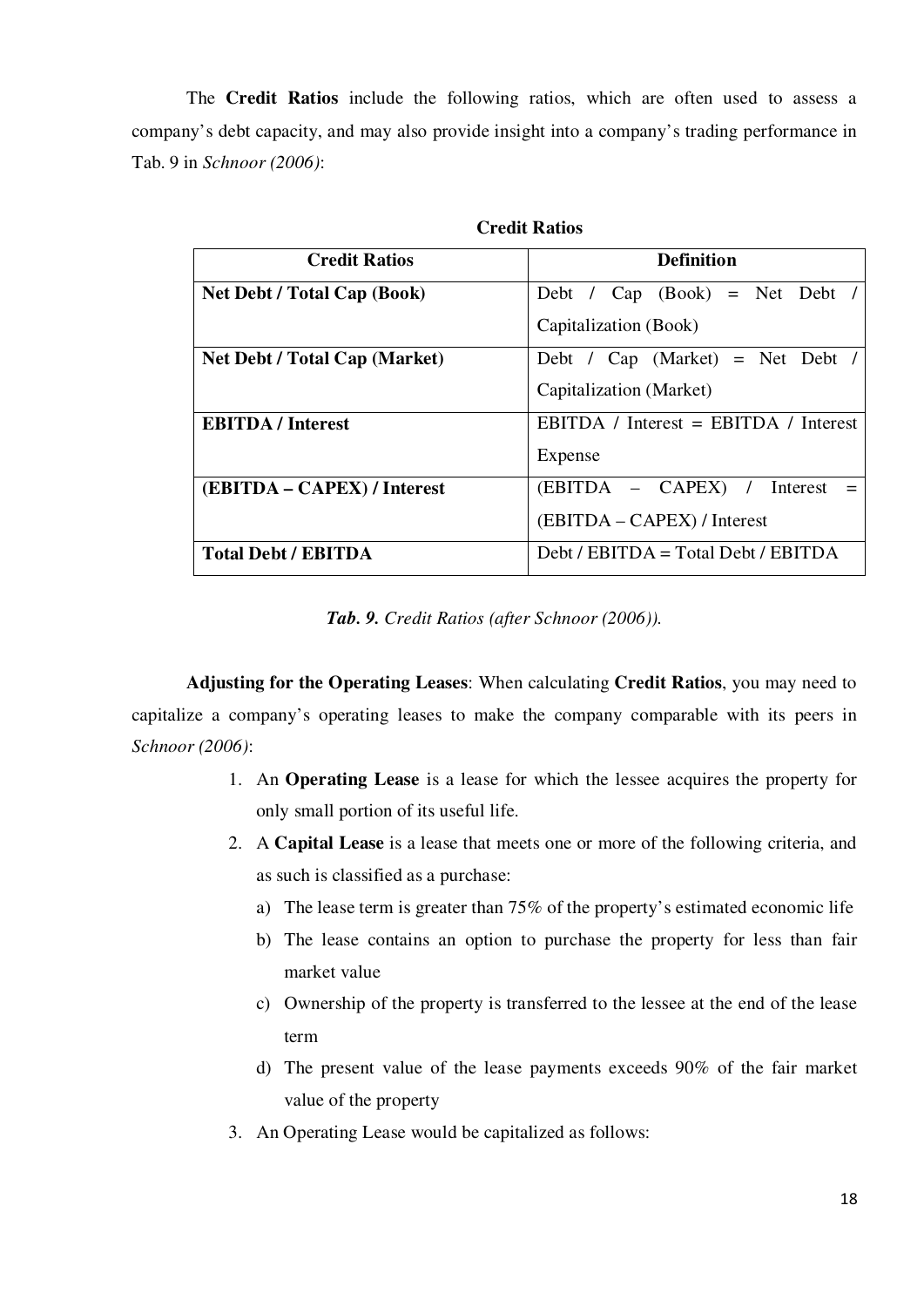- a) The operating lease expense (which can be found in the notes to the financial statements) would usually be multiplied by a ratio of  $6.0x - 8.0x$
- b) This capitalized value would get added to the company's debt
- c) The operating lease expense would then be subtracted from the company's costs to arrive at a higher EBITDA
- d) This adjustment is not normally done, when calculating trading multiples

**Adjusting for the Securitizations**: It may also be necessary to adjust for any securitized assets in *Schnoor (2006)*:

- 1. If a company has securitized some assets, you may need to add these assets back to the balance sheet
	- a) This value can be found in the notes to the financial statements
	- b) Add the assets back to the appropriate working capital item
	- c) Subtract the corresponding amount from the cash line (or add the corresponding amount to the company's debt)
- 2. These adjustments are made for comparison purposes so that you are comparing companies on an apples-to-apples basis.

The **Important Reminders**, when preparing **Comparable Company Analysis** in *Schnoor (2006)*:

- 1. Eliminate non-recurring items that are recorded before NI:
	- a) Restructuring Charges / one-time write offs
	- b) Gains or losses on the sale of assets
	- c) Read all footnotes and MD&A carefully to find these items
- 2. Tax-effect all adjustments:
	- a) Check *MD&A* and footnotes for actual tax impact, if available
	- b) If not available, use the company's marginal tax rate
- 3. D&A may be buried in COGS or SG&A, so look at the Cash Flow Statement
- 4. Make sure to understand the company's pension liability
- 5. Double check all calculations = perform reality checks
- 6. Use most current financials to check historical data
- 7. Include Marketable Securities in Cash
- 8. Subtract Long-Term Investments when calculating Enterprise Value
- 9. Calendarize earnings estimates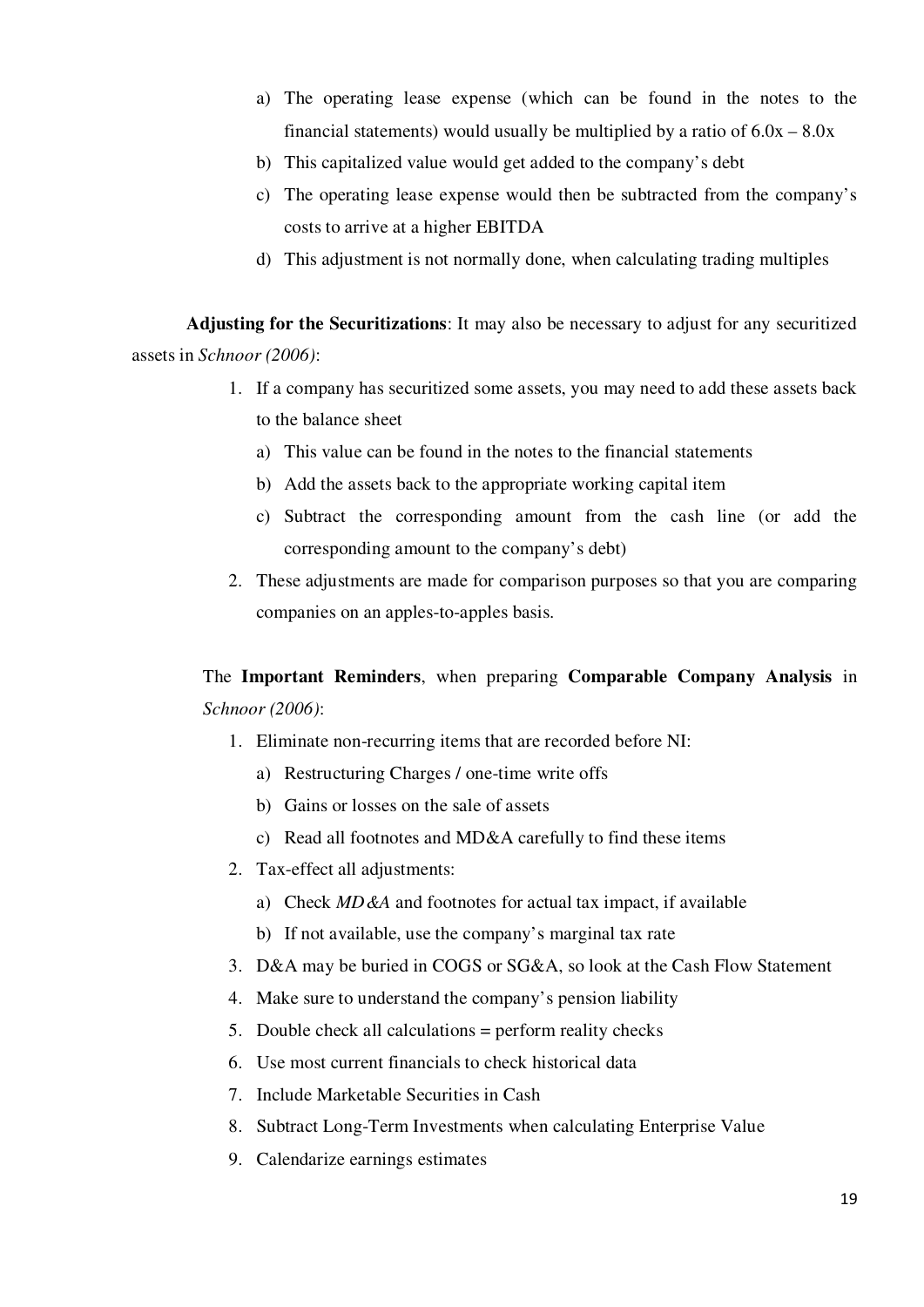The **Analytical Trouble Shooting**: Read all disclosures carefully and be prepared to adjust for the following types of occurrences in *Schnoor (2006)*:

- 1. Stock splits, Dividends and Repurchases
- 2. Non-calendar year ends (EPS estimates)
- 3. Cash (Long-term investments)
- 4. Recent acquisitions and divestitures pro forma numbers
- 5. Changes in earnings estimates
- 6. Differences in accounting treatment
- 7. Non-recurring items
- 8. Recent debt or equity offerings
- 9. Temporary sector reactions
- 10. Take-over activity among competitors
- 11. Conversion of convertible securities since the last reporting period
- 12. Differences in international accounting treatment.

Let us consider the *Comparable Transactions Analysis* in *Schnoor (2006):*

- **1.** The *Comparable Transactions Analysis* provides some information on the transactions, which are completed in the same industry as the company being valued
- **2.** *The Comparable Transaction Multiples* provide insight into:
	- a) *Premiums*, which are paid by the acquirers to gain a control over the target companies, and
	- b) *Potential for synergies*.
- **3.** The *Comparable Transaction Multiples* preparation, may require the consideration of the following data:
	- 1. The *industry of the company* being valued, in order to properly screen transactions,
	- 2. The *time frame of specific transactions* typically you want transactions that have been consummated in the past few years,
	- 3. The *status of past transactions*:
		- a) Successfully completed transaction,
		- b) Pending transaction,
		- c) Terminated transaction,
		- d) Consideration: Cash vs. Stock exchange,
		- e) Hostile vs. Friendly bids.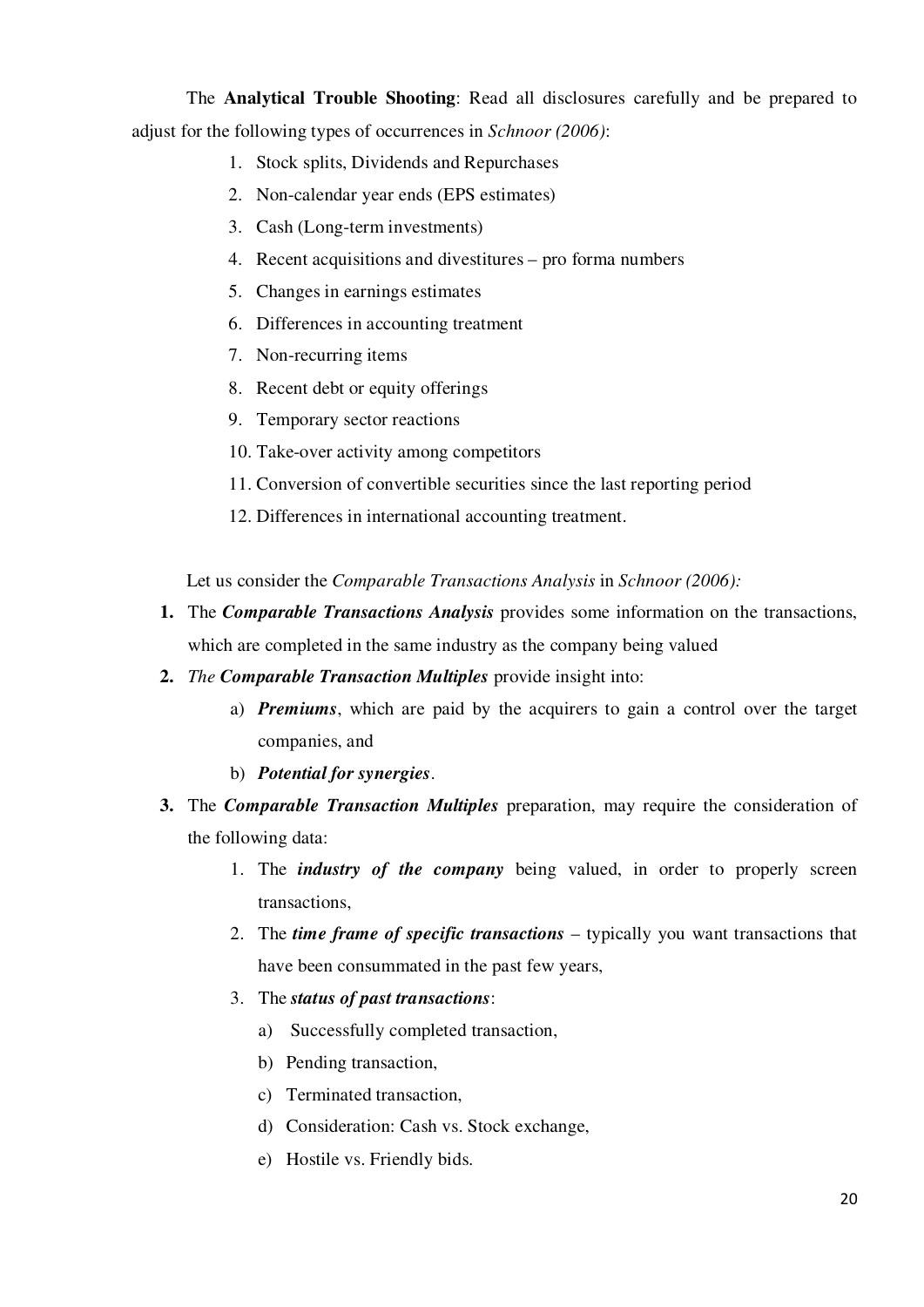The attention has to be paid to the following **Transaction Issues** in *Schnoor (2006)*:

- 1. Two types of transaction multiples are usually calculated:
	- a) **Financial Multiples** (Enterprise Value / LTM EBITDA)
	- b) **Industry Specific** Multiples (Enterprise value / annual Production)
- 2. Comparable transaction analysis provides insight into the M&A activity in a specific industry
	- a) Activity relative to the overall market
	- b) Who is buying, and what are they buying?
	- c) What kinds of premiums are buyers paying?
- 3. Provides an understanding of the events surrounding specific transactions:
	- a) Hotly contested transactions
	- b) Privately- negotiated friendly deals
	- c) Major transactions that impact an entire industry
	- d) Timing of transactions relative to specific business cycles

The **Sourcing Precedent Transactions**: The following sources can be used to identify appropriate comparable transactions in *Schnoor (2006)*:

- 1. M&A Databases SDC, Internal databases
- 2. Previous analysis prepared by specific industry groups
- 3. Industry periodicals and news articles
- 4. Acquisitions footnotes in the annual reports of public companies
- 5. Tender offer documents
- 6. Equity research analysts
- 7. Senior investment bankers
- 8. Client

# **The Use of Comparable Transaction Multiples (Comparables) to Derive Value** in

*Schnoor (2006)***:** 

- 1. The first stage is to calculate the relevant multiples for each comparable company
- 2. Then, to determine which multiples or range of multiples justify a reasonable benchmark for valuing the specific target
- 3. Analyze the results to decide which companies are most comparable:
	- a) Exclude outlying multiples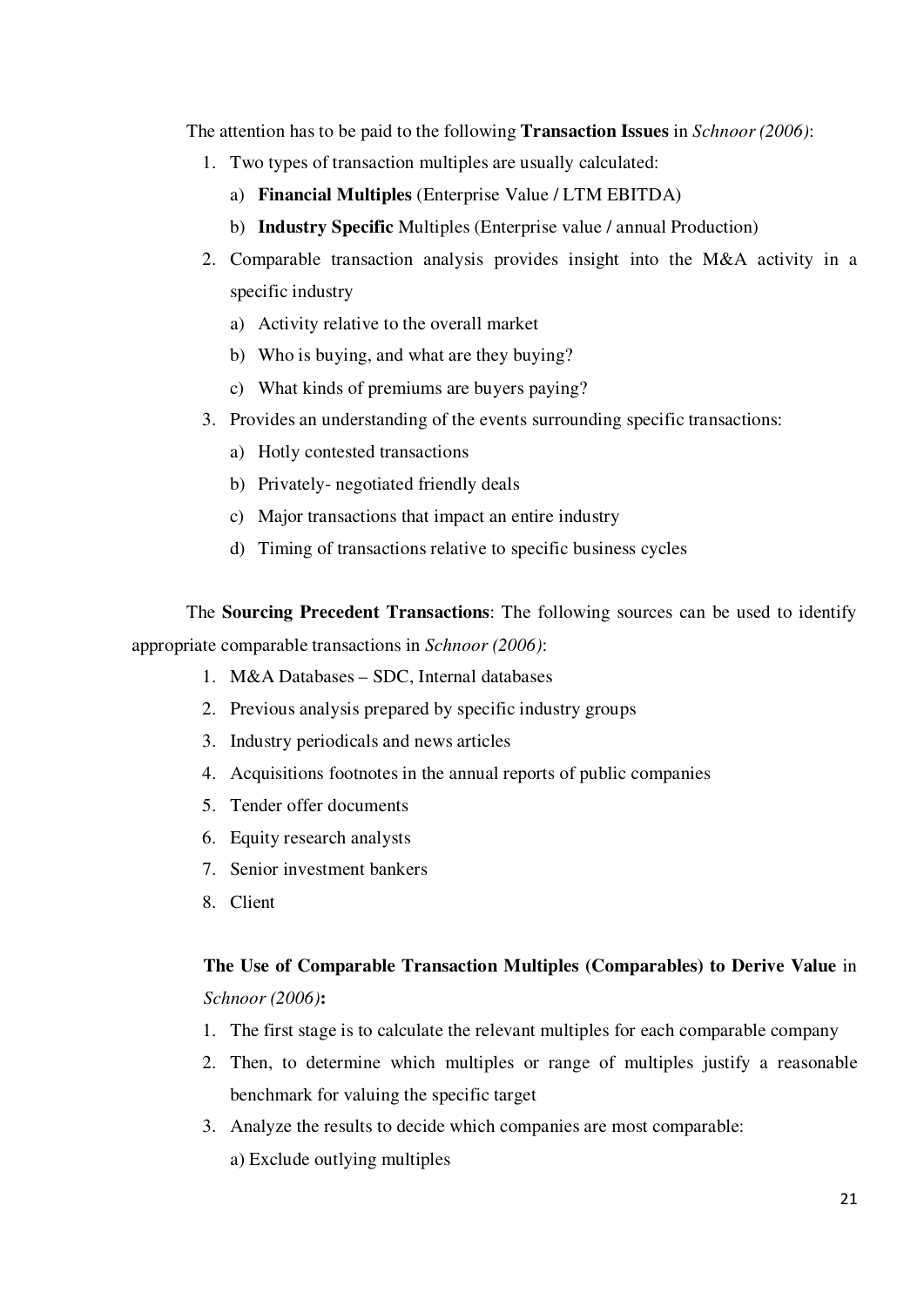b) Test for reasonableness and use common sense

- 4. Look at mean and median multiples, mean excluding high and low multiples, and multiples of specific companies that may be most relevant
- 5. Use judgement to determine, which ratios are most relevant given the company and the nature of its industry

The following table contains **Comparable Trading Multiples** for sample companies, which will be used to value a target company in Tab. 10 in *Schnoor (2006)*:

|                  | <b>Price</b> | Mkt.     | EV       | Debt/        | EV/          | EV/           | EV/           | P/BV       |
|------------------|--------------|----------|----------|--------------|--------------|---------------|---------------|------------|
|                  | 07/10/06     | Cap.     | (US\$M   | <b>Total</b> | <b>EBITD</b> | <b>EBITDA</b> | <b>EBITDA</b> | <b>LTM</b> |
|                  |              | (US\$MM) | $M$ )    | Cap.         | $\mathbf{A}$ | <b>LTM</b>    | <b>2006E</b>  |            |
|                  |              |          |          |              | 2005         |               |               |            |
| Company          | \$14.05      | \$2,679  | \$4,467  | 40%          | 11.2x        | 11.1x         | 10.9x         | 0.9x       |
| $\mathbf{1}$     |              |          |          |              |              |               |               |            |
| Company          | \$11.05      | \$2,024  | \$3,218  | 37%          | 16.7x        | 12.0x         | 9.5x          | 1.3x       |
| $\overline{2}$   |              |          |          |              |              |               |               |            |
| Company          | \$9.40       | \$706    | \$1,301  | 46%          | 8.0x         | 6.0x          | 4.8x          | 0.7x       |
| $\overline{3}$   |              |          |          |              |              |               |               |            |
| Company          | \$33.50      | \$1,887  | \$3,840  | $51\%$       | 11.8x        | 9.0x          | 6.7x          | 1.6x       |
| $\overline{4}$   |              |          |          |              |              |               |               |            |
| Company          | \$42.50      | \$4,062  | \$7,394  | 45%          | 11.5x        | 11.5x         | 8.0x          | 1.3x       |
| 5                |              |          |          |              |              |               |               |            |
| Company          | 57.63        | \$11,467 | \$20,018 | 43%          | 9.7x         | 9.7x          | 5.5x          | 2.5x       |
| 6                |              |          |          |              |              |               |               |            |
| Average          |              |          |          | 44%          | 11.5         | 9.9x          | 7.6x          | 1.4x       |
| Average          |              |          |          | 43%          | 11.0x        | 10.3x         | 7.4x          | 1.3x       |
| <b>Excluding</b> |              |          |          |              |              |               |               |            |
| Hi & Low         |              |          |          |              |              |               |               |            |

**Comparable Trading Multiples**

*Tab. 10. Comparable Trading Multiples (after Schnoor (2006)).*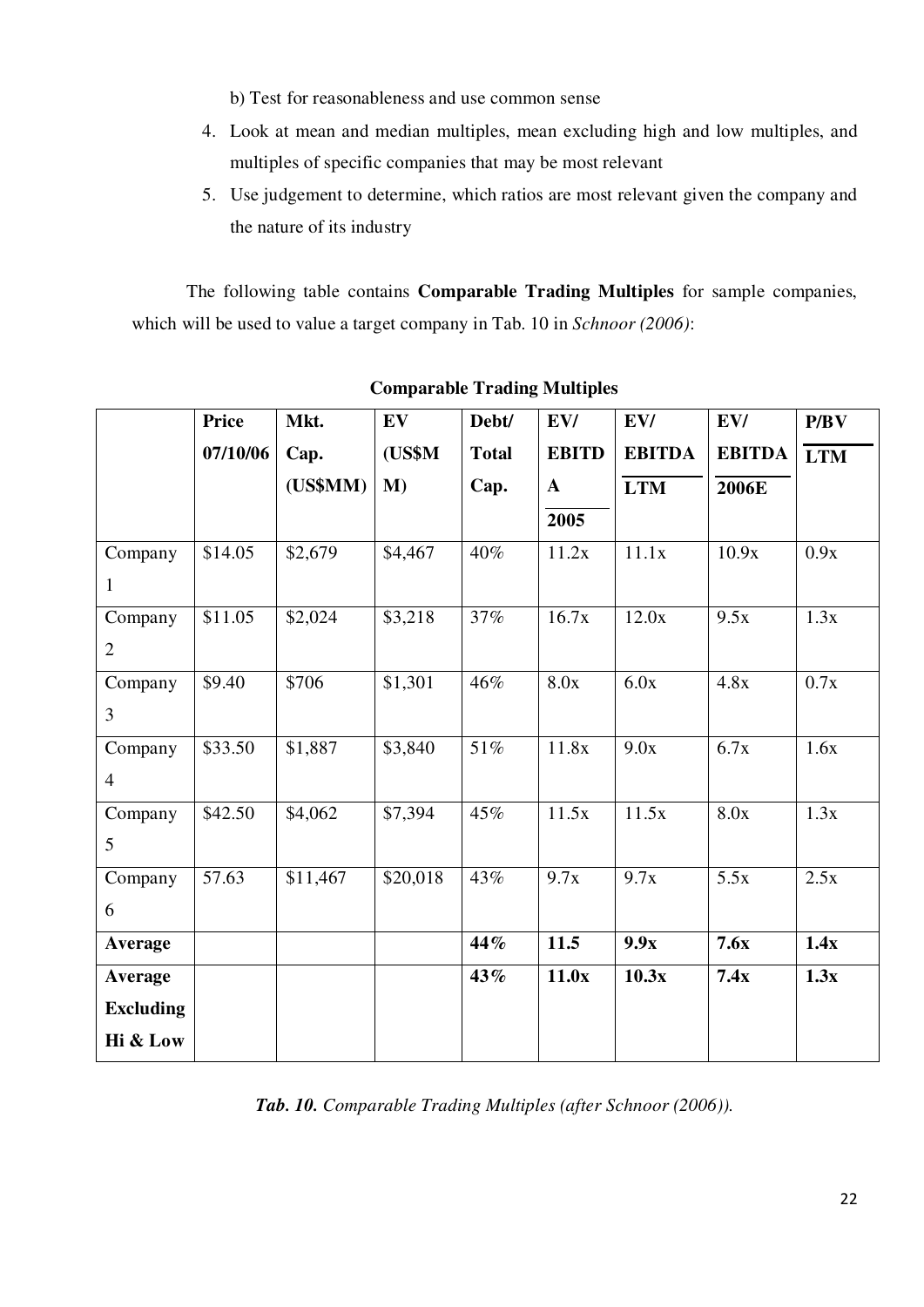The following table contains **Comparable Transaction Multiples** for sample transactions which will be used to value a target company in Tab. 11 in *Schnoor (2006)*:

| <b>Date</b> | <b>Acquirer</b>  | <b>Target</b> | <b>EV Paid</b> | Target's    | <b>LTM</b>    | EV<br>per   | EV<br>per     |
|-------------|------------------|---------------|----------------|-------------|---------------|-------------|---------------|
|             |                  |               | (US\$MM)       | Capacity    | <b>EBITDA</b> | Unit        | <b>EBITDA</b> |
|             |                  |               |                | (000 units) | (US\$MM)      | (US\$/unit) |               |
| 2005        | Company          | Company       | \$995          | 885         | \$80          | \$1,124     | 12.4x         |
|             | $\mathbf{A}$     | B             |                |             |               |             |               |
| 2004        | Company          | Company       | \$594          | 440         | \$52          | \$1,350     | 11.4x         |
|             | $\mathbf C$      | D             |                |             |               |             |               |
| 2003        | Company          | Company       | \$882          | 875         | \$91          | \$1,008     | 9.7x          |
|             | E                | $\mathbf{F}$  |                |             |               |             |               |
| 2002        | Company          | Company       | \$3,875        | 2,463       | \$291         | \$1,573     | 13.3x         |
|             | G                | H             |                |             |               |             |               |
| 2002        | Company I        | Company J     | \$450          | 250         | \$31          | \$1,800     | 14.5x         |
|             | <b>Median</b>    |               |                |             |               | \$1,350     | 12.4x         |
|             | <b>Mean</b>      |               |                |             |               | \$1,371     | 12.3x         |
|             | <b>Mean</b>      |               |                |             |               | \$1,349     | 12.4x         |
|             | <b>Excluding</b> |               |                |             |               |             |               |
|             | Hi & Low         |               |                |             |               |             |               |

**Comparable Transaction Multiples**

*Tab. 11. Comparable Transaction Multiples (after Schnoor (2006)).*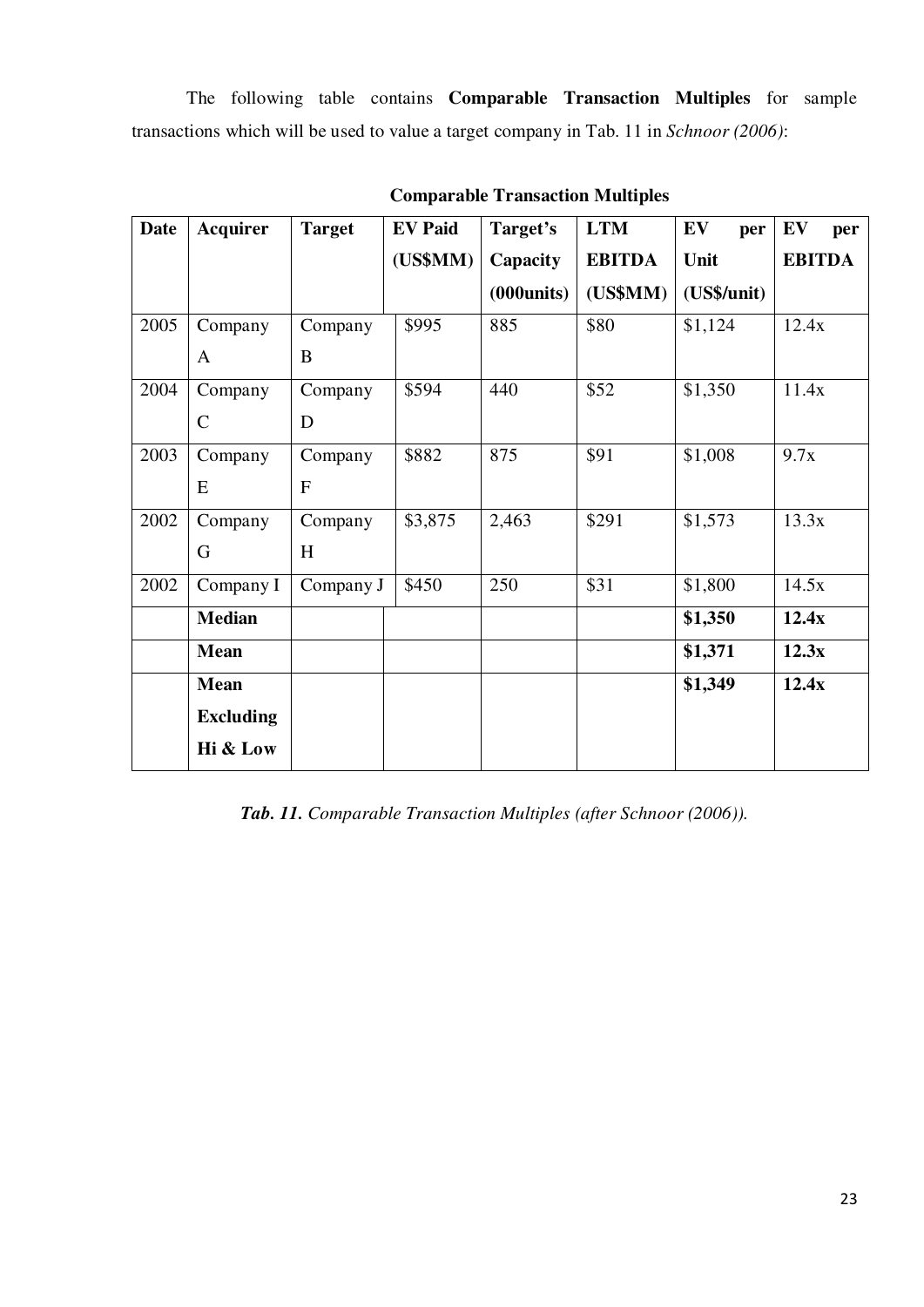The following table uses the **Comparable Trading Multiples** and **Comparable Transaction Multiples** from the previous pages to value a sample target company in Tab. 12 in *Schnoor (2006)*:

| <b>Methodology</b>                  | <b>Target Company's</b> | <b>Multiple</b> | <b>Value</b>                |
|-------------------------------------|-------------------------|-----------------|-----------------------------|
|                                     | <b>Values</b>           | Range           | (US\$ Millions)             |
| <b>Trading Multiples</b>            |                         |                 |                             |
| <b>LTM EBITDA</b>                   | \$88 (US\$/MM)          | $9.5x - 10.5x$  | $9.5x88=836 - 924$          |
| 2006E EBITDA                        | \$102 (US\$/MM)         | $7.0x - 8.0xx$  | $7.0x102=714 - 816$         |
| <b>Enterprise</b><br><b>Summary</b> |                         |                 | $(836+714)/2$ =\$775 -\$870 |
| <b>Values</b>                       |                         |                 |                             |
| <b>Transaction Multiples</b>        |                         |                 |                             |
| <b>LTM EBITDA</b>                   | \$88 (US\$/MM)          | $12.0x - 12.5x$ | $12x88=1,056-1,100$         |
| <b>Annual Capacity</b>              | 600 (000 units)         | \$1,300-\$1,400 | $1,300x600=780-840$         |
| <b>Enterprise</b><br><b>Summary</b> |                         |                 | $$918 - $970$               |
| <b>Values</b>                       |                         |                 |                             |
|                                     |                         |                 |                             |
| <b>Enterprise</b><br><b>Summary</b> |                         |                 |                             |
| <b>Value Range</b>                  |                         |                 | $$847 - $920$               |
| Less: Net Debt                      |                         |                 | \$250                       |
| <b>Equity Value</b>                 |                         |                 | $847 - 250 = $597 - $670$   |
| SharesOutstanding(MM)               |                         |                 | 55.7                        |
| <b>Equity Value perShare</b>        |                         |                 | 597/55.7=\$10.70 -\$12.00   |

| <b>Summary Value Table</b> |  |  |
|----------------------------|--|--|
|----------------------------|--|--|

*Tab. 12. Summary Value Table (after Schnoor (2006)).*

The **Important Considerations** have to be taken to the account during the above calculations see the **Summary Value Table** in *Schnoor (2006)*:

1. Multiply the **Operating Results** of the company to be valued by relevant comparable company **Multiples**:

- a) Use a few time periods i.e. LTM, forecast years
- b) Select relevant multiple ranges for each period

2. Convert derived **Equity Values** to **Enterprise Values** by adding the target's ne debt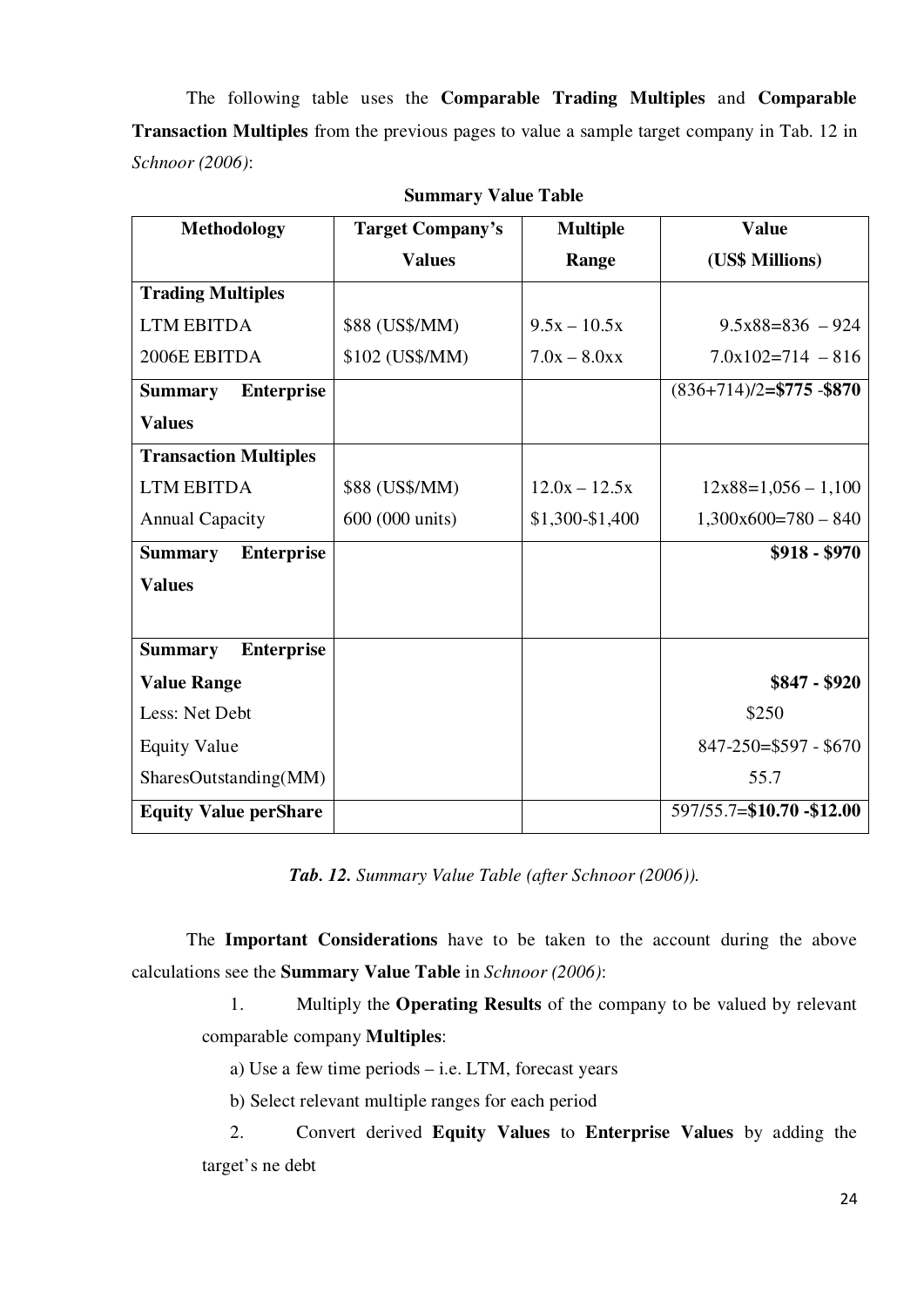a) Net Income / EPS multiples

b) Book Value Multiples

3. Convert derived **Enterprise Values** to **Equity Values** by subtracting the target's net debt

a) Sales Multiples

b) EBITDA Multiples

4. A range of values, **Value Range**, is usually calculated based on high, mean and low summary multiples.

Finally, let us summarize some important definitions of used terms:

**1. Consolidated income statement:** revenues (include product sales, contract research, royalty and interest income); Earnings Before Interest, Income Taxes, Depreciation and Amortization (EBITDA), depreciation and amortization, EBIT, earnings per share, cash flow from operating, investing, financing activities;

**2. Consolidated balance sheet:** total assets, total liabilities, total equity, net assets, cash and marketable securities, short term debt, long term debt, minority interest, preferred shares, convertible securities, common equity, shareholder equity;

**3. Consolidated statement of recognized income and expense:** currency translation on foreign currency net investments, amounts charged to hedging reserve, actuarial gains/losses on pension schemes, current tax on items taken directly to equity, deferred tax on items taken directly to equity, net income recognized directly in equity, profit, total recognized income and expense;

**4. Reconciliation of underlying earnings per share:** profit, preference dividends, net financing credit, market value movements on derivatives, amortization of assets;

**5. Performance ratios:** return on equity, profit margin (it represents after-tax income as percentage of revenues), gross margin, EBITDA margin, EBIT margin, net income margin;

**6. Valuation ratios:** price / earnings, price cash / flow, price / book value, enterprise value / revenue, enterprise value / EBITDA, enterprise value / EBIT;

**7. Credit ratios:** net debt / total capitalization (book), net debt / total capitalization (market), EBITDA / interest, EBITDA – CAPEX / Interest, total debt / EBITDA;

**8. Other ratios:** consumer financial obligations ratio measures all consumer credits, including credit cards, auto loans, durable goods payment plans (published by *Federal Reserve*); mortgage financial obligations ratio measures mortgage debt as a share of personal disposable income.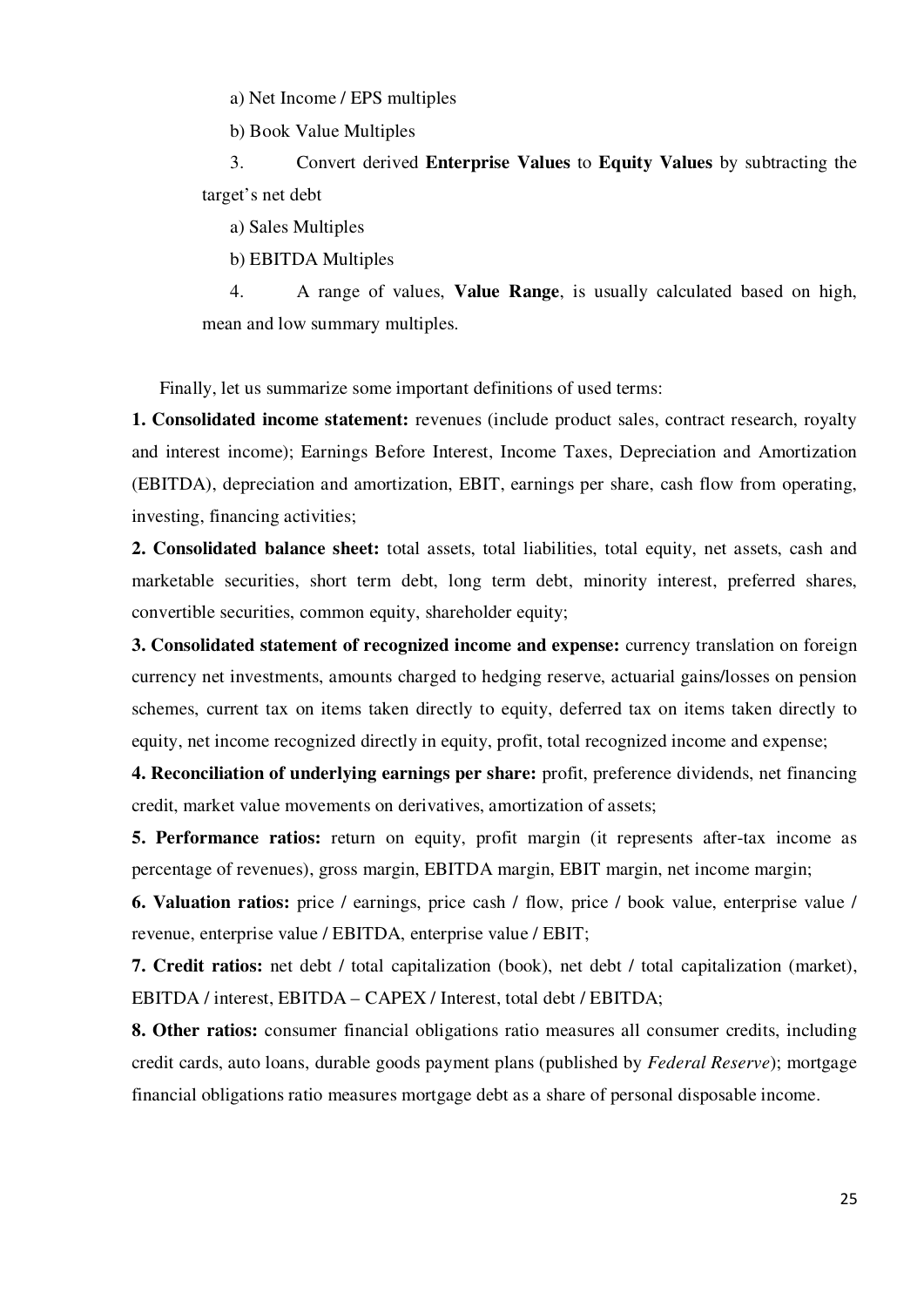### **Dependence of stock market indexes on exchange rates**

Researching *the dependence of the stock market indexes on the exchange rates*, *Bartram, Bodnar (2009)* investigated the impact by the exchange rate risk on the stock indexes returns, arguing that the return premium is directly related to the size and sign of the subsequent exchange rate change and suggesting that the fluctuations in the exchange rates represent a source of time-variation in the currency risk premia. *Bartram, Bodnar (2009)* write: "A fundamental issue in modern global finance is the degree to which exchange rate fluctuations influence firms' stock returns. Of course changes in exchange rates can affect stock returns either by altering firms' expected cash flows or the cost of capital used to discount these cash flows."

Fig. 4 shows the predicted relation between foreign exchange rate exposure and stock returns, and Figs. 5 and 6 present the actual relation between the exchange rate exposure and the stock returns for all the firms and in *Bartram, Bodnar (2009)*.

Tab. 13 provides the descriptive sample statistics in *Bartram, Bodnar (2009)*.



## *Fig. 4. Predicted relation between foreign exchange rate exposure and stock returns (after Bartram, Bodnar (2009)).*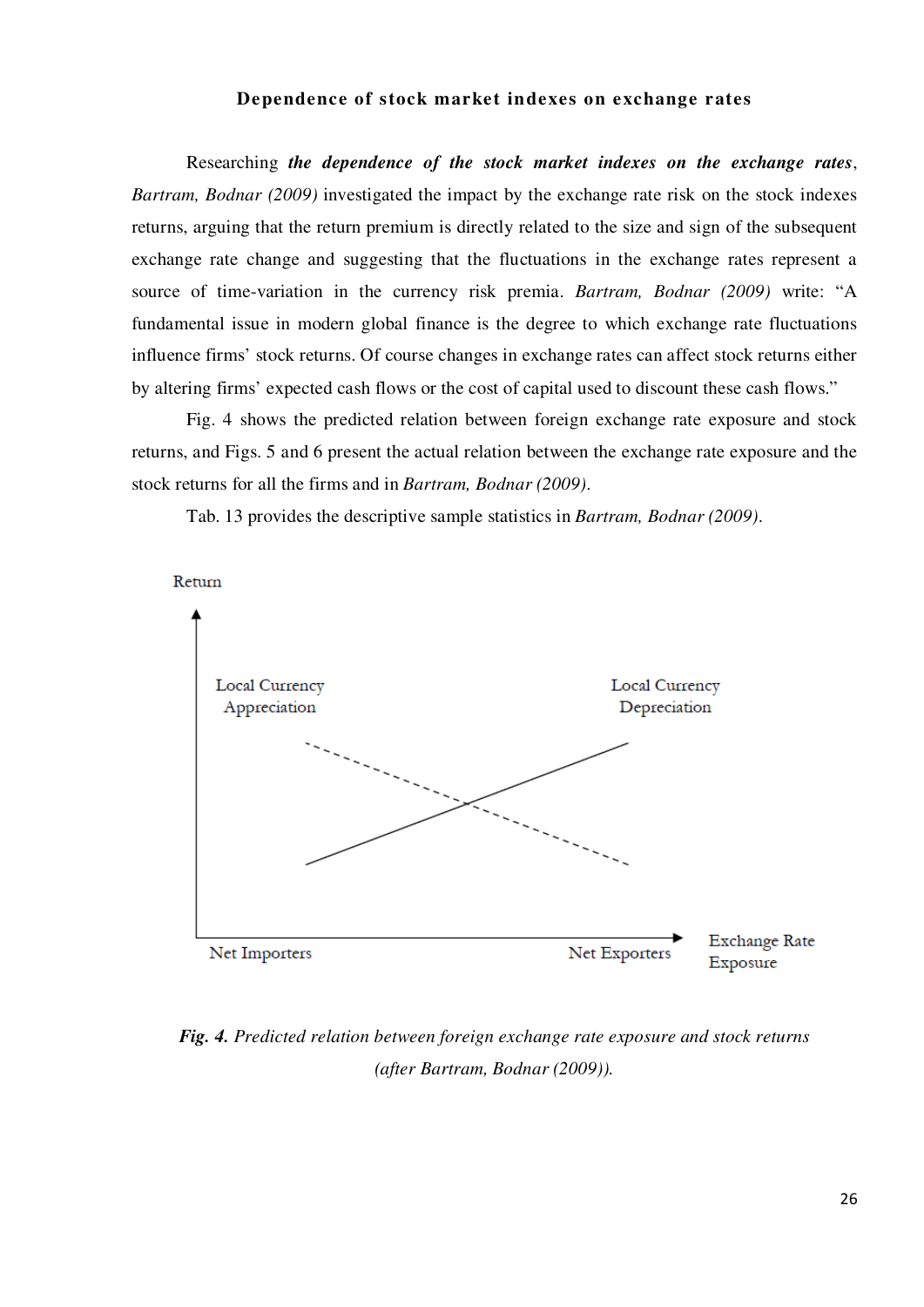

*Fig. 5. Actual relation between exchange rate exposure and stock returns for all firms (after Bartram, Bodnar (2009)).*



*Fig. 6. Actual relation between exchange rate exposure and stock returns for emerging and developed market firms (after Bartram, Bodnar (2009)).*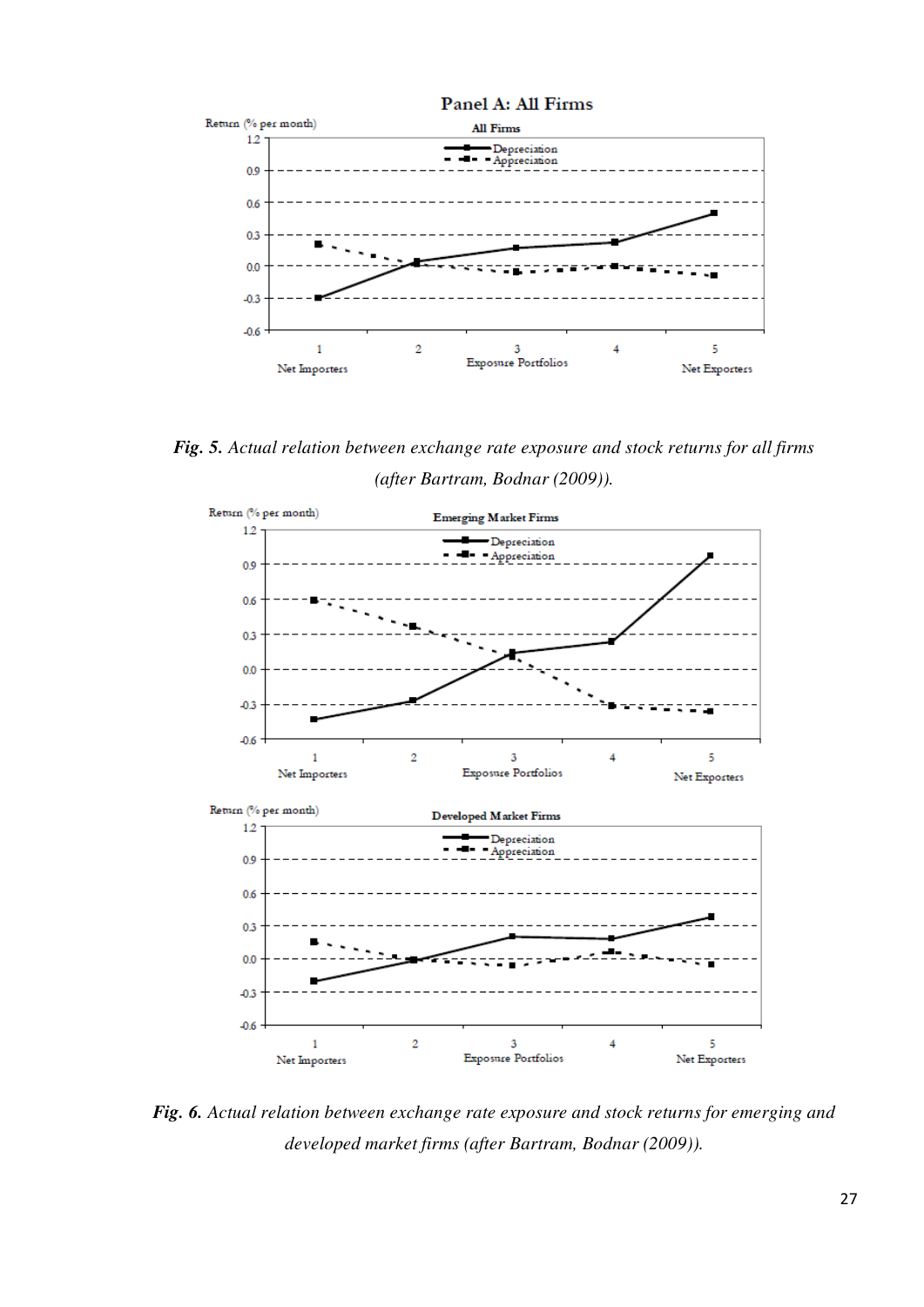| Percentage                                                          |         |          |            |         |         |           |          |          |          |                 |
|---------------------------------------------------------------------|---------|----------|------------|---------|---------|-----------|----------|----------|----------|-----------------|
|                                                                     | N       | positive | negative   | Mean    | Median  | Std. Dev. | Skewness | Kurtosis |          | Minimum Maximum |
| Panel A: All firms (37 countries)                                   |         |          |            |         |         |           |          |          |          |                 |
| <b>All Periods</b>                                                  |         |          |            |         |         |           |          |          |          |                 |
| Stock returns                                                       | 591,949 | 55.6     | 44.4       | 0.86    | 0.71    | 11.70     | $-0.01$  | 5.06     | $-63.68$ | 65.48           |
| Market indices                                                      | 591,949 | 61.0     | 39.0       | 0.80    | 1.30    | 5.67      | $-0.30$  | 5.56     | $-50.16$ | 57.96           |
| Exchange rates                                                      | 591,949 | 51.8     | 48.2       | 0.08    | 0.01    | 2.50      | 3.36     | 71.75    | $-29.53$ | 64.47           |
| <b>Local Currency Depreciation</b>                                  |         |          |            |         |         |           |          |          |          |                 |
| Stock returns                                                       | 306,863 | 56.4     | 43.6       | 0.97    | 0.84    | 11.61     | $-0.04$  | 5.09     | $-63.68$ | 65.48           |
| Market indices                                                      | 306,863 | 61.1     | 38.9       | 0.88    | 1.30    | 5.65      | $-0.28$  | 8.04     | $-50.16$ | 57.96           |
| Exchange rates                                                      | 306,863 | 100.0    |            | 1.49    | 0.92    | 2.28      | 9.61     | 165.02   | 0.00     | 64.47           |
| <b>Local Currency Appreciation</b>                                  |         |          |            |         |         |           |          |          |          |                 |
| Stock returns                                                       | 285,086 | 54.8     | 45.2       | 0.73    | 0.57    | 11.80     | 0.03     | 5.03     | $-63.68$ | 65.48           |
| Market indices                                                      | 285,086 | 60.9     | 39.1       | 0.71    | 1.30    | 5.70      | $-0.32$  | 3.00     | $-36.20$ | 42.89           |
| Exchange rates                                                      | 285,086 |          | 100.0      | $-1.44$ | $-0.97$ | 1.73      | $-4.25$  | 31.00    | $-29.53$ | $-0.01$         |
|                                                                     |         |          |            |         |         |           |          |          |          |                 |
|                                                                     |         |          | Percentage |         |         |           |          |          |          |                 |
|                                                                     | N       | positive | negative   | Mean    | Median  | Std. Dev. | Skewness | Kurtosis | Minimum  | Maximum         |
| Panel B: Emerging market firms (14 countries)<br><b>All Periods</b> |         |          |            |         |         |           |          |          |          |                 |
| Stock returns                                                       | 92,351  | 56.3     | 437        | 1.16    | 0.49    | 14.32     | 0.15     | 3.70     | $-63.68$ | 65.48           |
| Market indices                                                      | 92,351  | 58.7     | 41.3       | 1.17    | 1.48    | 8.59      | $-0.05$  | 4.28     | $-50.16$ | 57.96           |
| Exchange rates                                                      | 92,351  | 52.3     | 47.7       | 0.44    | 0.08    | 4.42      | 4.07     | 42.82    | $-29.53$ | 64.47           |
| <b>Local Currency Depreciation</b>                                  |         |          |            |         |         |           |          |          |          |                 |
| Stock returns                                                       | 48.334  | 52.8     | 47.2       | $-0.04$ | 0.00    | 14.80     | 0.00     | 3.46     | $-63.68$ | 65.48           |
| Market indices                                                      | 48,334  | 52.8     | 47.2       | 0.06    | 0.36    | 9.24      | $-0.01$  | 4.82     | $-50.16$ | 57.96           |
| Exchange rates                                                      | 48,334  | 100.0    |            | 2.57    | 1.25    | 4.71      | 6.05     | 49.40    | 0.00     | 64.47           |
| <b>Local Currency Appreciation</b>                                  |         |          |            |         |         |           |          |          |          |                 |
| Stock returns                                                       | 44,017  | 60.2     | 39.8       | 2.49    | 1.41    | 13.65     | 0.43     | 3.93     | $-63.68$ | 65.48           |
| Market indices                                                      | 44,017  | 65.1     | 34.9       | 2.37    | 2.44    | 7.63      | 0.09     | 2.61     | $-36.20$ | 42.89           |
| Exchange rates                                                      | 44,017  |          | 100.0      | $-1.90$ | $-1.23$ | 2.50      | $-4.10$  | 24.76    | $-29.53$ | $-0.01$         |
| Panel C: Developed market firms (23 countries)                      |         |          |            |         |         |           |          |          |          |                 |
| <b>All Periods</b>                                                  |         |          |            |         |         |           |          |          |          |                 |
| Stock returns                                                       | 499,598 | 55.5     | 44.5       | 0.80    | 0.74    | 11.15     | $-0.08$  | 5.21     | $-63.68$ | 65.48           |
| Market indices                                                      | 499,598 | 61.4     | 38.6       | 0.73    | 1.30    | 4.95      | $-0.56$  | 2.29     | $-34.50$ | 34.52           |
| Exchange rates                                                      | 499,598 | 51.7     | 48.3       | 0.02    | 0.00    | 1.95      | $-0.77$  | 7.70     | $-15.22$ | 8.71            |
| <b>Local Currency Depreciation</b>                                  |         |          |            |         |         |           |          |          |          |                 |
| Stock returns                                                       | 258,529 | 57.1     | 42.9       | 1.16    | 1.02    | 10.90     | $-0.01$  | 5.24     | $-63.68$ | 65.48           |
| Market indices                                                      | 258,529 | 62.7     | 37.3       | 1.03    | 1.41    | 4.66      | $-0.28$  | 2.50     | $-32.71$ | 34.52           |
| Exchange rates                                                      | 258,529 | 100.0    |            | 1 29    | 0.86    | 1.33      | 1.83     | 4.29     | 0.00     | 8.71            |
| Local Currency Appreciation                                         |         |          |            |         |         |           |          |          |          |                 |
| Stock returns                                                       | 241,069 | 53.8     | 46.2       | 0.41    | 0.44    | 11.40     | $-0.14$  | 5.16     | $-63.68$ | 65.48           |
| Market indices                                                      | 241,069 | 60.1     | 39.9       | 0.41    | 1.13    | 5.22      | $-0.74$  | 1.94     | $-34.50$ | 22.24           |
| Exchange rates                                                      | 241,069 |          | 100.0      | $-1.35$ | $-0.92$ | 1.54      | $-3.71$  | 23.24    | $-15.22$ | $-0.01$         |

## *Tab. 13. Descriptive sample statistics: number of observations (N), percentage of positive and negative observations, mean, median, standard deviation, skewness, kurtosis, maximum and minimum values of all variables used in the analysis (after Bartram, Bodnar (2009)).*

Completing the comprehensive research on the relation between the foreign exchange rate exposures and the stock returns, based on a large sample of non-financial firms from the *37* countries around the world, including the *United States*, *Bartram, Bodnar (2009)* state that the *exchange rate exposure* is an important, systematic variable in the return generating process. *Bartram, Bodnar (2009)* write*: "*Given the increasing trend of globalization of business activities, these results have important implications for asset pricing, corporate finance and risk management. They suggest that investors should be cognizant of the fact that exchange rates are an important risk factor for firms and that this risk factor translates into non-trivial conditional return premia in most cases."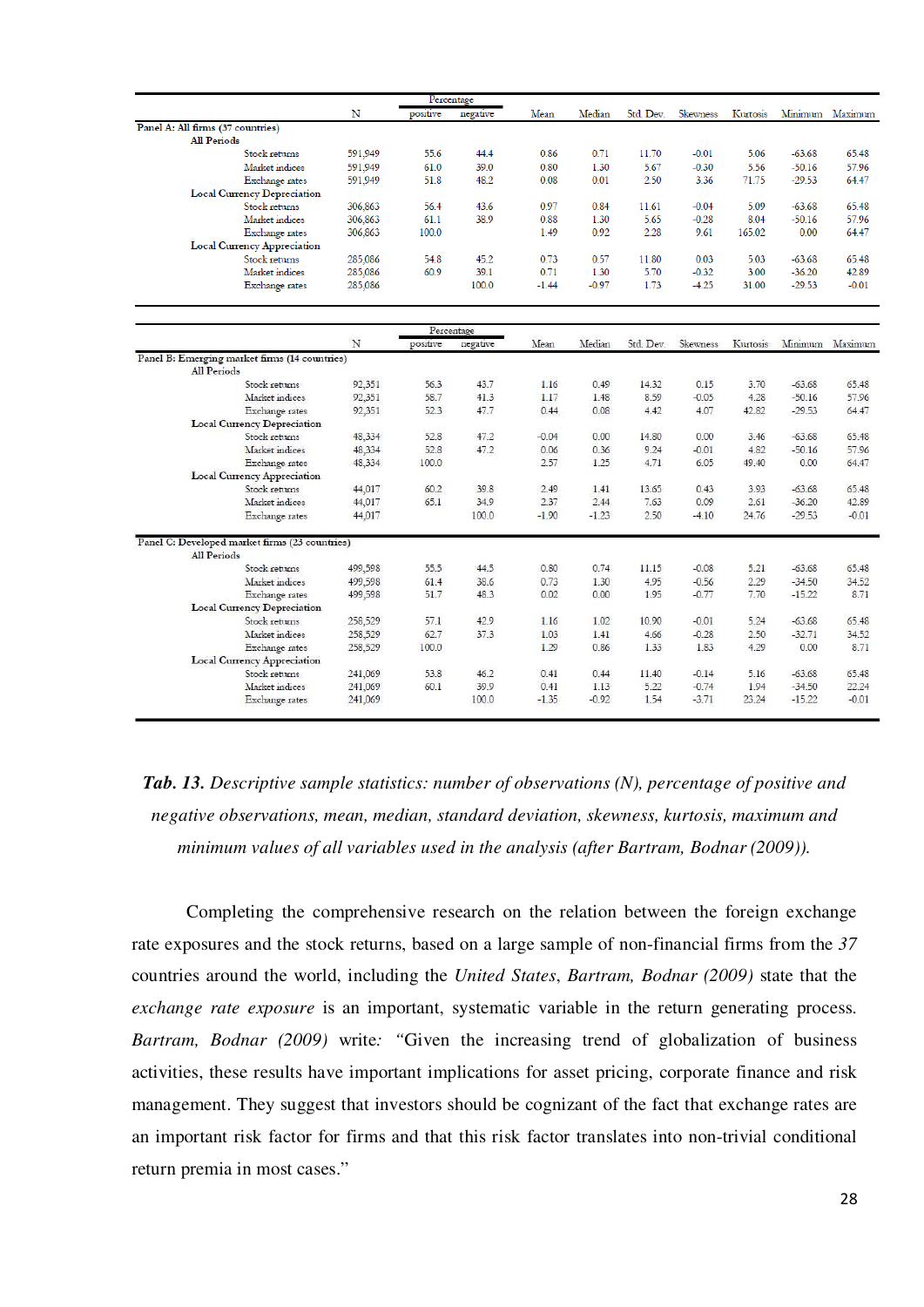*Alagidede, Panagiotidis, Xu Zhang (2010)* investigated the nature of the causal linkage between the stock markets and the foreign exchange markets in *Australia, Canada, Japan, Switzerland*, and *UK* from *1992:1* to *2005:12*. *Alagidede, Panagiotidis, Xu Zhang (2010)* conducted the *co-integration tests* and found no evidence of a long-run relationship between the variables. Also, *Alagidede, Panagiotidis, Xu Zhang (2010)* carried the three variations of the *Granger causality test* and found the causality from the exchange rates to the stock prices for *Canada, Switzerland,* and *United Kingdom*; the weak causality in the other direction was found only for the *Switzerland*. The *Hiemstra-Jones test* was used to examine a possible nonlinear causality and the results indicated the causality from the stock prices to the exchange rates in *Japan* and the weak causality of the reverse direction in *Switzerland* in *Alagidede, Panagiotidis, Xu Zhang (2010).* 

*Tabak (2006)* researched the relationship between stock prices and exchange rates. *Tabak (2006)* found that there is no long term relationship, but there is a linear *Granger* causality from stock prices to exchange rates in accordance with the portfolio approach: the stock prices lead the exchange rates with the negative correlation. In addition, *Tabak (2006)* found that there is a nonlinear *Granger* causality from exchange rates to stock prices in agreement with the traditional approach: the exchange rates lead the stock prices in *Granger (1969)*.

In the *econometrics*, there are many mathematical tests, which are applied to research the possible interconnections between the *stock prices* and the *exchange rates*: *1)* stationarity test, *2) Augmented Dickey and Fuller (ADF) unit root test* in *Dickey, Fuller (1981)*, *3) Phillips-Perron (PP) test* in *Phillips (1987), Phillips, Perron (1988)*, *4) Johansen co-integration test* in *Johansen (1988), Johansen, Juselius (1990), 5) Granger causality test* in *Granger (1969)* and many others.

*Hartmann, Pierdzioch (2006)* proposed that there are the nonlinear links between the stock returns and the exchange rate oscillations.

The influences by the exchange rate risk on the stock indexes returns have also been researched in a classic research work by *Granger (1969)*, and by other researchers in *Aggarwal (1981), Soenen, Hennigar (1988), Giovannini, Jorion (1989), Jorion (1991), Loudon (1993), Bailey, Chung (1995), Prasad, Rajan (1995), Ajayi, Mougoue (1996), Issam, Abdalla, Murinde (1997), Yu Q (1997), Chow, Lee, Solt (1997), Choi, Hiraki, Takezawa (1998), Ajayi, Friedman, Mehdian (1998), Granger, Huang, Yang (2000), Nieh, Lee (2001), Stavarek (2004)*, *Kolari, Moorman, Sorescu (2005), Phylaktis, Ravazzolo (2005).*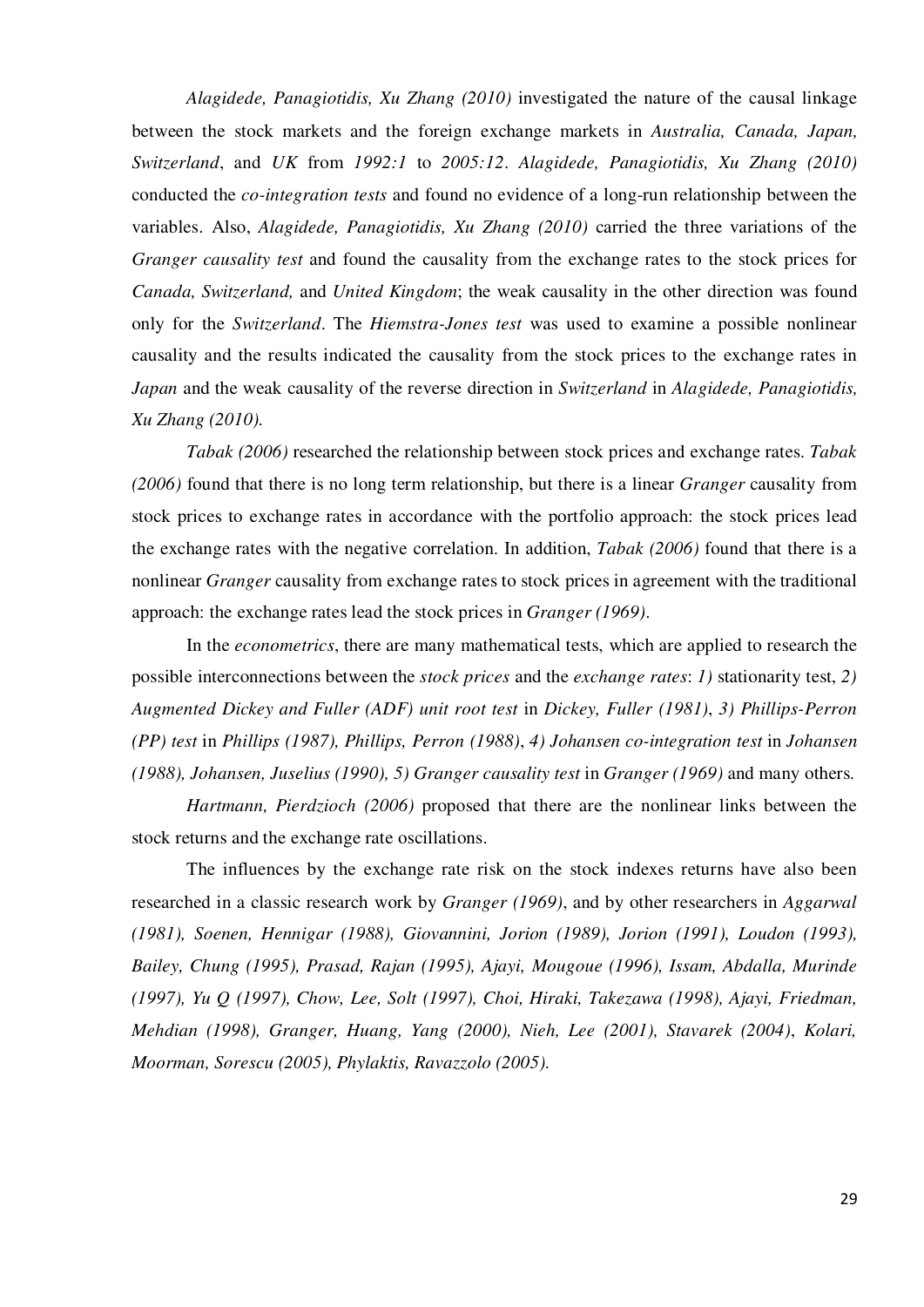#### **Dependence of stock market indexes on interest rates**

We would like to emphasis that the *interest rates* fluctuating changes may have a considerable influence on the *stock market indexes*.

*Hyde (2007)* researched the sensitivity of stock returns at the industry level to market, exchange rate and interest rate shocks in the four major *European* economies: *France, Germany, Italy and the UK. Hyde (2007)* writes: "According to financial theory changes in exchange rates and interest rates should affect the value of the firm." *Hyde (2007)* concludes: "This study clearly establishes that industries in *France, Germany, Italy* and the *UK* face significant market and exchange rate risks; and industries in *France* and *Germany* face significant interest rate risk."

*Tabak (2006)* writes: "Finally, nonlinearities in government monetary policies may be another factor, which would explain nonlinearities in the relationship between stock and exchange rate prices. Figure 7 presents the official short term interest rate in the Brazilian economy during the period in analysis. As we can see, there have been many jumps in these interest rates, mainly in the period before the devaluation, which intended to reduce capital outflows and maintain a certain level of international reserves."





*Fig. 7. Official interest rates in Brazil (after Tabak (2006))*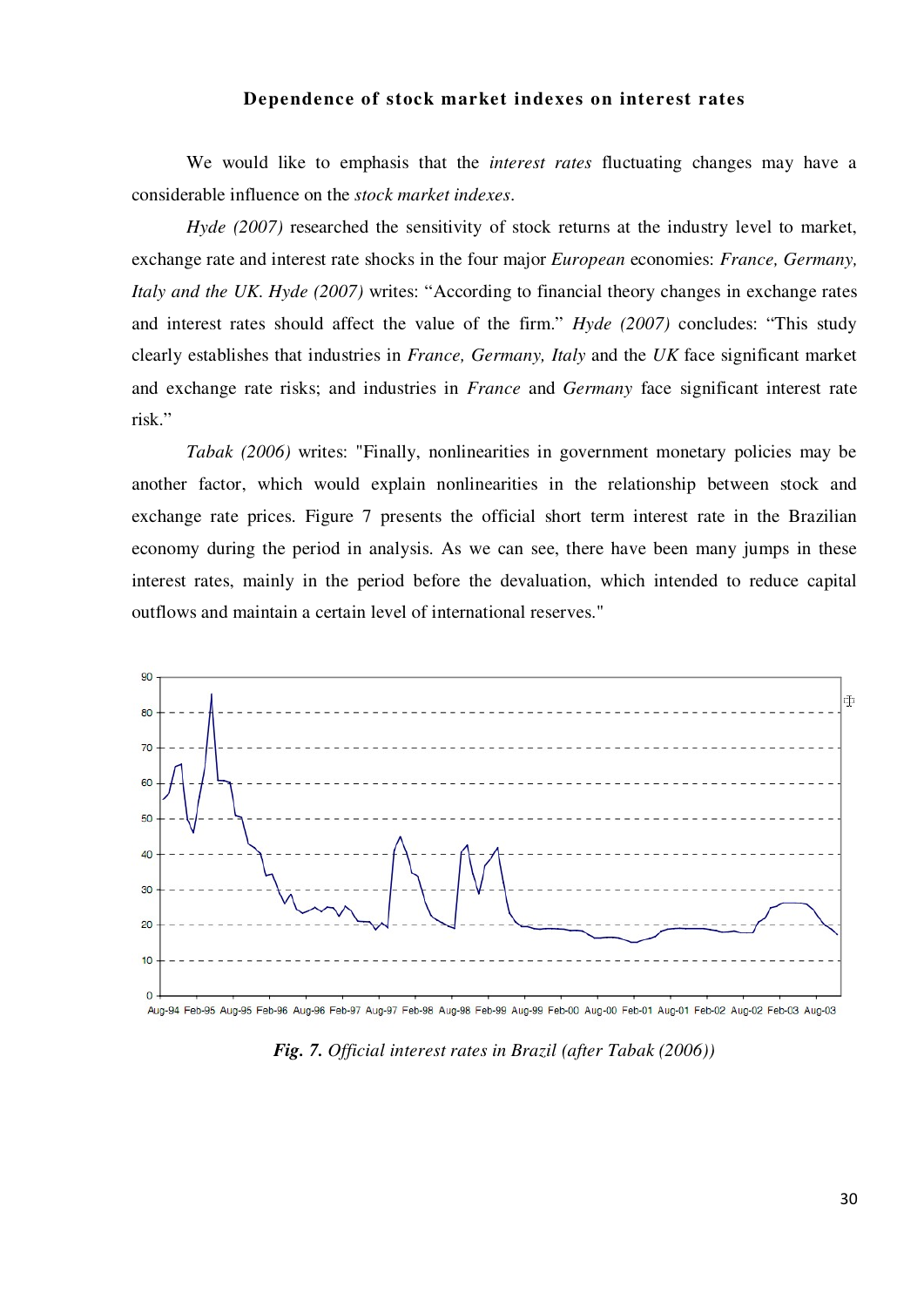#### **Dependence of stock market indexes on strategic commodities**

Considering *the dependence of the stock market indexes on the strategic commodities*, *Thai-Ha Le and Youngho Chang (2011a, b)* researched the relationships between the oil price, the gold price and the financial variables, including the interest rates, exchange rates and stock prices, in a major oil-consuming and gold-holding country such as *Japan*. *Thai-Ha Le, Youngho Chang (2011b)* analyzed the early research findings in *Hamilton (1983)*, *Gisser, Goodwin (1986)*, *Fortune (1987)*, *Mork (1989)*, *Sjaastad, Scacciallani (1996)*, *Chan, Faff (1998)*, *Cai, Cheung, Wong (2001)*, *Guo, Kliesen (2005)*, *Basher, Sadorsky (2006)*, *Sjaastad (2008)*, *Park, Ratti (2008)*, *Breitenfellner, Crespo (2008)*, *Kilian, Park (2009)*, *Wang M L, Wang C P, Huang (2010)*, *Lizardo, Mollick (2010)*, presenting the correlation matrix. *Thai-Ha Le, Youngho Chang (2011b)* write: "The choice of financial variables are made based on the theoretical macroeconomic basis that *interest rate* is a variable that captures the monetary policy instrument, *exchange rate* is an important transmission channel in an open economy, and *stock market* is an indicator of the health of an economy." *Thai-Ha Le and Youngho Chang (2011b)* conclude by making the following statements: "Our results suggest that in the long run, gold price and the *Japanese* stock price have significantly positive impacts on the *Japanese* interest rate. This implies that rises in the price of gold and stock could help form expectations of increasing inflation over time, which eventually leads to an increase in interest rate in the long run. In the meantime, higher inflation is often thought to associate with the depreciation of the domestic currency (i.e. the *Japanese* yen) against major currencies." As it can be seen from the article, *Thai-Ha Le and Youngho Chang (2011b)* believe that the realization of investment strategies towards the increasing investments in the gold and oil strategic commodities along with the investments in the stocks can stabilize the investment portfolios, which are formed by the investors at the *Japanese* stock exchanges in the long term perspectives.

Fig. 8 shows the *Japan's* oil consumption by year (*1980-2010*), and Fig. 9 represents the Japan's gold reserves (*1950-2011*) *in Thai-Ha Le and Youngho Chang (2011b).* 

Tab. 14 includes the descriptive statistics of series, and Tab. 15 presents the correlation matrix (in log level) *in Thai-Ha Le and Youngho Chang (2011b).*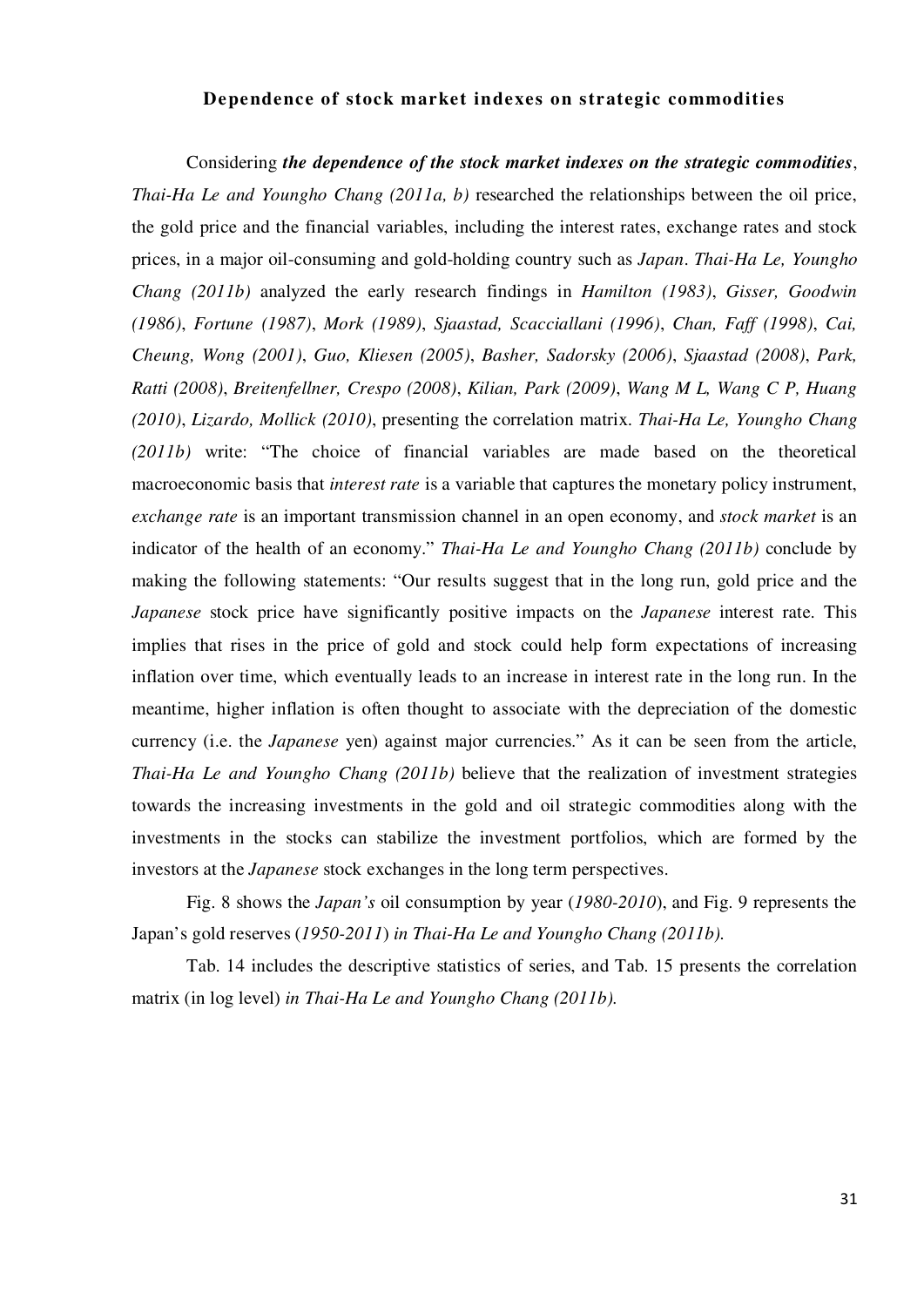

Source: US Energy Information Administration Statistics

*Fig. 8. Japan's oil consumption by year (1980-2010) (after Thai-Ha Le and Youngho Chang (2011)).* 



Source: IMF International Financial Statistics

*Fig. 9. Japan's Gold Reserves (1950-2011) (after Thai-Ha Le and Youngho Chang*   $(2011)$ ).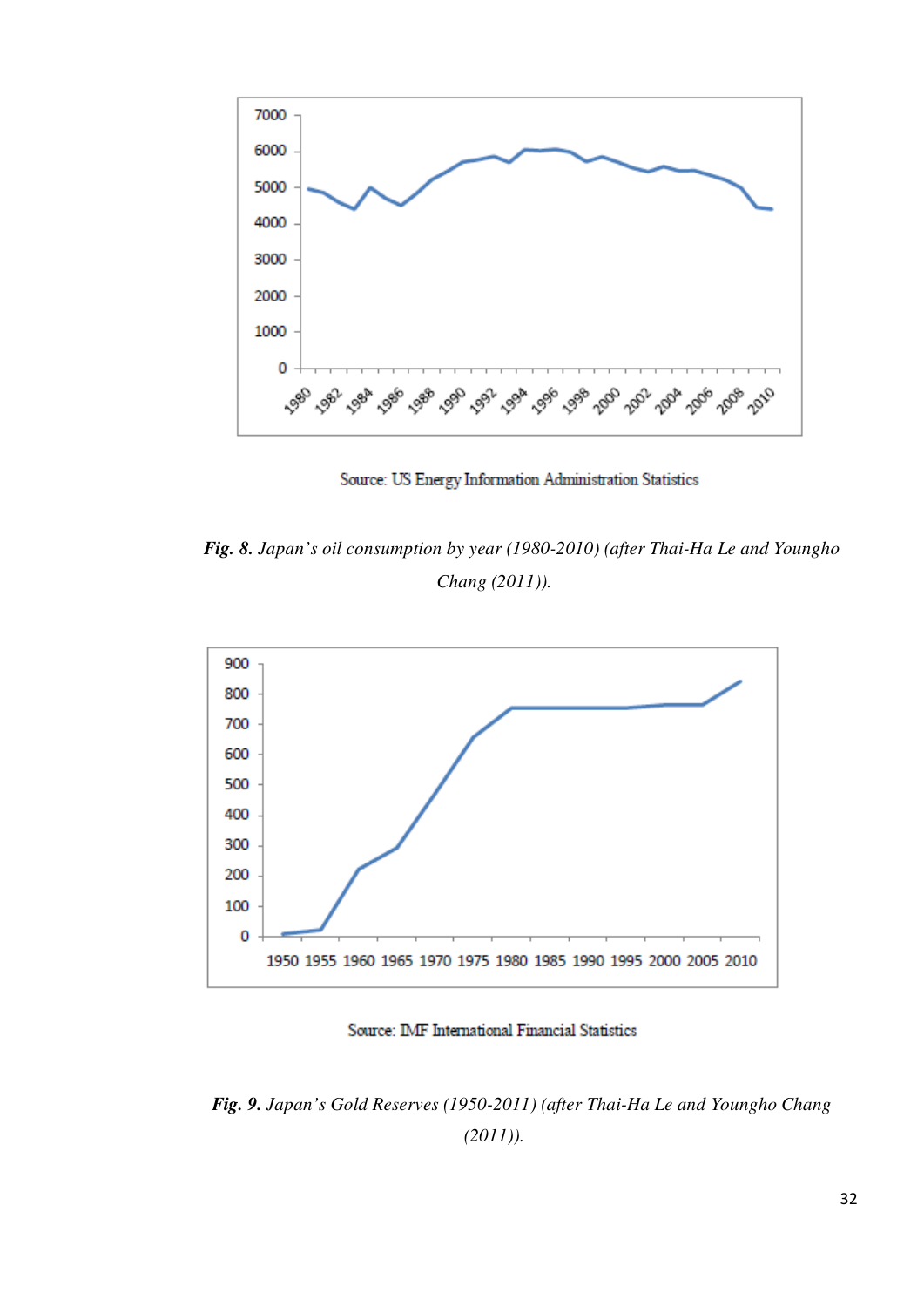|                         | Gold price | Oil price   | Stock price | Exchange rate | Interest rate |
|-------------------------|------------|-------------|-------------|---------------|---------------|
| Level                   |            |             |             |               |               |
| Mean                    | 54537.52   | 3938.171    | 115.3462    | 118.7690      | 1.846506      |
| Std. dev.               | 21545.53   | 2397.475    | 34.46711    | 18.98073      | 2.415065      |
| <b>Skewness</b>         | 0.981081   | 1.551602    | 0.780172    | 0.739332      | 1.176576      |
| Kurtosis                | 3.047719   | 4.878465    | 3.443337    | 4.261368      | 3.141187      |
| Jarque-Bera             | 48.47549   | 165.5778    | 33.10954    | 47.53349      | 69.92888      |
| Probability             | 0.000000   | 0.000000    | 0.000000    | 0.000000      | 0.000000      |
| Observations            | 302        | 302         | 302         | 302           | 302           |
| Log                     |            |             |             |               |               |
| Mean                    | 10.83652   | 8.131502    | 4.705064    | 4.764884      | $-1.358454$   |
| Std. dev.               | 0.367199   | 0.519025    | 0.292862    | 0.156310      | 2.874324      |
| <b>Skewness</b>         | 0.449856   | 0.645148    | 0.063841    | 0.177786      | $-0.697807$   |
| Kurtosis                | 2.148535   | 2.584738    | 2.550319    | 3.290633      | 2.333622      |
| Jarque-Bera             | 19.30881   | 23.11944    | 2.749650    | 2.653821      | 29.99711      |
| Probability             | 0.000064   | 0.000010    | 0.252884    | 0.265296      | 0.000000      |
| Observations            | 302        | 302         | 302         | 302           | 301           |
| First difference of log |            |             |             |               |               |
| Mean                    | 0.001255   | 0.001818    | $-0.000289$ | $-0.002943$   | $-0.013366$   |
| Std. dev.               | 0.037407   | 0.086545    | 0.049947    | 0.027620      | 0.360691      |
| <b>Skewness</b>         | 0.040842   | $-0.647030$ | $-0.479338$ | $-0.412149$   | 1.369446      |
| Kurtosis                | 4.013493   | 6.594339    | 4.683407    | 3.532176      | 17.92842      |
| Jarque-Bera             | 12.96608   | 183.0314    | 47.06787    | 12.07358      | 2869.891      |
| Probability             | 0.001529   | 0.000000    | 0.000000    | 0.002389      | 0.000000      |
| Observations            | 301        | 301         | 301         | 301           | 299           |

*Tab. 14. Descriptive statistics of series (after Thai-Ha Le and Youngho Chang (2011)).* 

|               | Gold price  | Oil price   | Stock price | Exchange rate | Interest rate |
|---------------|-------------|-------------|-------------|---------------|---------------|
| Gold price    | 1.000000    |             |             |               |               |
| Oil price     | 0.694998    | 1.000000    |             |               |               |
| Stock price   | $-0.021031$ | $-0.239504$ | 1.000000    |               |               |
| Exchange rate | $-0.032640$ | $-0.230694$ | 0.473171    | 1.000000      |               |
| Interest rate | 0.197579    | $-0.343101$ | 0.597658    | 0.373778      | 1.000000      |

*Tab. 15. Correlation matrix (in log level) (after Thai-Ha Le and Youngho Chang (2011)).*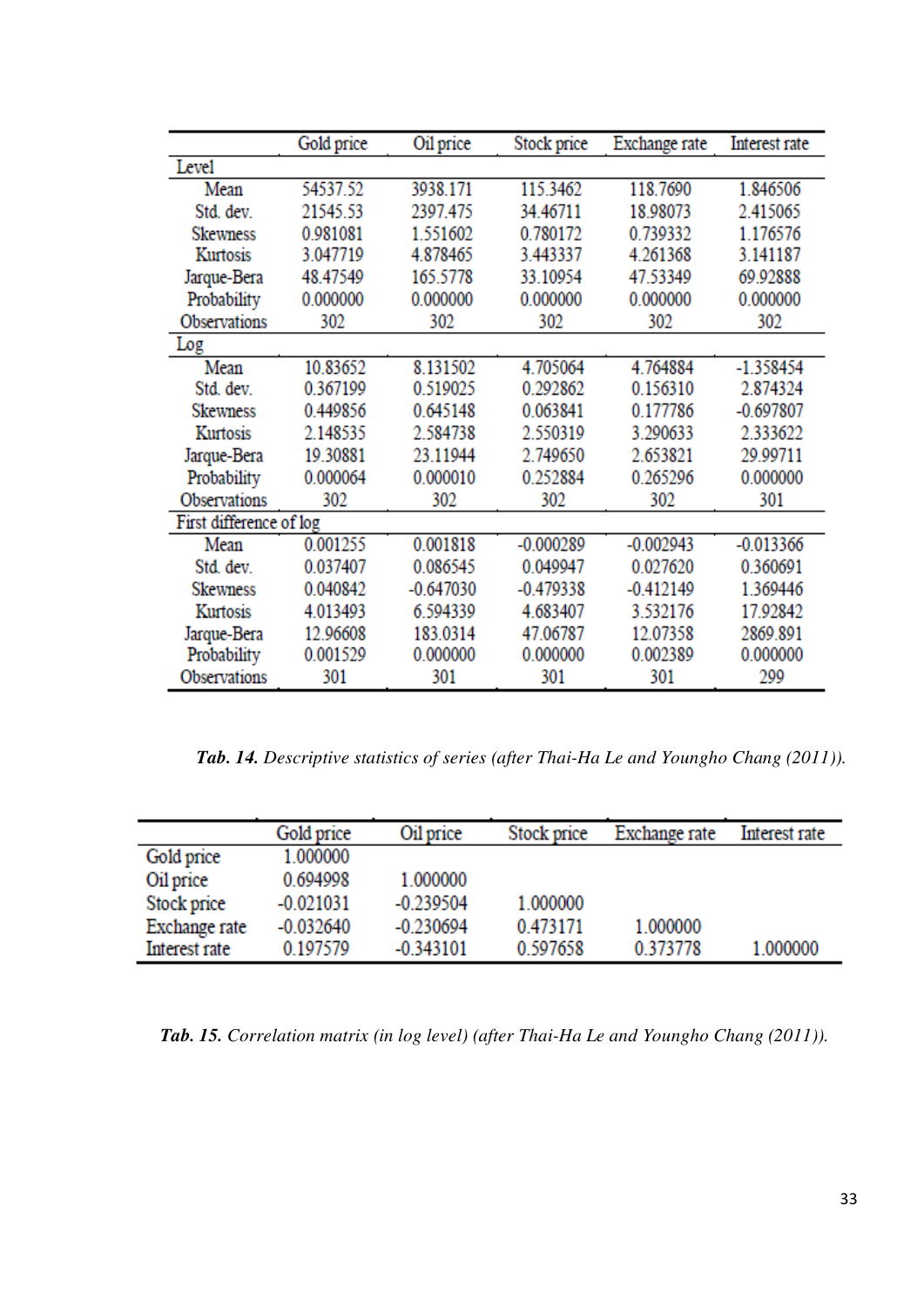#### **Impact by nonlinear capital flows on stock exchange indexes**

During the investment decision making process the investors calculate the following capital market ratios such as the *dividend yield*, *payment ratio*, *re-investment ratio* and *stop ratio* as proposed in *Łuniewska (2007)*

*1) Dividend Yield*

Dividend Yield  $=$  Dividend  $\cdot$ 100 Price of Share

*2) Stop Ratio*

$$
WZ = \frac{Profit - Dividend}{Profit}
$$

*3) Payment Ratio*

WR = Capital ProfitgStop Return,

Capital Profit  $=$   $\frac{\text{Increment Net}}{\text{[I]}}$ Company Capital

*4) Re-Investment Ratio*

$$
WW = \frac{Dividend \text{ Per One Share}}{\text{Profit Per One Share}}.
$$

However, the *capital markets* are highly volatile. "Volatility is a measure of uncertainty of the financial time series data or possible risk that is commonly faced by investors in stock trading," as noted in *Situngkir, Surya (2004)* The *stock exchange, foreign exchange and bond markets* are highly volatile in *Busch, Christensen, Nielsen (2009)*. The capital markets are characterized by the high volatility, because of the oscillating nature of the financial time series in *Schwert (1989)*. *Gencay, Selcuk, Whitcher (2008)* noted that the fundamental properties of *volatility dynamics* are the *volatility clustering* (conditional heteroscedasticity) and the *long memory* (slowly decaying autocorrelation), and proposed that there is an asymmetric volatility dependence across the different time horizons.

The *volatility forecasting* is a complicated computing intensive process, which uses a number of financial variables, highly parallel computing algorithms and sophisticated theoretical models with the aim to accurately characterize the *volatility dynamics*. The information on the *volatility dynamics* makes it possible to predict and optimize the *Return-on-Investment (ROI)* of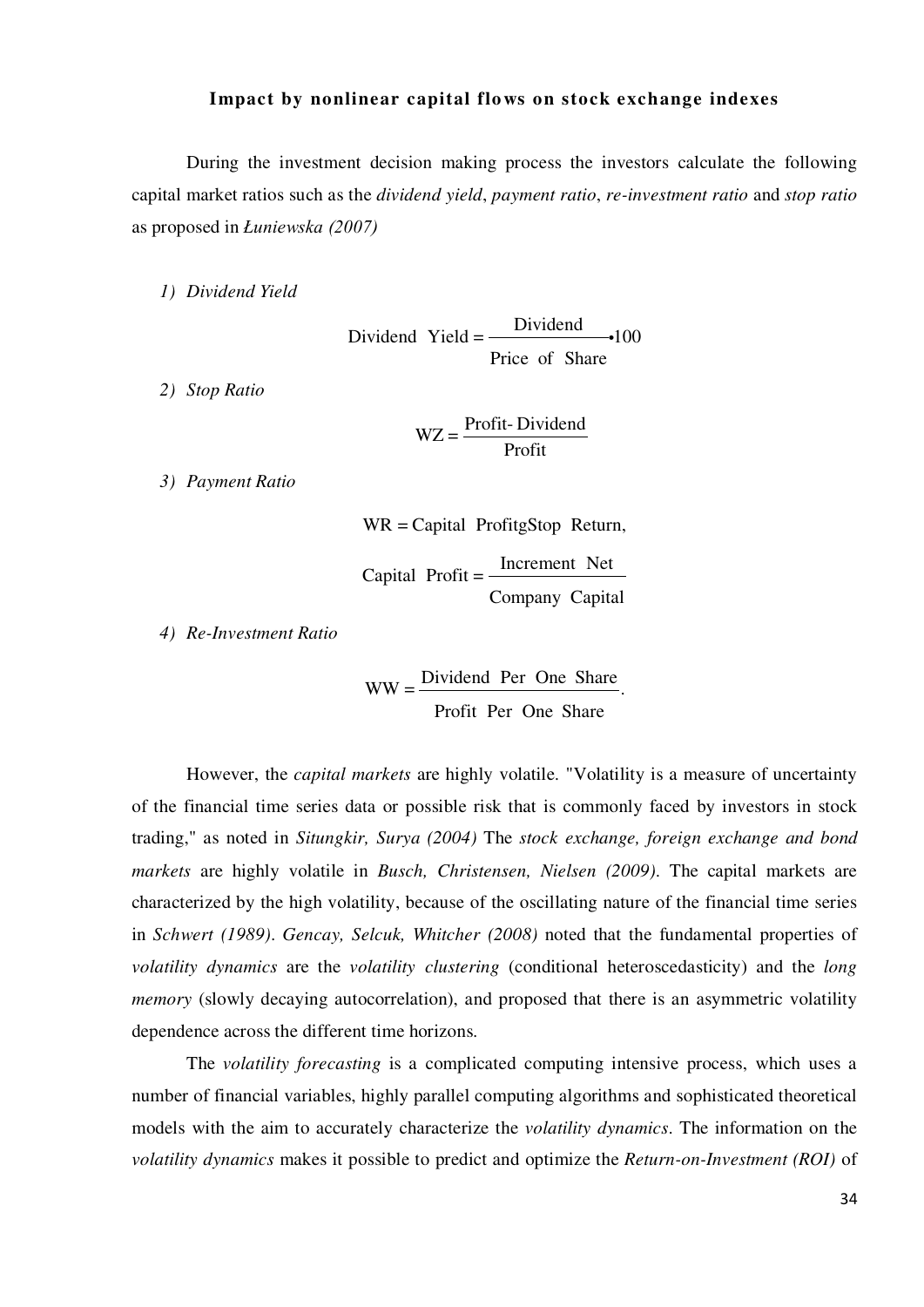an investment portfolio in *Busch, Christensen, Nielsen (2009), Ledenyov D O, Ledenyov V O (2013e)*, *Ledenyov D O, Ledenyov V O (2013a)*. The *Return-on-Investment (ROI)* of a hypothetical global equity index investment portfolio depends on a number of factors, including the *stock exchange returns* in the conditions of different *GDP* economic regimes in *Égert, Koubaa (2004)*, *Kavkler, Festić (2011), Ledenyov D O, Ledenyov V O (2013e)*, *Ledenyov D O, Ledenyov V O (2013a), Elton, Gruber (1995)*. The stocks prices changes at the different stock exchanges can have the certain correlations. *Utsugi, Ino, Oshikawa (2003)* analyzed the cross correlations at the global stock exchanges in the financial markets, applying the *random matrix theory*, with the purpose to predict the stock prices at the global stock exchanges. Thus, we come to the understanding that the investors prefer to build the highly diversified investment portfolios with many uncorrelated assets, aiming to mitigate the various types of financial risks in *Statman (1987)*.

It is a well known fact that the *financial systems* can be regarded as the *diffusion systems*, which can be characterized by the drift and diffusion coefficients in *Bernanke (1979), Shiryaev (1998a)*. *Xiaohong Chen, Hansen, Carrasco (2009)* state: "Nonlinearities in the drift and diffusion coefficients influence temporal dependence in scalar diffusion models." *Barnett, Yijun He (2000)* state that there are multiple evidences on the presence of the nonlinearities in the financial data. The nonlinearities can originate, because of various reasons such as the *information shocks*, connected with the change of the liquidity levels in the financial system, bankruptcies of companies, natural disasters, etc. There are many *econophysical tests* to detect and classify the nonlinearities in the finances:

1) The *correlation dimension test*, which approximates the *Hausdorf* dimension of fractal attractors. The basic idea is that of replacing the box-counting algorithm, necessary to compute the fractal dimension, with the measurement of correlations between points of a long time series on the attractor in *Grassberger, Procaccia (1983), Barnett, Yijun He (2000)*;

2) The *BDT test*, which tests the null hypothesis of whiteness against an unspecified alternative, using a nonparametric technique, in *Brock, Dechert, LeBaron, Scheinkman (1996), Barnett, Yijun He (2000)*;

3) The *Hinich bi-spectrum test*, which tests the null hypothesis that the skewness function is flat, and hence it is a test of lack of third order nonlinear dependence in *Hinich (1982), Barnett, Yijun He (2000)*.

4) The *NEGM test*, which applies a regression method, involving the use of neural network models, to test for a positivity of presence of the dominant *Lyapunov* exponent; hence, this way, it is possible to detect the sensitive dependence on the initial conditions, which is a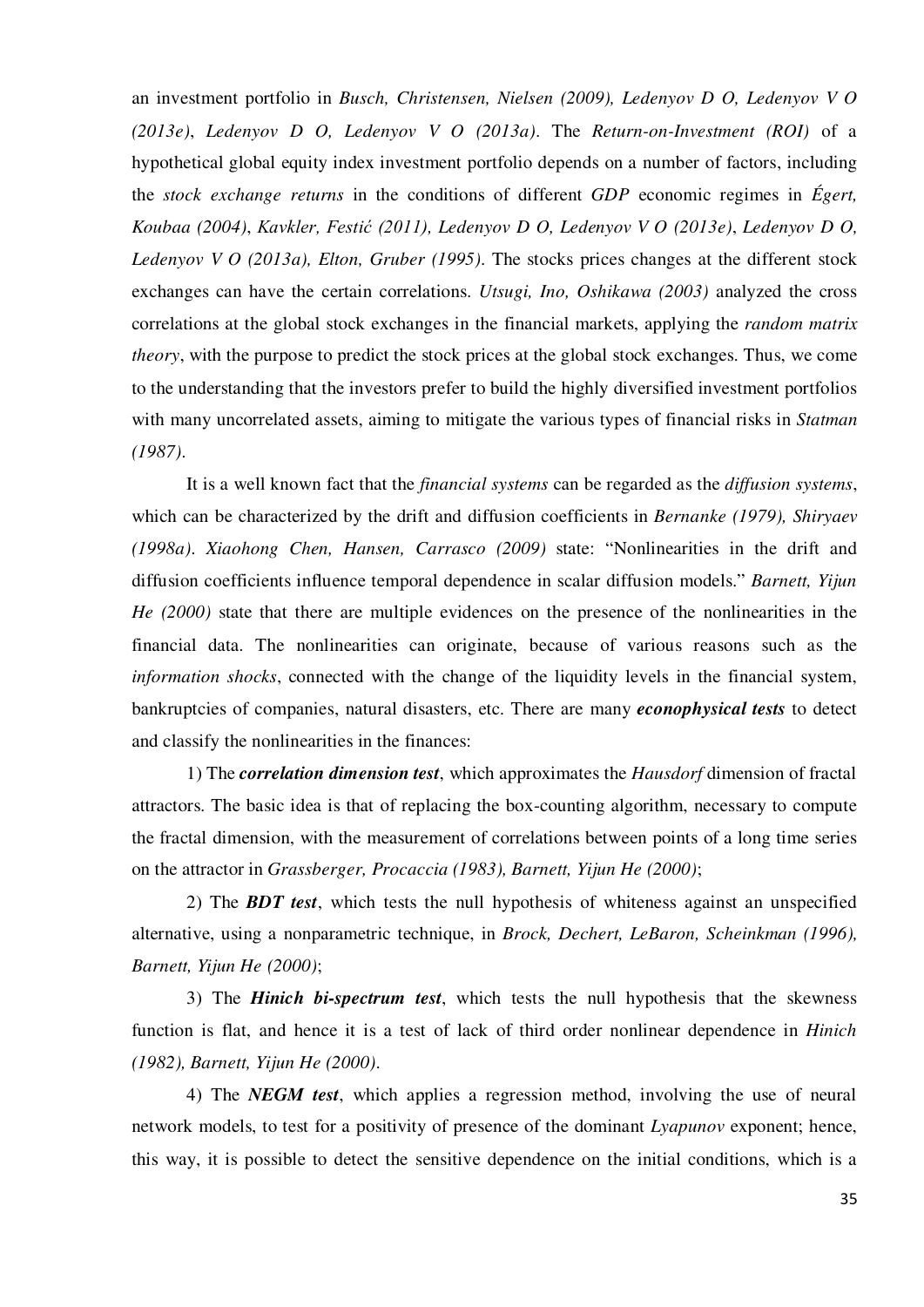fundamental characteristic of chaos in *Nychka, Ellner, Gallant, and McCaffrey (1992), Barnett, Yijun He (2000)*.

5) The *White test*, when the time series is fitted by a single hidden-layer feed-forward neural network, which is used to determine whether any nonlinear structure remains in the residuals of an autoregressive (*AR*) process fitted to the same time series in *White's (1989), Barnett, Yijun He (2000)*.

6) The *Kaplan test*, which is a test of the linear stochastic process against the general nonlinearity. In the case of chaos, a time series plot of the output of a chaotic system may be very difficult to distinguish visually from a stochastic process. However, plots of the solution paths in phase space  $(x_{t+1}$  plotted against  $x_t$  and lagged values of  $x_t$ ) often reveal deterministic structure that was not evident in a plot of *x<sup>t</sup>* versus *t* in *Kaplan (1994), Barnett, Yijun He (2000)*.

We can see that there is an increasing necessity to research the various types of nonlinearities, and take them into an account as explained in *Van Dijk, Franses, Lucas (1996)*: "Much recent research in both theoretical and applied time series analysis has focused on nonlinear features of economic variables." The modeling of nonlinearities is an important mathematical problem in both the *econophysics* and the *econometrics in Hull (2005-2006), Martin (1998-1999, 2005-2006)*. *Bullard, Butler (1993)* write: "The main benefit of nonlinear dynamic modeling is that it is possible to consider reasonable and simple economic models that never converge to a steady state; even deterministic versions can display endogenous fluctuations." *Bullard, Butler (1993)* add: "The study of nonlinear dynamic models and deterministic chaos offers several lessons to econometricians. If forecasting is a goal of economic modeling, the possible existence of significant nonlinearity in the data suggests standard linear models may provide misleading results. In the case of chaos, the precision of a forecast when there is only a very small error in the initial conditions worsens exponentially over time." *Bullard, Butler (1993)* conclude: "Nonlinear models provide a rigorous concept for the notion of an inherently unstable economy." The *nonlinearities* in the finances have also been researched in *Wolf, Swift, Swinney, Vastano (1985)*, *Tsay (1986)*, *Kelsey (1988)*, *Baumol, Benhabib (1989)*, *Brock, Malliaris (1989), Tong (1990)*, *Brock (1990)*, *Scheinkman (1990)*, *Decoster, Mitchell (1991)*, *Granger, Terasvirta (1993)*, *Bullard, Butler (1993), Ramsey , Rothman (1994), Abhyankar, Copeland, Wong (1995, 1997)*, *Van Dijk, Franses, Lucas (1996), Ghashghaie, Breymann, Peinke, Talkner, Dodge (1996)*, *Barnett, Gallant, Hinich, Jungeilges, Kaplan (1997)*, *Wymer (1997)*, *Agnon, Golan, Shearer (1999)*, *Ahn, Gao (1999)*, *Barnett, Yijun He (2000), Barnett, Serletis (2000), Kim, Morley, Piger (2002), Kim, Osborn, Sensier (2002)*, *Kim (2003)*, *Blake, Kapetanious (2003)*, *Cuaresma (2003)*, *Dahl, Gonz´alez-Rivera (2003)*,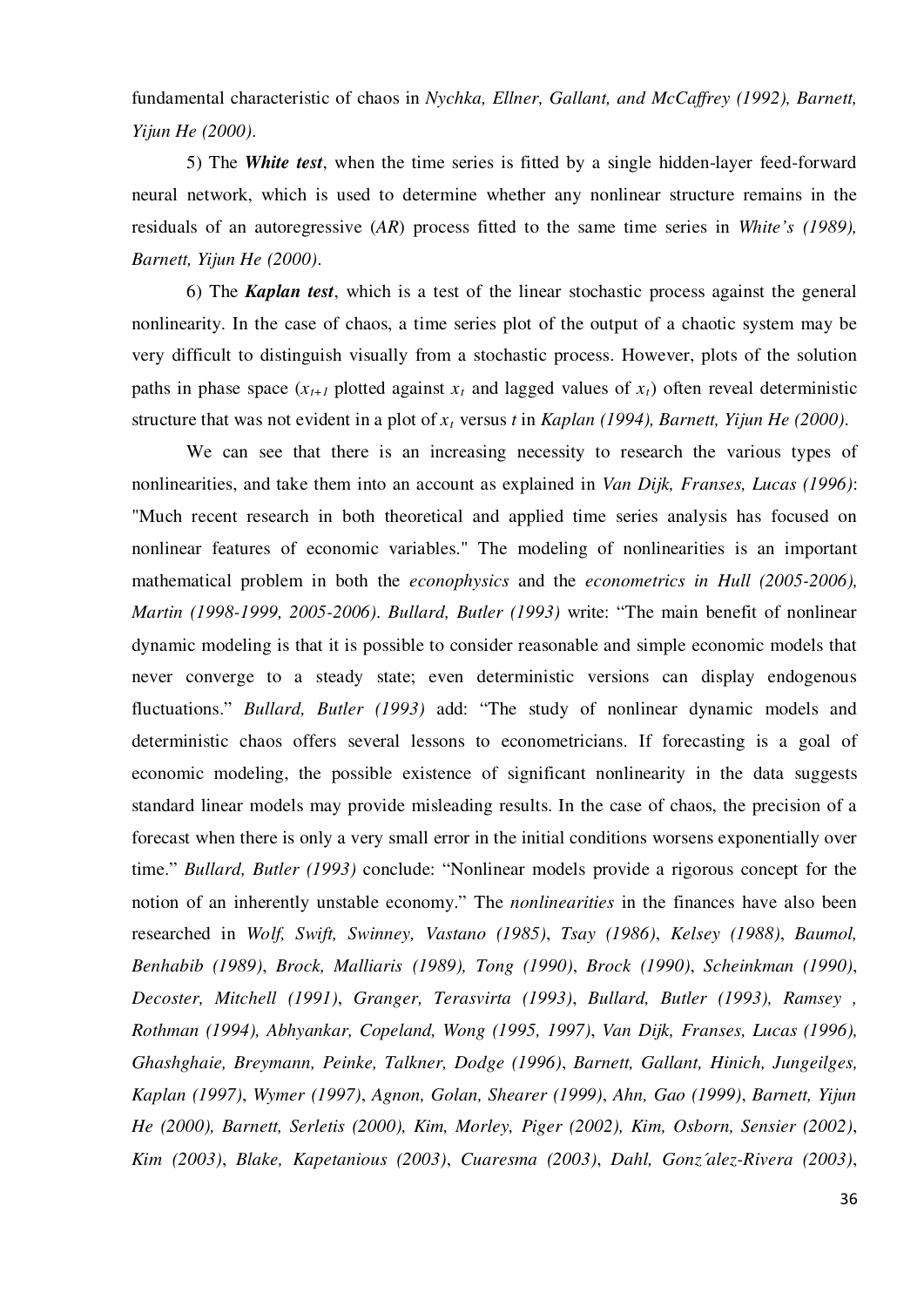*Chortareas, Kapetanious, Uctum (2003)*, *Kesriyeli, Osborn, Sensier (2004)*, *Bond, Harrison, O'Brien (2005)*, *Dahl, Gonz´alez-Rivera, Qin (2005)*, *Chappell, Panagiotidis (2005)*, *Sarno, Valeufe, Leon (2006), Bond, Harrison, Hession, O'Brien (2006)*, *De Veirman (2007)*, *Jaiswal, Niraj (2007), Marmer (2008), Xiaohong Chen, Hansen, Carrasco (2009)*, *Mussoa, Straccaa, van Dijk (2009), Serletis, Malliaris, Hinich, Gogas (2010), Panagiotidis (2010)*, *Wanfeng Yan, Woodard, Sornette (2010)*.

In Figs. 10, 11, 12 the examples of the nonlinearities in the cases of *Hong Kong Hang Seng Index, S & P 500 Index, Shanghai Composite Index* are shown in *Wanfeng Yan, Woodard, Sornette (2010)*.



*Fig. 10. Nonlinearities in case of Hong Kong Hang Seng Index (after Wanfeng Yan, Woodard, Sornette (2010).*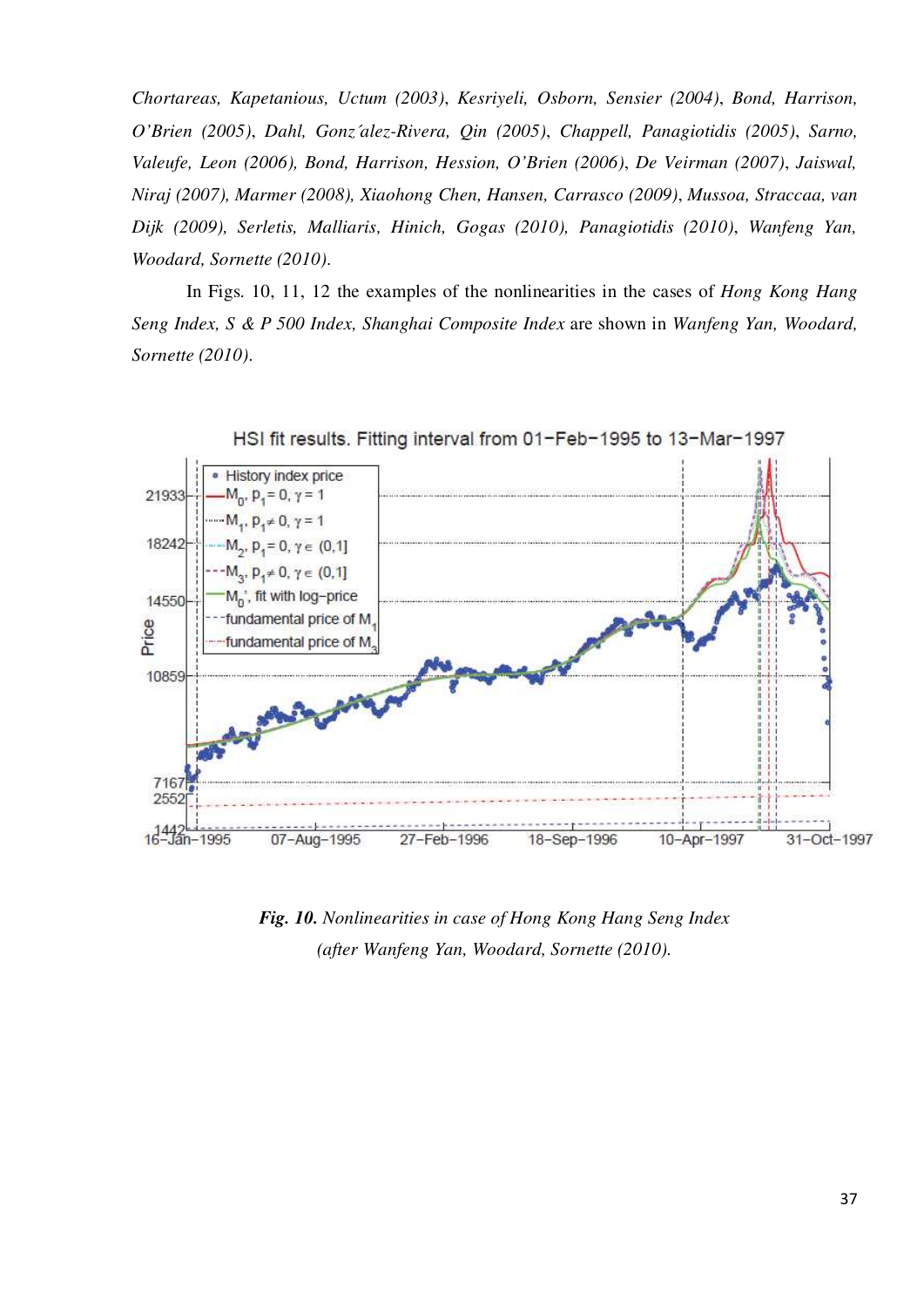





*Fig. 12. Nonlinearities in case of Shanghai Composite Index (after Wanfeng Yan, Woodard, Sornette (2010).*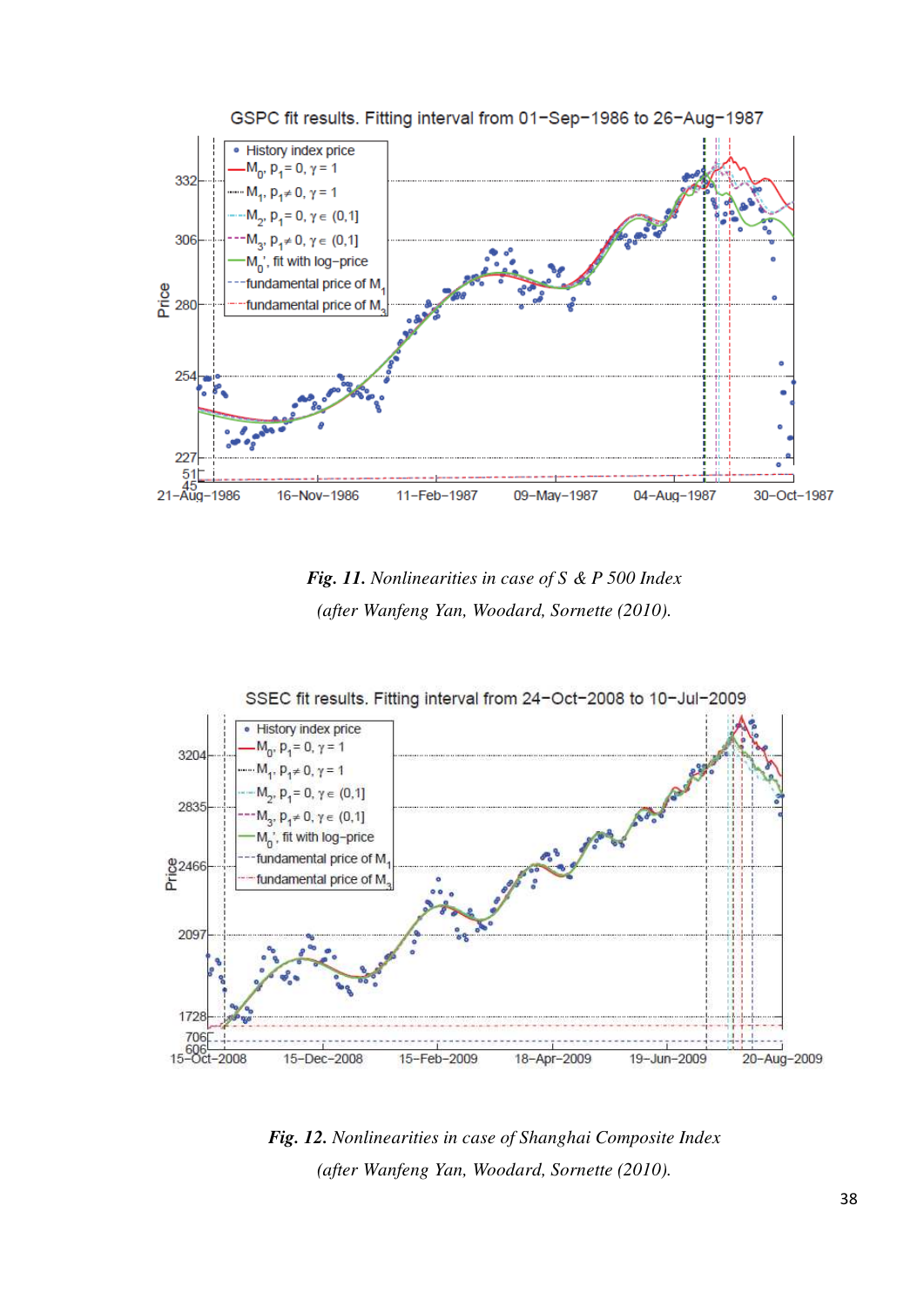We make our original research proposal that the *nonlinear capital flows* in the process of the *electronic trading* can originate the nonlinear changes of the stock market indexes at the stock exchanges in the global capital markets. Applying *the integrative thinking principles* to the problem on *the stock market indexes trends analysis*, we suggest that the *econophysics* techniques can be used to precisely characterize the *nonlinearities* in the finances. In our representation, *the nonlinear capital flows* depend on the following characteristics dependences *1) the dependence of the company valuation on the time; 2) the dependence of the foreign exchange rates on the time*; *3) the dependence of the interest rates on the time*; and *4) the dependence of the prices of strategic commodities on the time*. We performed the research of the *nonlinearities* in *Matlab*, researching: *1) the ideal dependence of the stock market index over the time, 2) the linear dependence of the stock market index over the time, 3) the quadratic dependence of the stock market index over the time, 2) the exponential dependence of the stock market index over the time.* We researched the following indexes: *1)* The *Dow Jones Industrial Average* (*DJIA*) index; *2)* The *Standard and Poor's 500* (*S&P 500*) index; *3)* The *NYSE Composite* index; *4)* The *Hong Kong Hang Seng* index; *5)* The *Shanghai Composite* index; *6)* The *Financial Times Securities Exchange* (*FTSE100*) index; *7)* The *Deutscher Aktienindex (DAX)* index; *8)* The *Nikkei 225 Stock Average* index over the certain time periods. The selected time periods were: *6* months; *12* months; *24* months. We assumed that, in every considered case, there are the changes of the *company valuation, foreign exchange rates, interest rates, prices of strategic commodities* over the *specified time period.* We found that there are the *nonlinearities* in the characteristic dependences of the *stock exchanges indexes* on the time. Our research results are in a good agreement with the research findings in *Abhyankar, Copeland, Wong (1995, 1997)*, however the multiple evidences of the *quantum chaos* were found for the first time. In our opinion, the developed software program on the nonlinearities in the finances in *Matlab* will help us to make the accurate characterizations of the stock market indexes trends, facilitating the optimal investment decisions making during the electronic trading at the stock exchanges in the global capital markets.

#### **Conclusion**

We make our original research proposal that the *nonlinear capital flows* in the process of the *electronic trading* can originate the nonlinear changes of the stock market indexes at the stock exchanges in the global capital markets. We developed a software program, which can detect the nonlinearities and quantum chaos in the stock market indexes dependences over the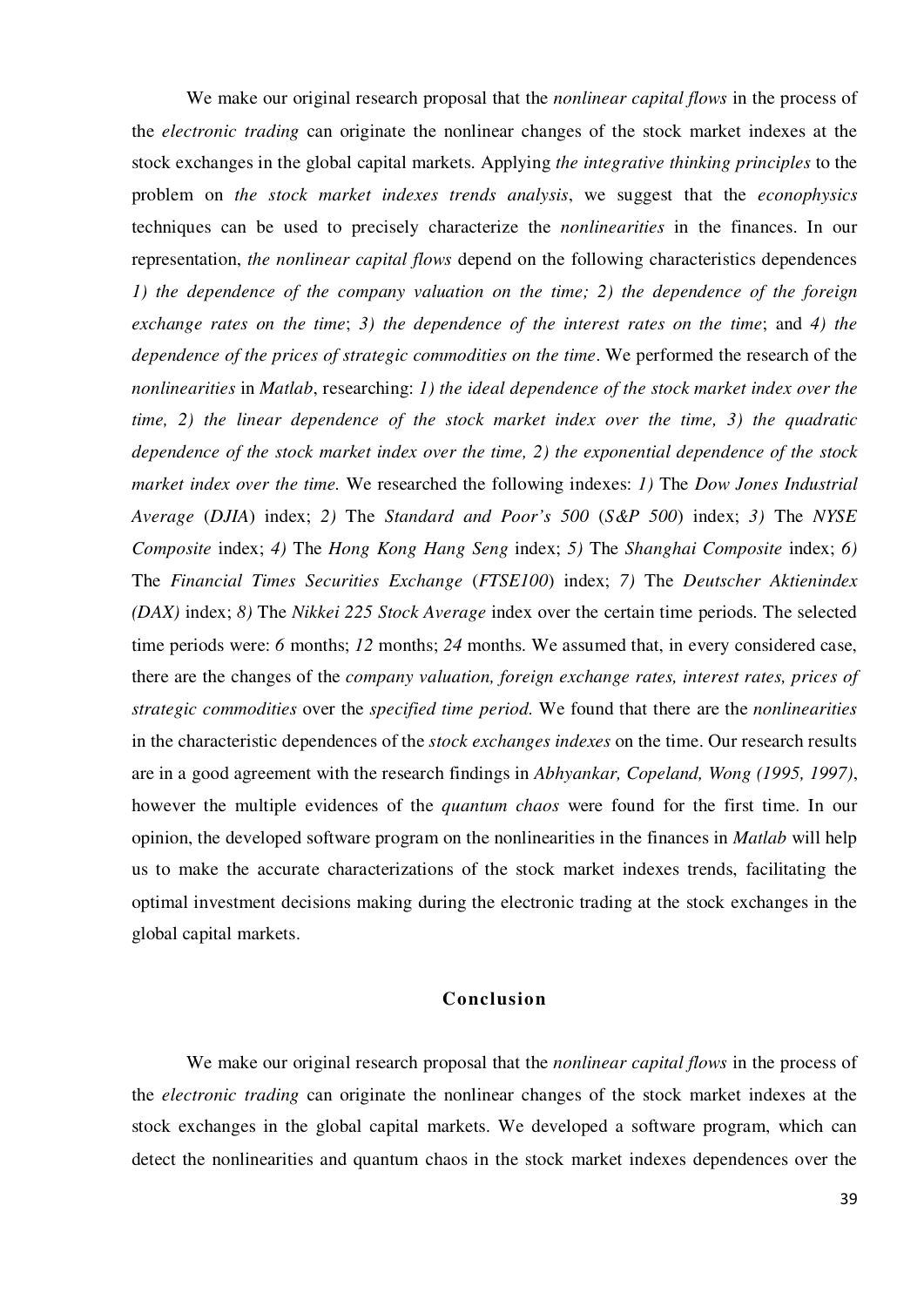selected time period and predict their behavior with the certain accuracy in the short and long time perspectives. In our opinion, the nonlinearities and quantum chaos have to be taken to the consideration during the accurate characterization of stock markets indexes trends by the private and institutional investors during the investment decision making process at the global stock exchanges.

#### **Acknowledgement**

The first author would like to acknowledge the financial support toward the innovative research on the nature of nonlinearities in the natural and social sciences, supervised by *Prof. Janina E. Mazierska*, at the *James Cook University* in *Townsville, Australia* since *2000.* The second author would like to sincere thank *Mr. Ian Schnoor* from *The Marquee Group*, and *Profs. John C. Hull* and *Roger L. Martin* from the *Rotman School of Management* at the *University of Toronto* in *Toronto, Canada* for the numerous long-hours scientific discussions on the nonlinearities in the finances. The second author is grateful to *Mrs. Anneloes Viveen, economic officer, Embassy of the Kingdom of The Netherlands* for the thoughtful discussion on the financial, economic and political systems in *XVI-XXI* centuries in *The Netherlands*. *Mr. Michael Bloomberg*, *Bloomberg Inc*. is acknowledged for his kind permission to obtain an access to the *Bloomberg's* electronic databases with the aim to analyze the *North American*  corporations during our innovative research on the nonlinearities in the finances with the application of the *Bloomberg terminal* at the *Rotman School of Management* at the *University of Toronto* in *Toronto, Canada.* Finally, the authors would like to express our special thanks to *Dr. Ben Shalom Bernanke, Chairman of the Board of Governors of the Federal Reserve System*  for an electronic copy of his *Ph. D. Thesis*: "Long-term commitments, dynamic optimization, and the business cycle" as well as the copies his innovative research articles, analytic research reports, informative slide presentations, minutes of research discussions on the various financial topics and strategic economic issues within the scope of our research interest.

\*E-mail: dimitri.ledenyov@my.jcu.edu.au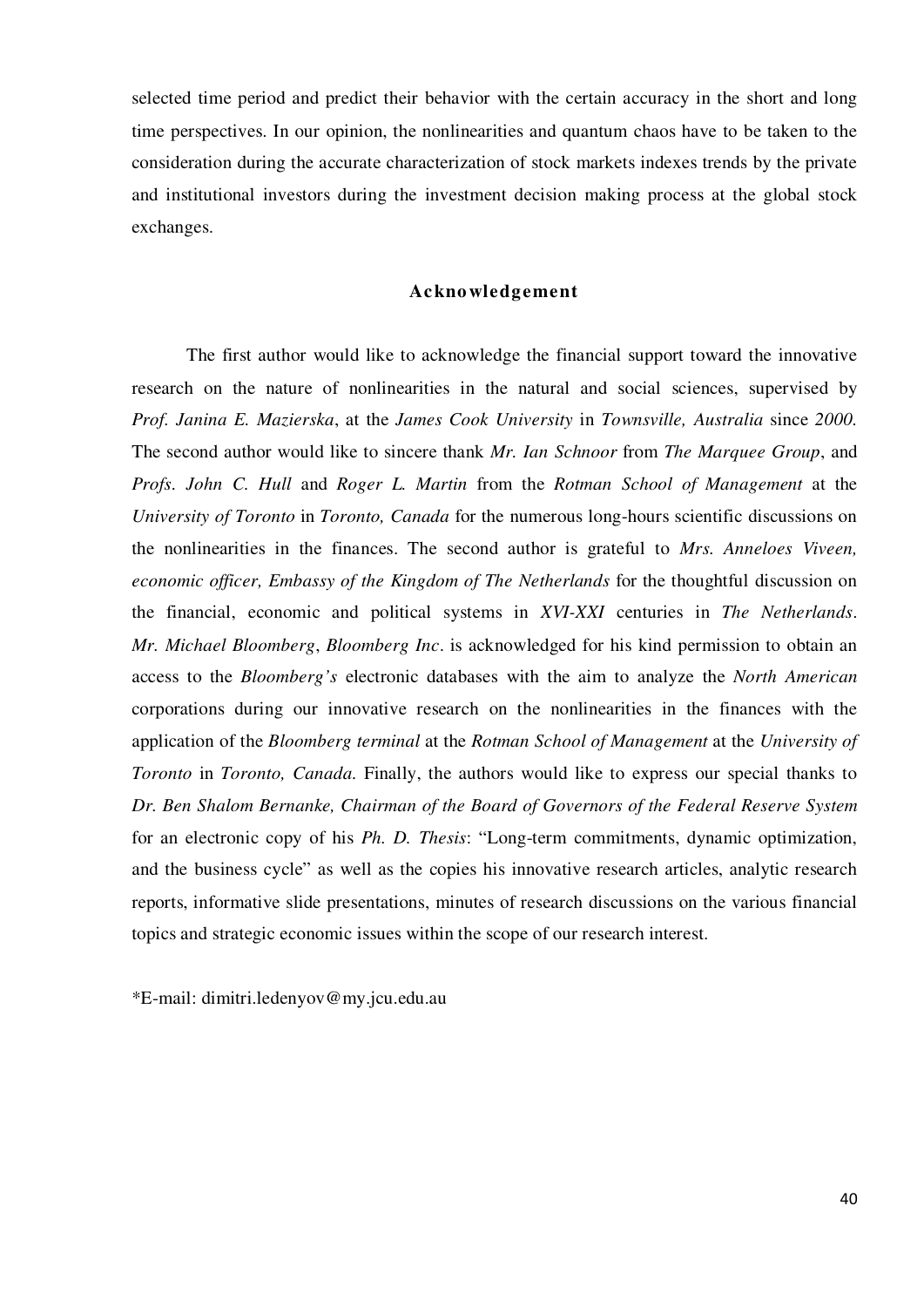#### **References:**

- **1.** Joseph Penso de la Vega 1668, 1996 Confusión de Confusiones re-published by *John Wiley and Sons Inc* USA.
- **2.** Mortimer Th 1765 Every man his own broker *4th edition* London UK.
- **3.** Courtois A 1855 Des opérations de bourse Paris France.
- **4.** Menger C 1871 Principles of economics *(Grundsätze der Volkswirtschaftslehre) Ludwig von Mises Institute* Auburn Alabama USA http://www.mises.org/etexts/menger/Mengerprinciples.pdf .
- **5.** Maddison E 1875 The Paris Bourse and the London Stock Exchange. A comparison of the course of business on each exchange London UK.
- **6.** von Böhm-Bawerk E 1884, 1889, 1921 Capital and interest: History and critique of interest theories, positive theory of capital, further essays on capital and interest Austria; 1890 *Macmillan and Co* edition Smart W A translator London UK http://files.libertyfund.org/files/284/0188\_Bk.pdf .
- **7.** Hirsch M 1896, 1985 Economic principles: A manual of political economy *The Russkin Press Pty Ltd* 123 Latrobe Street Melbourne Australia.
- **8.** Bachelier L 1900 Theorie de la speculation *Annales de l'Ecole Normale Superieure*  vol **17** pp 21-86.
- **9.** Lowenfeld H 1907 The investment of trust funds in the safest and most productive manner *Effingham Wilson* London UK.
- **10.** Lowenfeld H 1910 All about investment *2nd Edition The Financial Review of Reviews* London UK.
- **11.** von Mises L 1912 The theory of money and credit *Ludwig von Mises Institute* Auburn Alabama USA http://mises.org/books/Theory\_Money\_Credit/Contents.aspx .
- **12.** Fisher I 1922 The making of index numbers. A study of their varieties, tests, and reliability New York USA.
- **13.** Morgan E V, Thomas W A 1961 The stock exchange, its history and functions *Elek Books Ltd* London UK.
- **14.** Bernanke B S 1979 Long-term commitments, dynamic optimization, and the business cycle *Ph D Thesis Department of Economics Massachusetts Institute of Technology* USA.
- **15.** Michie R 1988 Different in name only? The London Stock Exchange and foreign bourses c. 1850 - 1914 *Business History* **30** pp 46-68.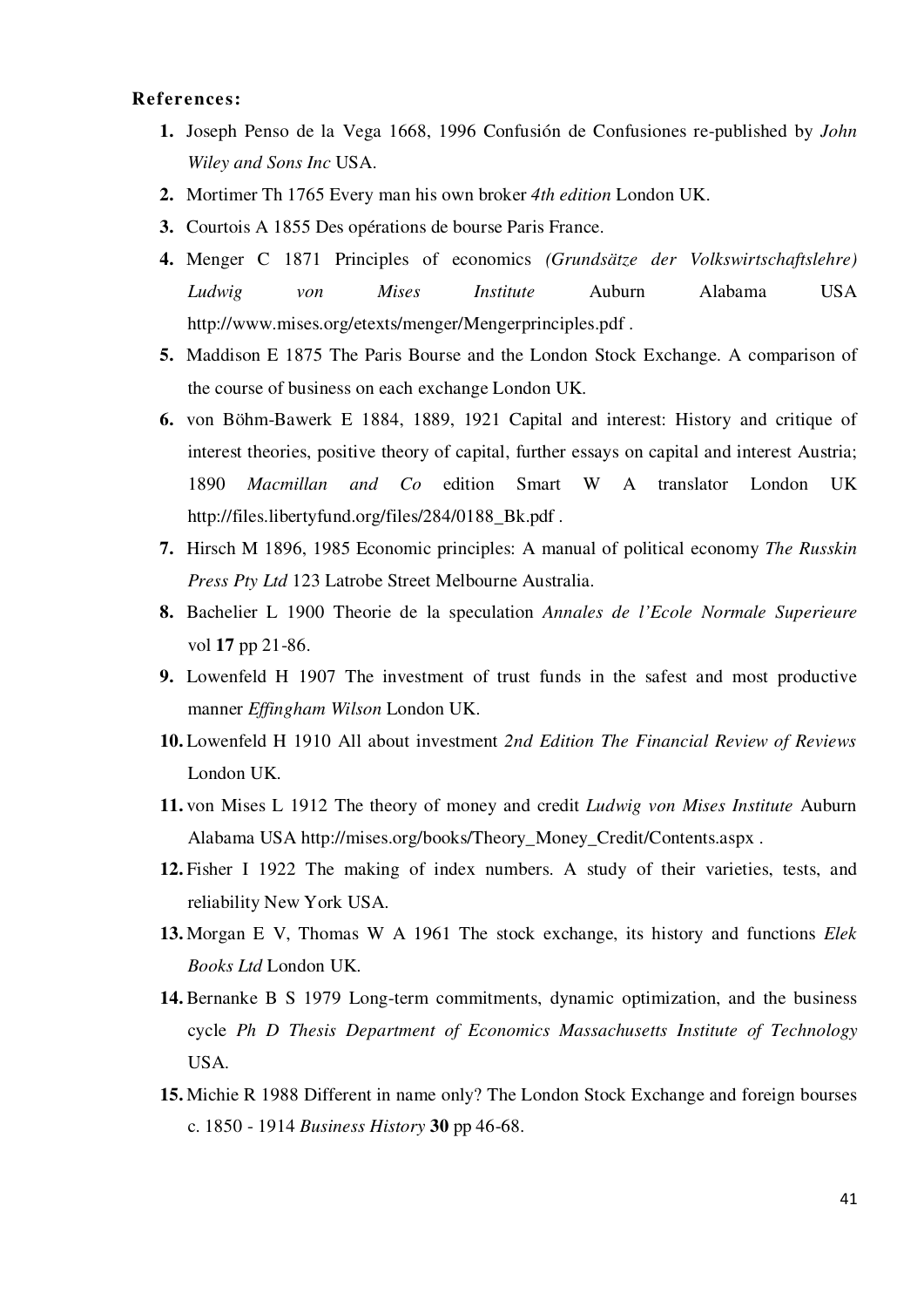- **16.** Michie R 1999, 2001 The London Stock Exchange: A history *Oxford University Press* UK 978-0-19-924255-9 pp 688.
- **17.** Arbulu P 1998a Le marché parisien des actions françaises au XIXe siècle : performance et efficience d'un marché émergent Thèse de doctorat Université d'Orléans France.
- **18.** Arbulu P 1998b La Bourse de Paris au xixème siecle: l'exemple d'un marche emergent devenu efficient Revue d'Économie Financière pp 213 - 249.
- **19.** Neal L 2005 The London Stock Exchange in the 19th century: Ownership structures, growth and performance *Working Paper 115 Oesterreichische Nationalbank* Wien Austria pp 1 - 38.
- **20.** Petit M 2006 Inventaire des séries de données historiques du projet Old Paris stock exchange 1919-1939 *Economies et Sociétés* **40** no 8 pp 1089-1119.
- **21.** P C Hautcoeur 2006 Why and how to measure stock market fluctuations? The early history of stock market indices, with special reference to the French case *Working paper no 10 Paris School of Economics* Paris France.
- **22.** Hautcoeur P-C, Riva A 2007 The Paris financial market in the 19th century: An efficient multi-polar organization ? *Working Paper no.31 Paris School of Economics* Paris France.
- **23.** Le Bris D, Hautcoeur P-C 2011 A challenge to triumphant optimists? *halshs-00586765 version 1 Paris School of Economics – EHESS* Paris France www.pse.ens.fr.
- **24.** Gallais-Hamonno, Georges (ed.) 2007 Le marché financier français au 19e siècle, Aspects antitatifs des acteurs et des instruments à la Bourse de Paris *Paris* France.
- **25.** Hamao Y, Hoshi T, Okazaki T 2005 The genesis and development of the capital market in pre-war Japan CARF-F-023 Tokyo Japan http://www.carf.e.utokyo.ac.jp/workingpaper/index.cgi .
- **26.** Hart O, Moore J 1996 The governance of exchanges: Members' cooperatives versus outside ownership *Oxford Review of Economic Policy* **12** pp 53-69.
- **27.** Goetzmann W, Ibbotson R, Peng C 2000 A New historical database for the NYSE 1815 to 1925: Performance and predictability *The Journal of Financial Markets* **4** no 1 pp. 1-32.
- **28.** Davis L E, Neal L 1998 Micro rules and macro outcomes: The impact of the structure of organizational rules on the efficiency of security exchanges, London, New York, and Paris, 1800-1914 *American Economic Review* **88** (2) pp 40-45.
- **29.** Davis L E, Neal L, White E N 2003 How it all began: The rise of listing requirements on the London, Berlin, Paris, and New York stock exchanges *The International Journal of Accounting* **38** (2) pp 117-143.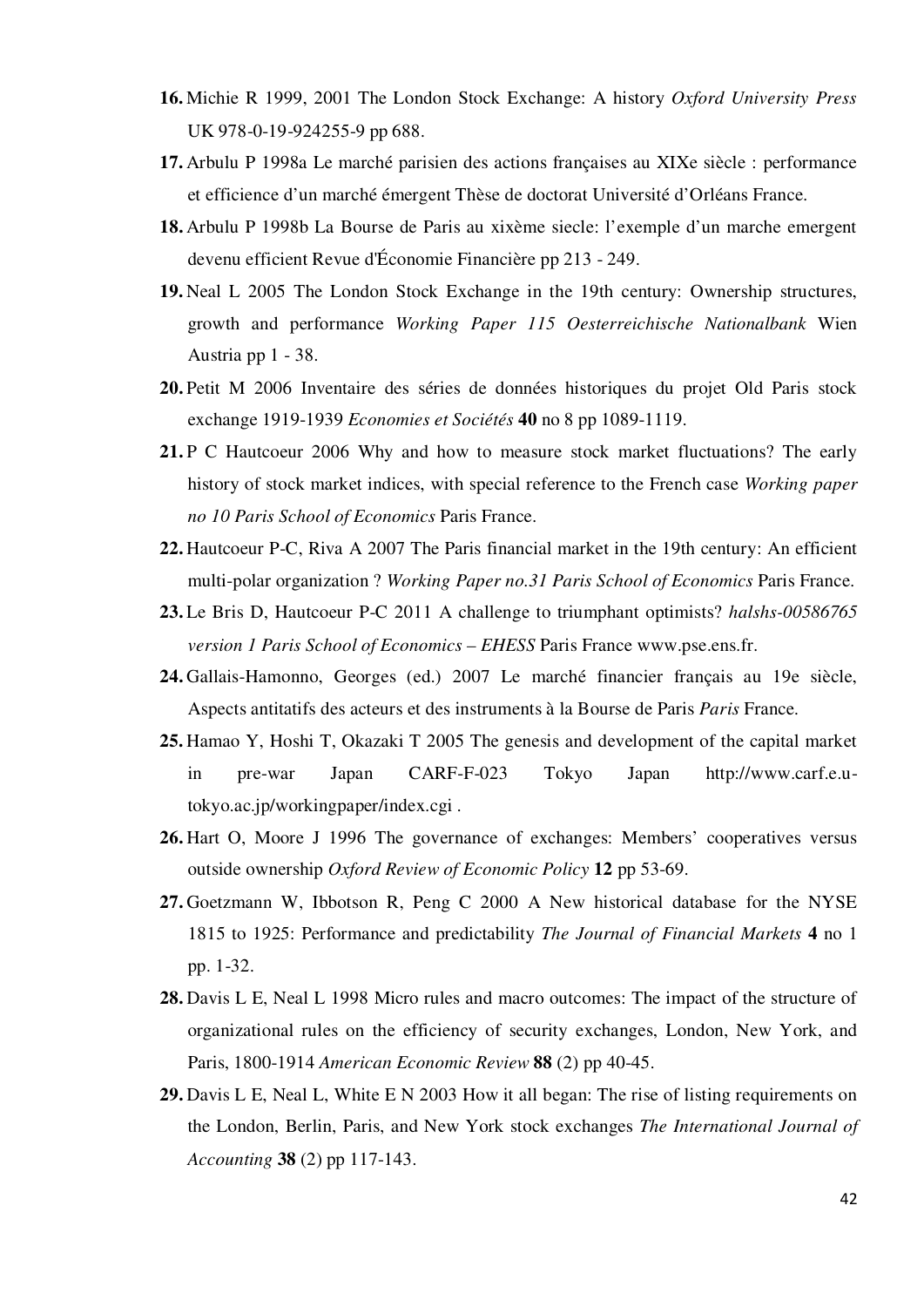- **30.** Pirrong C 1999 The organization of financial exchange markets: Theory and evidence *Journal of Financial Markets* **2** (4) pp 329-357.
- **31.** Pirrong C 2000 A theory of financial exchange organization *Journal of Law & Economics* **43** pp 437-471.
- **32.** Di Noia C 2001 Competition and integration among stock exchanges in Europe: Network effects, implicit mergers and remote access *European Financial Management* **7** (1) pp 39- 72.
- **33.** Gregory A, Harris D F, Michou M 2001 An analysis of contrarian investment strategies in the UK *Journal of Business Finance and Accounting* **28** (9-10) pp 1192 - 1228.
- **34.** Ledenyov V O, Ledenyov D O 2012a Shaping the international financial system in century of globalization *Cornell University* NY USA www.arxiv.org 1206.2022.pdf pp 1-20.
- **35.** Ledenyov V O, Ledenyov D O 2012b Designing the new architecture of international financial system in era of great changes by globalization *Cornell University* NY USA www.arxiv.org 1206.2778.pdf pp 1-18.
- **36.** Ledenyov D O, Ledenyov V O 2012c On the new central bank strategy toward monetary and financial instabilities management in finances: econophysical analysis of nonlinear dynamical financial systems *Cornell University* NY USA www.arxiv.org 1211.1897.pdf pp 1-8.
- **37.** Ledenyov D O, Ledenyov V O 2012d On the risk management with application of econophysics analysis in central banks and financial institutions *Cornell University* NY USA www.arxiv.org 1211.4108.pdf pp 1-10.
- **38.** Ledenyov D O, Ledenyov V O 2012e Nonlinearities in microwave superconductivity *Cornell University* NY USA www.arxiv.org 1206.4426.pdf pp 1-919.
- **39.** Ledenyov D O, Ledenyov V O 2013a On the optimal allocation of assets in investment portfolio with application of modern portfolio management and nonlinear dynamic chaos theories in investment, commercial and central banks *Cornell University* NY USA www.arxiv.org 1301.4881.pdf pp 1-34.
- **40.** Ledenyov D O, Ledenyov V O 2013b On the theory of firm in nonlinear dynamic financial and economic systems *Cornell University* NY USA www.arxiv.org 1206.4426v2.pdf pp 1-27.
- **41.** Ledenyov D O, Ledenyov V O 2013c On the accurate characterization of business cycles in nonlinear dynamic financial and economic systems *Cornell University* NY USA www.arxiv.org 1304.4807.pdf pp 1-26.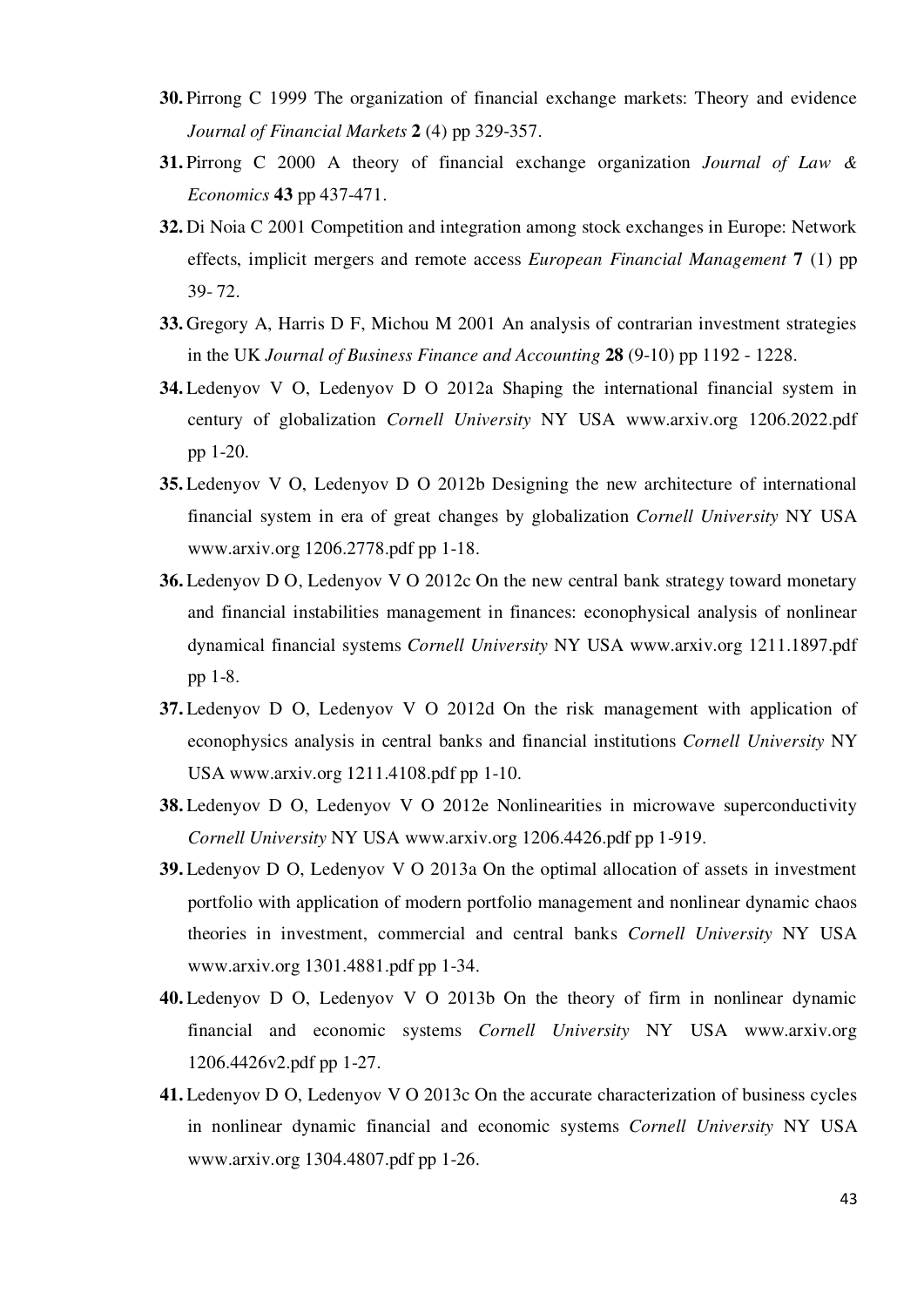- **42.** Ledenyov D O, Ledenyov V O 2013d To the problem of turbulence in quantitative easing transmission channels and transactions network channels at quantitative easing policy implementation by central banks *Cornell University* NY USA www.arxiv.org 1305.5656.pdf pp 1-40.
- **43.** Ledenyov D O, Ledenyov V O 2013e To the problem of evaluation of market risk of global equity index portfolio in global capital markets *MPRA Paper no 47708 Munich University* Munich Germany pp 1 - 25 http://mpra.ub.uni-muenchen.de/47708/ .
- **44.** Ledenyov D O, Ledenyov V O 2013f Nonlinearities in finances *Software in MatlabR2012* The MathWorks USA.
- **45.** Munro J H 2003 The medieval origins of the 'Financial Revolution': usury, rentes, and negotiability *The International History Review* **XXV 3** ISSN 0707-5332 pp 505 – 756 *Munich University* Munich Germany http://mpra.ub.uni-muenchen.de/10925/ .
- **46.** Landes D 1998, 1999 The wealth and poverty of nations *W W Norton & Company Inc USA*; *Little Brown & Company UK*; *Abacus UK* ISBN 0 349 11166 9 pp 1 - 650.
- **47.** Shiryaev A N 1998a Foundations of stochastic financial mathematics vol **1** *Fazis Scientific and Publishing House* Moscow Russian Federation ISBN 5-7036-0044-8 pp 1-492.
- **48.** Shiryaev A N 1998b Foundations of stochastic financial mathematics vol **2** *Fazis Scientific and Publishing House* Moscow Russian Federation ISBN 5-7036-0044-8 pp 493-1017.
- **49.** Viveen A 2013 Private communications on the Dutch financial, economic and political systems *Kharkov Palace Hotel* Kharkov Ukraine.
- **50.** Schnoor I 2006 Comparable analysis and data manipulation tools *The Marquee Group*  Toronto Canada pp 1-66.
- **51.** Schnoor I 2005-2006 Private communications on business valuation methodologies *Rotman School of Management University of Toronto* Canada.
- **52.** Łuniewska M A 2007 A statistical analysis of dividend in chosen companies listed on the Warsaw Stock Exchange *Folia Oeconomica Stetinensia* DOI: 10.2478/v10031-007-0013- 4 pp 76-85.
- **53.** Bartram S M, Bodnar G M 2009 Crossing the lines: The conditional relation between exchange rate exposure and stock returns in emerging and developed markets *MPRA Paper No. 14018 Munich University Munich Germany* pp 1-43 http://mpra.ub.unimuenchen.de/14018/ .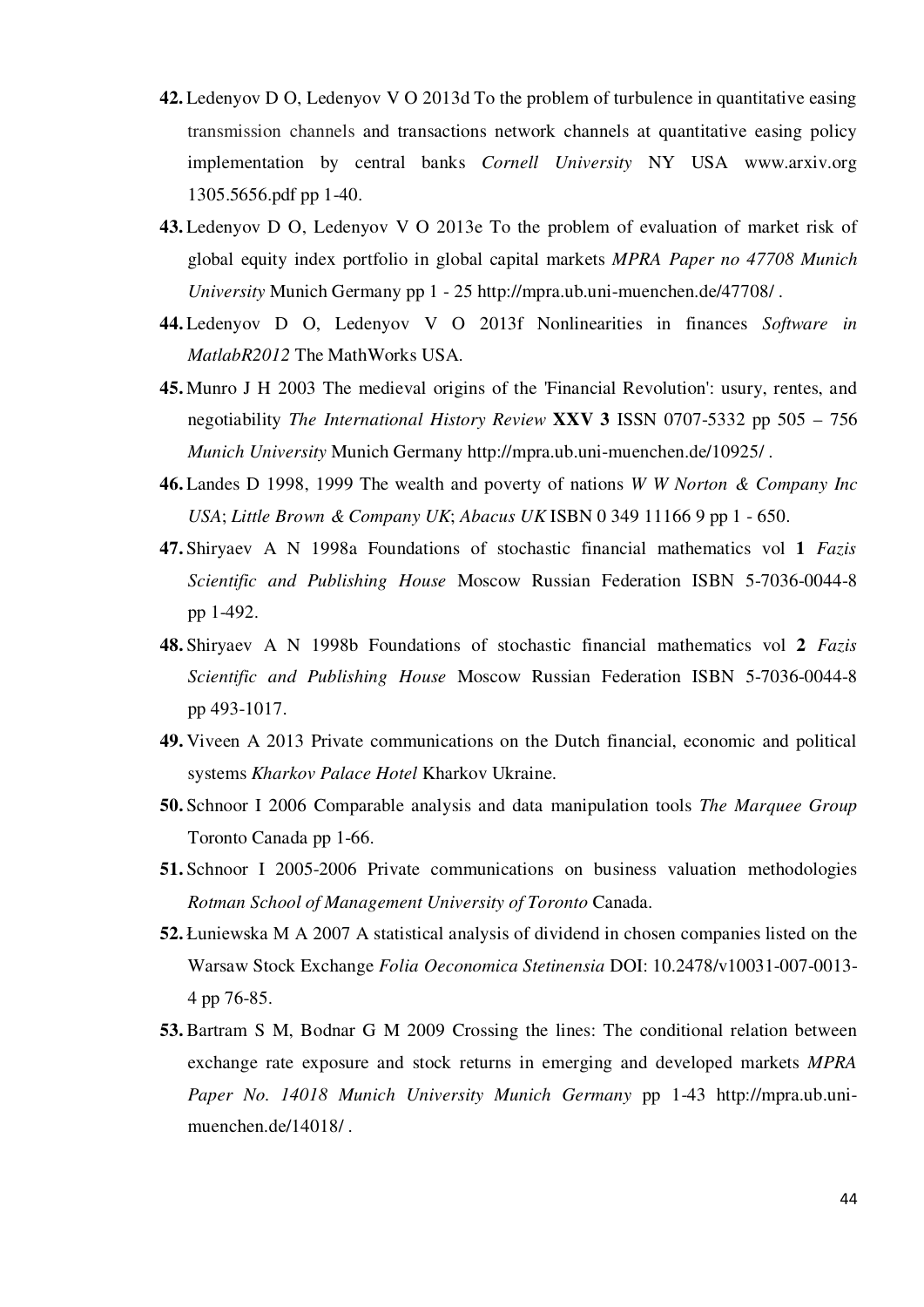- **54.** Granger C W J 1969 Investigating causal relations by econometrics models and cross spectral methods *Econometrica* **37** pp 424-438.
- **55.** Granger C W J, Huang B, Yang C W, 2000 Bivariate causality between stock prices and exchange rates: Evidence from recent Asian flu *The Quarterly Review of Economics and Finance* **40** pp 337-354.
- **56.** Aggarwal R 1981 Exchange rates and stock prices: A study of U.S. capital market under floating exchange rates *Akron Business and Economic Review* **12** pp 7-12.
- **57.** Soenen L A, Hennigar E S 1988 An analysis of exchange rates and stock prices the U.S. experience between 1980 and 1986 *Akron Business and Economic Review* **19** pp 7-16.
- **58.** Giovannini A, Jorion P 1989 The time-variation of risk and return in the foreign exchange and stock markets *Journal of Finance* **44** pp 307-325.
- **59.**Jorion P 1991 The Pricing of exchange rate risk in the stock market *Journal of Financial and Quantitative Analysis* **26** (3) pp 363-376.
- **60.** Loudon G F 1993 The foreign exchange operating exposure of Australian stocks *Accounting and Finance* **33** (1) pp 19-32.
- **61.** Bailey W, Chung Y P 1995 Exchange rate fluctuations, political risk, and stock returns: Some evidence from an emerging market *Journal of Financial and Quantitative Analysis* **30** (4) pp 541 - 560.
- **62.** Prasad A M, Rajan M 1995 The role of exchange and interest risk in equity valuation: A comparative study of international stock markets *Journal of Economics and Business* **47** (5) pp 457-472.
- **63.** Ajayi R A, Mougoue M 1996 On the dynamic relation between stock prices and exchange rates *Journal of Financial Research* **19** pp 193-207.
- **64.** Ajayi R A, Friedman J, Mehdian S M 1998 On the relationship between stock returns and exchange rates: Tests of Granger causality *Global Finance Journal* **9** pp 241-251.
- **65.** Issam S, Abdalla A, Murinde V 1997 Exchange rate and stock price interactions in emerging financial markets: Evidence on India, Korea, Pakistan and the Philippines *Applied Financial Economics* **7** pp 25- 35.
- **66.** Yu Q 1997 Stock prices and exchange rates: Experience in leading East Asian financial countries: Tokyo, Hong Kong and Singapore *Singapore Economic Review* **41** pp 47-56.
- **67.** Chow E H, Lee W Y, Solt M E 1997 The exchange rate risk exposure of asset returns *Journal of Business* **70** (1) pp 107-123.
- **68.** Choi J J, Hiraki T, Takezawa N 1998 Is foreign exchange rate risk priced in the Japanese stock market? *Journal of Financial and Quantitative Analysis* **33** (3) pp 361-382.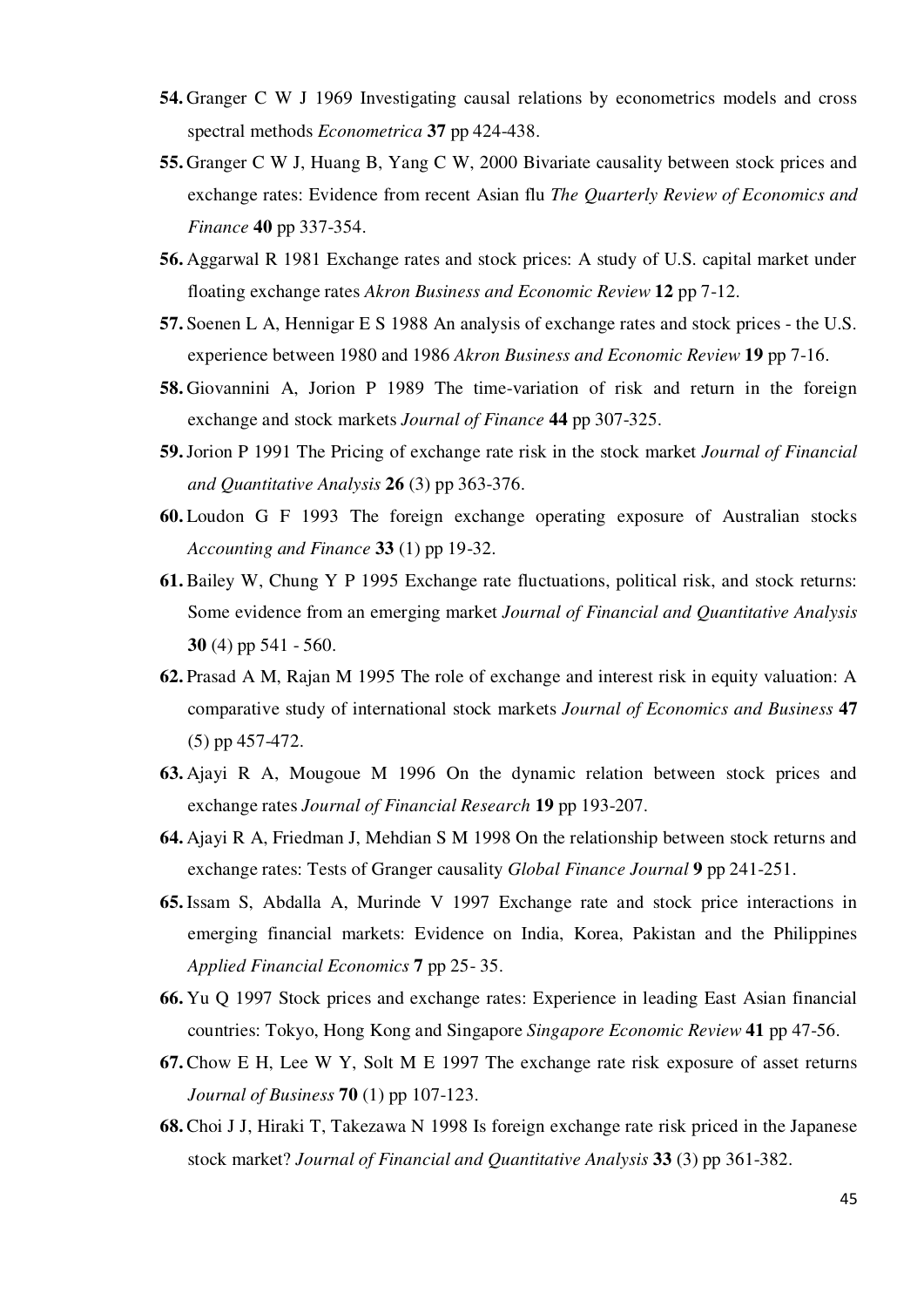- **69.** Stavarek D 2004 Stock prices and exchange rates in the EU and the USA: Evidence of their mutual interactions *MPRA Paper No 7297* pp 1 – 23 http://mpra.ub.unimuenchen.de/7297/ .
- **70.** Kolari J W, Moorman T C, Sorescu S M 2005 Foreign exchange risk and the crosssection of stock returns *Texas A&M Working Paper* USA.
- **71.** Tabak B M 2006 The dynamic relationship between stock prices and exchange rates: Evidence for Brasil *The Banco Central do Brasil Working Paper Series no 124* ISSN 1518-3548 pp 1 - 37.
- **72.** Hartmann D, Pierdzioch Ch 2006 Nonlinear links between stock returns and exchange rate movements *MPRA Paper No. 2918 Munich University* Munich Germany pp 1 – 15 http://mpra.ub.uni-muenchen.de/2918/ .
- **73.** Hyde S J 2007 The response of industry stock returns to market, exchange rate and interest rate risks *Manchester Business School Working Paper No 2007-491 MPRA Paper No. 9679 Munich University* Munich Germany http://mpra.ub.unimuenchen.de/9679/ .
- **74.** Alagidede P, Panagiotidis T, Xu Zhang 2010 Causal relationship between stock prices and exchange rates *Stirling Economics Discussion Paper 2010-05 Stirling Management School* Stirling University UK http://www.economics.stir.ac.uk .
- **75.** Thai-Ha Le, Youngho Chang 2011a The impact of oil price fluctuations on stock markets in developed and emerging economies *MPRA Paper No. 31936 Munich University Germany* http://mpra.ub.uni-muenchen.de/31936/ .
- **76.** Thai-Ha Le, Youngho Chang 2011b Dynamic relationships between the price of oil, gold and financial variables in Japan: a bounds testing approach *MPRA Paper No. 33030 Munich University Germany* pp 1-30 http://mpra.ub.uni-muenchen.de/33030/ .
- **77.** Hamilton J D 1983 Oil and the macroeconomy since World War II *Journal of Political Economy* **91** pp 228-248.
- **78.** Gisser M, Goodwin T H 1986 Crude oil and the macroeconomy: Tests of some popular notions *Journal of Money, Credit, and Banking* **18** pp 95-103.
- **79.** Fortune N J 1987 The inflation rate of the price of gold, expected prices and interest rates *Journal of Macroeconomics 9* (1) pp 71-82.
- **80.** Mork K A 1989 Oil and the macroeconomy When prices go up and down: An Extension of Hamilton's results *Journal of Political Economy* **91** pp 740-744.
- **81.** Sjaastad L A, Scacciallani F 1996 The price of gold and the exchange rate *Journal of Money and Finance* **15** pp 879-897.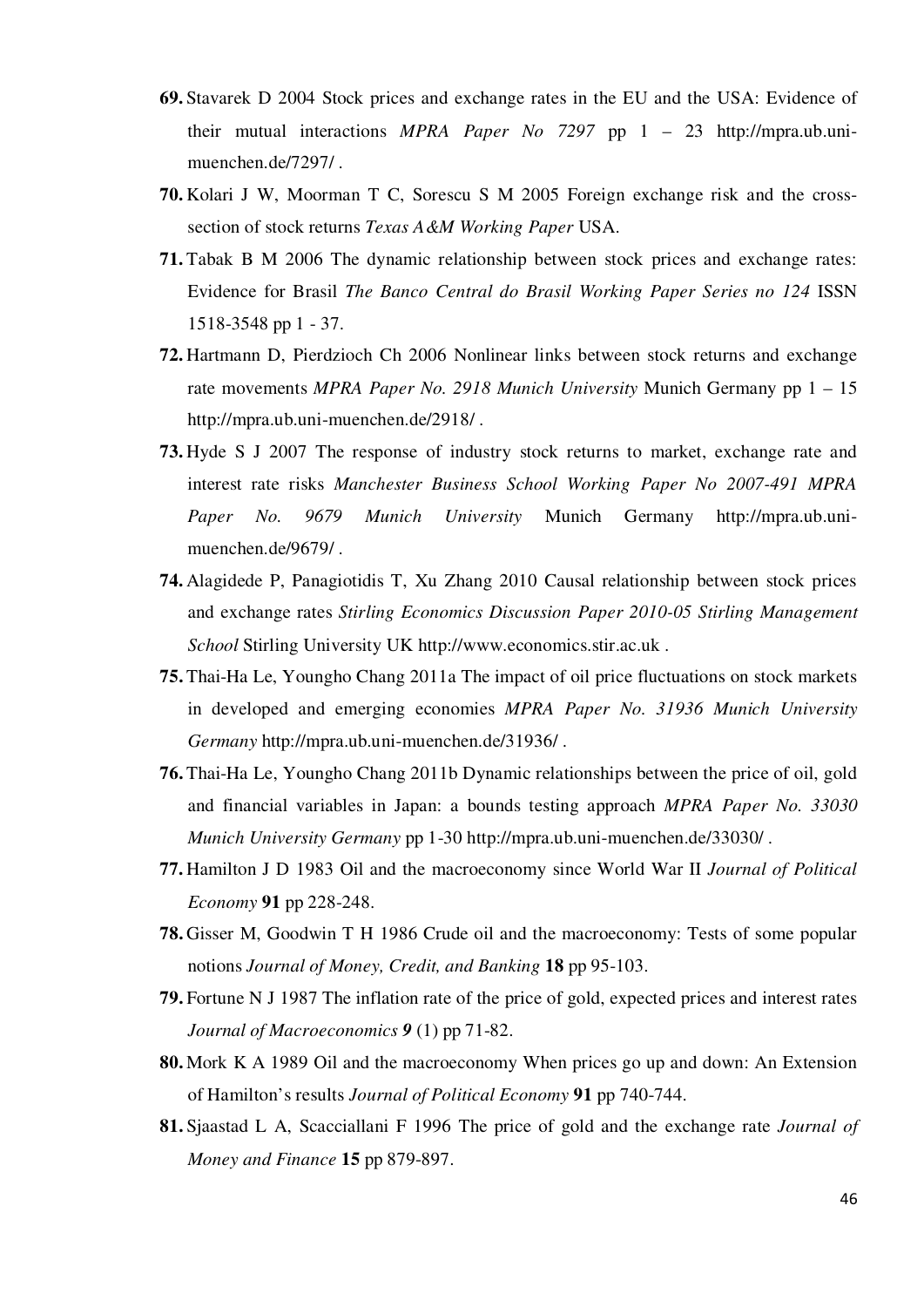- **82.** Chan H W H, Faff R 1998 The sensitivity of Australian industry equity returns to a gold price factor *Accounting and Finance* **38** pp 223-244.
- **83.** Cai J, Cheung Y-L, Wong M C S 2001 What moves the gold market? *Journal of Futures Markets* **21** pp 257-278.
- **84.** Guo H, Kliesen K 2005 Oil price volatility and U.S. macroeconomic activity *Federal Reserve Bank of St. Louis Review* **87** (6) pp 669-683.
- **85.** Capie F, Mills T C, Wood G 2005 Gold as a hedge against the dollar *Journal of International Financial Markets, Institutions and Money* **15** pp 343-352.
- **86.** Basher S A, Sadorsky P 2006 Oil price risk and emerging stock markets *Global Finance Journal* **17** pp 224–251.
- **87.** Sjaastad L A 2008 The price of gold and the exchange rates: once again *Resources Policy* **33** pp 118-124.
- **88.** Park J, Ratti R 2008 Oil prices shocks and stock markets in the U.S. and 13 European countries *Energy Economics* **30** (5) pp 2587-2608.
- **89.** Breitenfellner A, Crespo J 2008 Crude oil prices and the USD/EUR exchange rate *Monetary Policy and The Economy* **4** pp 102-121.
- **90.** Kilian L, Park C 2009 The impact of oil price shocks on the US stock market International *Economic Review* **50** (4) pp 1267-1287.
- **91.** Wang M L Wang C P, Huang T Y 2010 Relationships among oil price, gold price, exchange rate and international stock markets *International Research Journal of Finance and Economics* **47** pp 82-91.
- **92.** Lizardo R, Mollick A 2010 Oil price fluctuations and US dollar exchange rates *Energy Economics* **32** pp 399-408.
- **93.** Situngkir, Surya (2004) write: "Volatility is a measure of uncertainty of the financial time series data or possible risk that is commonly faced by investors in stock trading."
- **94.** Busch Th, Christensen B J Nielsen M Ø 2009 The role of implied volatility in forecasting future realized volatility and jumps in foreign exchange, stock, and bond markets *CREATES Research Paper 2007-9* Danske Bank Copenhagen Denmark; Center for Research in Econometric Analysis of Time Series Aarhus Denmark; School of Economics and Management University of Aarhus Denmark; Queen's University Kingston Ontario Canada pp 1 - 20.
- **95.** Schwert G W 1989 Why does stock market volatility change over time? *Journal of Finance* **44** pp 1115-53.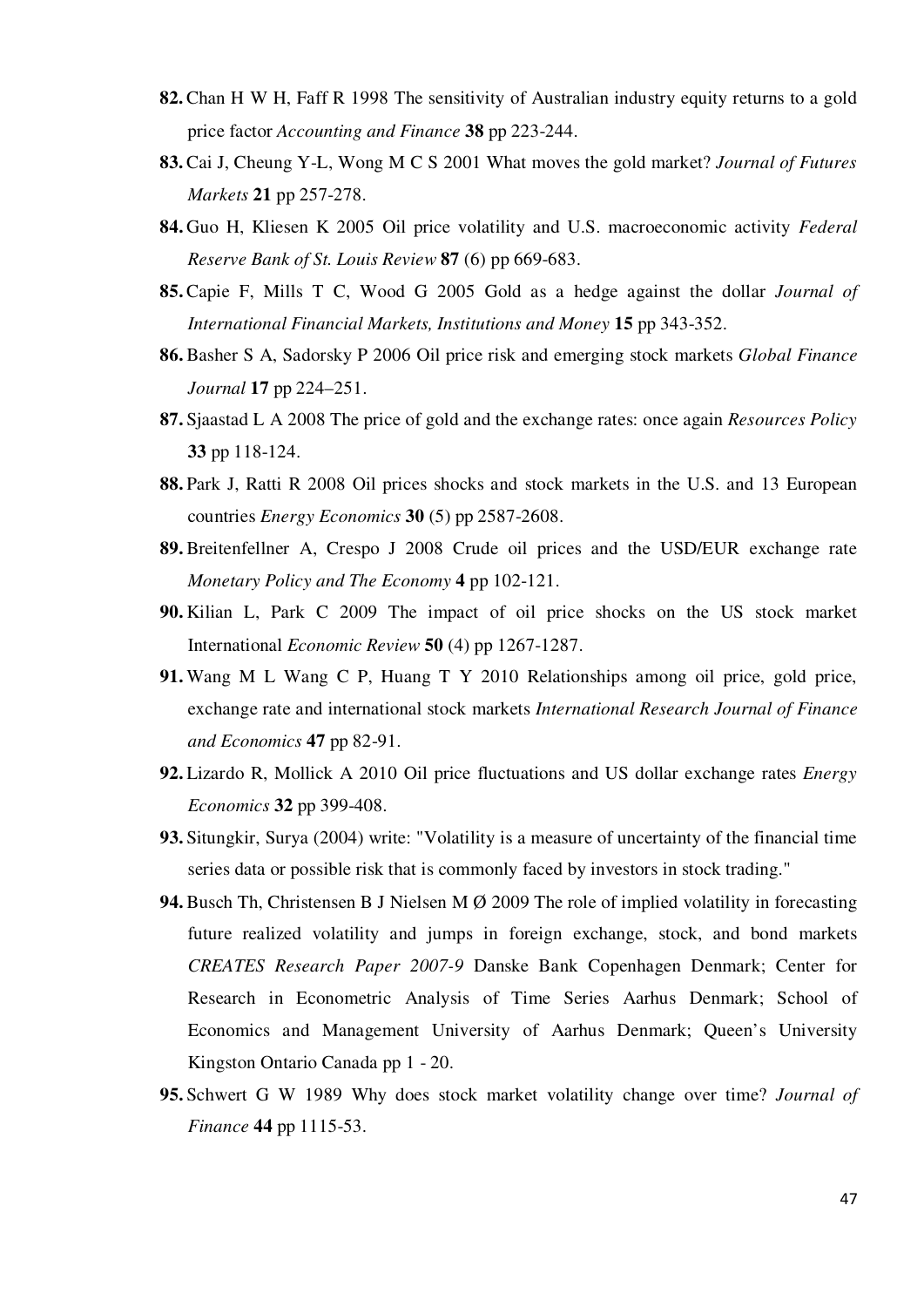- **96.** Égert B, Koubaa Y 2004 Modelling stock returns in the G-7 and in selected CEE economies: a non-linear GARCH approach *William Davidson Institute Working Paper no 663*.
- **97.** Kavkler A, Festić M 2011 Modeling stock exchange index returns in different GDP growth regimes *Prague Economic Papers* **1** pp 3-22.
- **98.** Elton E J, Gruber M J 1995 Modern portfolio theory and investment analysis *J Wiley and Sons* New York USA.
- **99.** Statman M 1987 How many stocks make a diversified portfolio *Journal of Financial and Quantitative Analysis* vol **22** no 3 pp 353-63.
- **100.** Utsugi A, Ino K, Oshikawa M 2003 Random matrix theory analysis of cross correlations in financial markets *Cornell University* NY USA http://arxiv.org/abs/condmat/0312643v1 .
- **101.** Johansen S 1988 Statistical analysis of co-integrated vectors *Journal of Economic Dynamics and Control* **12** pp 231-254.
- **102.** Dickey D A, Fuller W A 1981 Likelihood ratio statistics for autoregressive time series with a unit root *Econometrica* **49** pp 1057 - 1072.
- **103.** Johansen S, Juselius K 1990 Maximum likelihood estimation and inference on cointegration with application to the demand for money *Oxford Bulletin of Economics and Statistics* **52** pp 169-210.
- **104.** Gencay R, Selcuk F, Whitcher B 2008 Information flow between volatilities across time scales *MPRA Paper No. 10355* pp 1 – 37 *Munich University* Munich Germany http://mpra.ub.uni-muenchen.de/10355/ .
- **105.** Hinich M J 1982 Testing for Gaussianity and linearity of a stationary time series *Journal of Time Series Analysis* **3** pp 169-176.
- **106.** Phillips P C B 1987 Time series regression with a unit root *Econometrica* **55** pp 277-301.
- **107.** Phillips P C B, Perron P 1988 Testing for a unit root in time series regression *Biometrica* **75** pp 228-252.
- **108.** Martin R L 1998-1999, 2005-2006 Private communications on the nonlinearities and chaos in finances *Rotman School of Management University of Toronto* Canada.
- **109.** Hull J C 2005-2006 Private communications on the nonlinearities and chaos in finances *Rotman School of Management University of Toronto* Canada.
- **110.** Grassberger P, Procaccia I 1983 Characterization of strange attractors *Physical Review Letters* **50** (5) pp 346-349.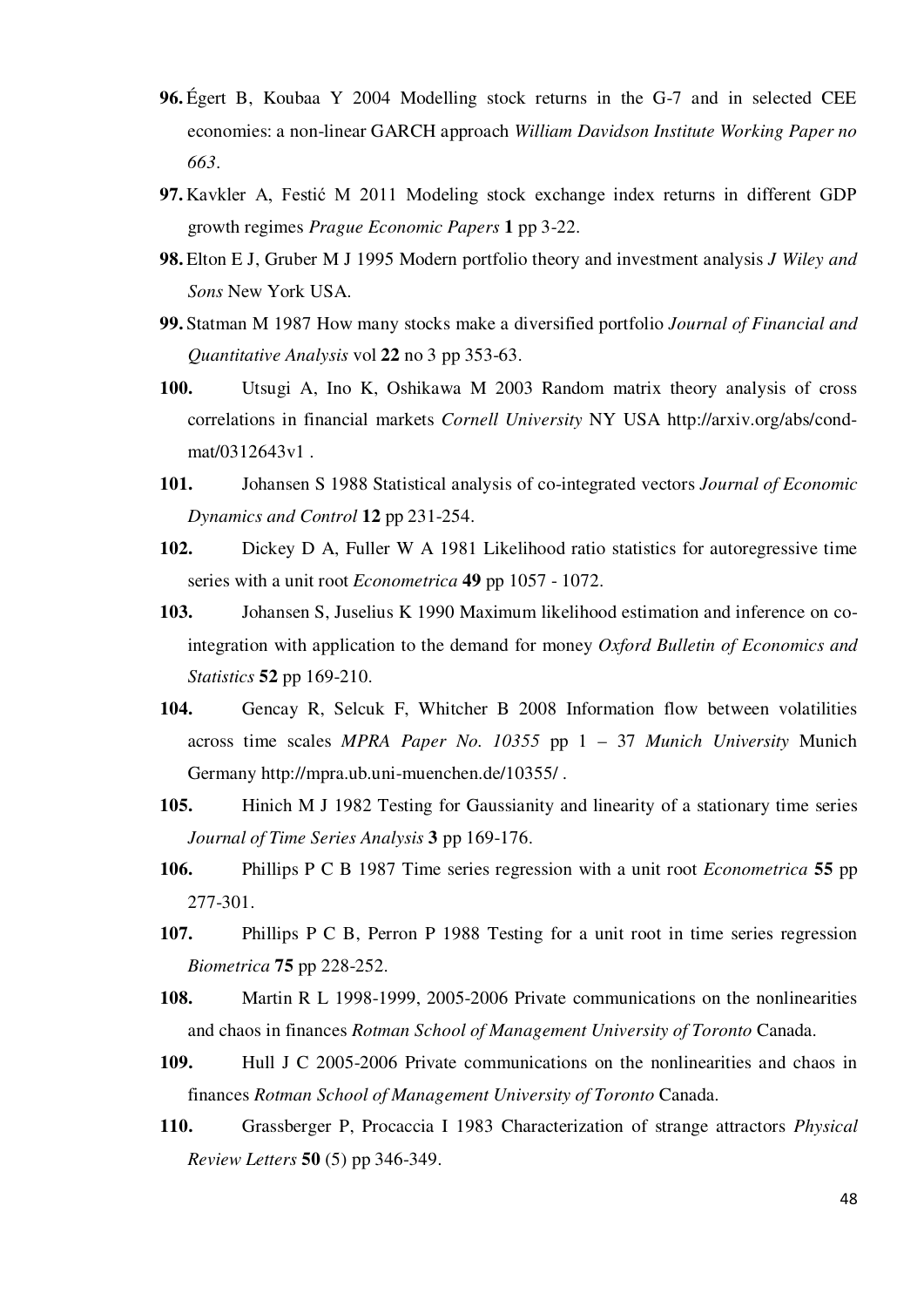- **111.** Wolf A, Swift J B, Swinney H L, Vastano J A 1985 Determining Lyapunov exponents from a time series *Physica D* 16 pp 285-317.
- **112.** Tsay R S 1986 Nonlinearity tests for time series *Biometrica* **73** pp 461-466.
- **113.** Kelsey D 1988 The economics of chaos or the chaos of economics *Oxford Economic Papers* **40** pp 1-31.
- **114.** Baumol W, Benhabib J 1989 Chaos: Significance, mechanism, and economic applications *Journal of Economic Perspectives* **3** (1) pp 77 - 105.
- **115.** Brock W, Malliaris A 1989 Differential equations, stability and chaos in dynamic economics *North—Holland*.
- **116.** White H 1989 Some asymptotic results for learning in single hidden-layer feed forward network models *Journal of the American Statistical Association* **84** (408) pp 1003-1013.
- **117.** Brock W 1990 Chaos and complexity in economic and financial science in von Furstenberg G editor Acting under uncertainty: Multidisciplinary conceptions *Kluwer* The Netherlands.
- **118.** Scheinkman J 1990 Nonlinearities in economic dynamics *Economic Journal* **100** pp 33—48.
- **119.** Tong H 1990 Nonlinear time series a dynamical systems approach *Oxford University Press* Oxford UK.
- **120.** Decoster G P, Mitchell D W 1991 Nonlinear monetary dynamics *Journal of Business and Economic Statistics* **9** pp 455-462.
- **121.** Nychka D, Ellner S, Gallant R, McCaffrey D 1992 Finding chaos in noisy systems *Journal of the Royal Statistical Society B* **54** (2) pp 399-426.
- **122.** Bullard J B, Butler A 1993 Nonlinearity and chaos in economic models: Implications for policy decisions *Working Paper 1991-002B Federal Reserve Bank of St Louise* USA http://research.stlouisfed.org/wp/1991/91-002.pdf .
- **123.** Granger C W J, T Terasvirta 1993 Modelling nonlinear economic relationships *Oxford University Press* Oxford UK.
- **124.** Kaplan D T 1994 Exceptional events as evidence for determinism *Physica D* **73** (1-2) pp 38-48.
- **125.** Ramsey J B, Rothman P 1994 Comment on nonlinear monetary dynamics by DeCoster G P and Mitchell D W *Journal of Business and Economic Statistics* **12** pp 135- 136.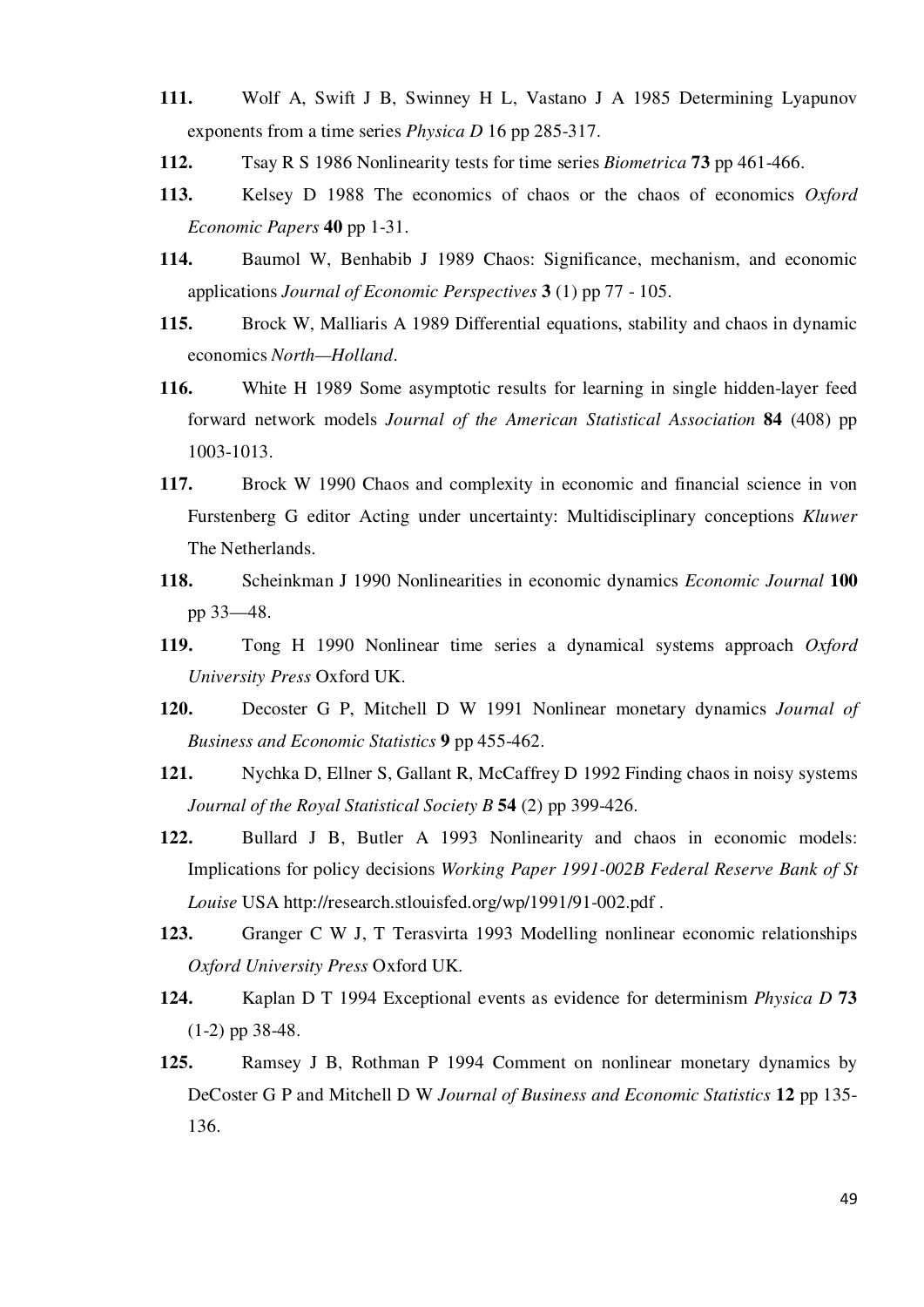- **126.** Abhyankar A H, Copeland L S, Wong W W 1995 Nonlinear dynamics in realtime equity market indices: evidence from the UK *Economic Journal* **105** (431) pp 864- 880.
- **127.** Abhyankar A H, Copeland L S, Wong W W 1997 Uncovering nonlinear structure in real-time stock-market indexes: the S&P 500, the DAX, the Nikkei 225, and the FTSE-100 *Journal of Business and Economic Statistics* **15** (1) pp 1-14.
- **128.** Ghashghaie S, Breymann W, Peinke J, Talkner P, Dodge Y 1996 Turbulent cascades in foreign exchange markets *Nature* **381** (6585) pp 767 - 770.
- **129.** van Dijk D, Franses P H, Lucas A 1996 Testing for smooth transition nonlinearity in the presence of outliers *Tinbergen Institute Erasmus University Rotterdam; Rotterdam Institute for Business Economic Research and Econometric Institute Erasmus University Rotterdam; Financial Sector management Free University Amsterdam* The Netherlands pp 1 - 36.
- **130.** Brock W A, Dechert W D, Lebaron B, Scheinkman J A 1996 A test for independence based on the correlation dimension *Economic Reviews* **15** (3) pp 197-235.
- **131.** Barnett W A, Gallant R A, Hinich M J, Jungeilges J A, Kaplan D T 1997 A single-blind controlled competition among tests for nonlinearity and chaos *Journal of Econometrics* pp 1 - 57.
- **132.** Wymer C R 1997 Structural nonlinear continuous time models in econometrics *Macroeconomic Dynamics* **1** pp 518-548.
- **133.** Ahn D-H, Gao B 1999 A parametric nonlinear model of term structure dynamics *Review of Financial Studies* **12** no 4 pp 721-762.
- **134.** Agnon Y, Golan A, Shearer M 1999 Nonparametric, nonlinear, short term forecasting: Theory and evidence for nonlinearities in the commodity markets *Economic Letters* **65** pp 293-299.
- **135.** Barnett W A, Serletis A 2000 Martingales, nonlinearity, and chaos *Journal of Economic Dynamics and Control* **24** pp 703-724.
- **136.** Barnett W A, Yijun He 2000 Unsolved econometric problems in nonlinearity, chaos, and bifurcation *Department of Economics Washington University; Department of Economics, Washington State University* pp 1 - 28.
- **137.** Kim Ch-J, Morley J, Piger J 2002 Nonlinearity and the permanent effects of recessions *Working Paper 2002-014E Federal Reserve Bank of St. Louis*  http://research.stlouisfed.org/wp/2002/2002-014.pdf .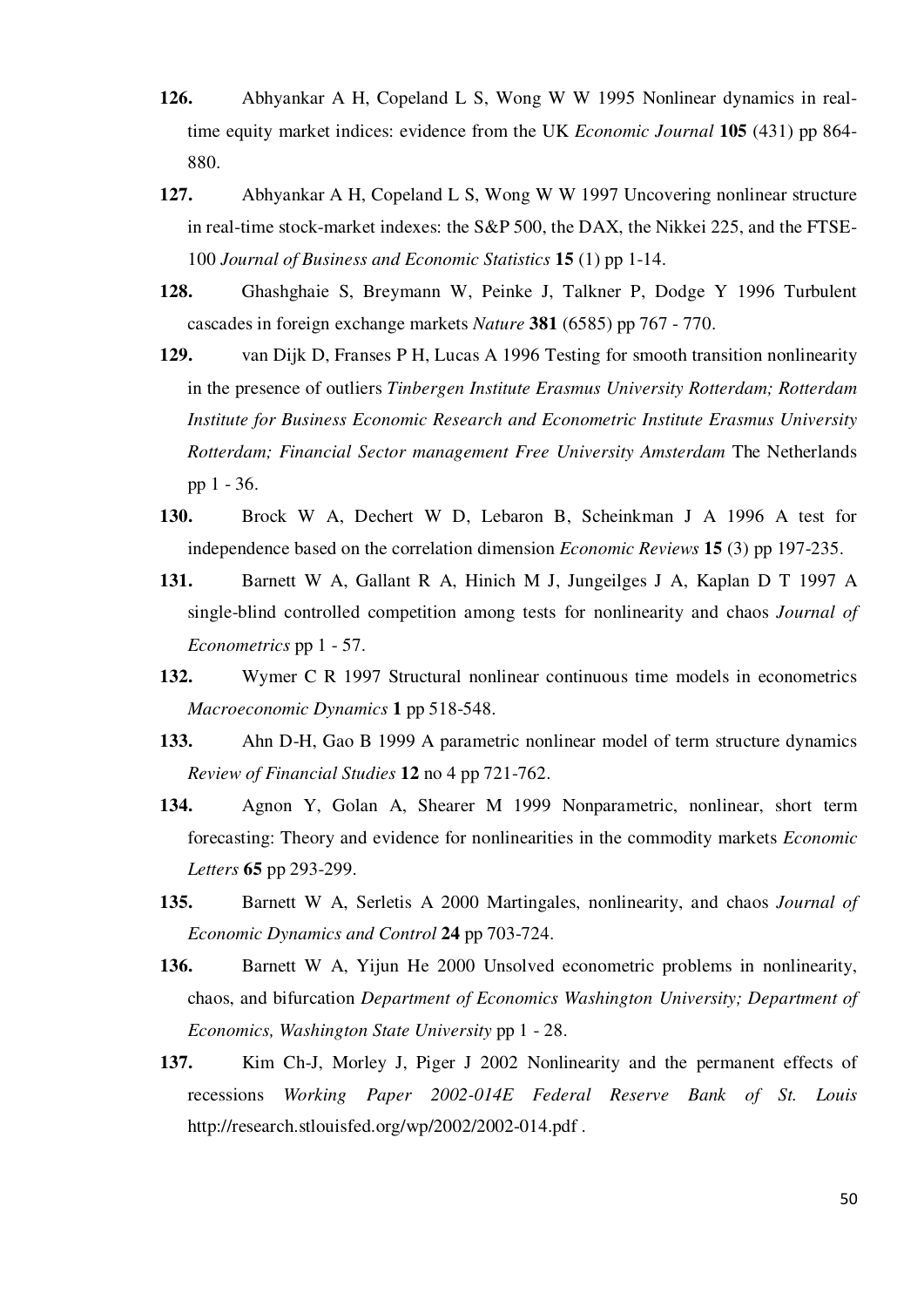- **138.** Kim D H, Osborn D R, Sensier M 2002 Nonlinearity in the Fed's monetary policy rule *Centre for Growth and Business Cycle Research University of Manchester* UK pp 1 - 45 http://www.ses.man.ac.uk/cgbcr/discussi.htm .
- **139.** Kim D H 2003 Nonlinearity in the term structure *Centre for Growth and Business Cycle Research University of Manchester* UK pp 1 - 45 http://www.ses.man.ac.uk/cgbcr/discussi.htm .
- **140.** Blake A P, Kapetanious G 2003 Testing for ARCH in the presence of nonlinearity of unknown form in the conditional mean *Working Paper no 496 University of London* ISSN 1473-0278 pp 1-21.
- **141.** Dahl C M, Gonz´alez-Rivera G 2003 Testing for neglected nonlinearity in regression models based on the theory of random fields *Journal of Econometrics* **114** pp 141–164.
- **142.** Chortareas G, Kapetanious G, Uctum M 2003 A nonlinear approach to public finance sustainability in Latin America *Working Paper No 486 University of London* UK ISSN 1473-0278 pp 1 - 22.
- **143.** Cuaresma J C 2003 Some million thresholds: Nonlinearity and cross-country growth regressions *Department of Economics University of Vienna* Austria pp 1 - 23.
- **144.** Dahl C M, Gonz´alez-Rivera G, Qin Y 2005 Statistical inference and prediction in nonlinear models using additive random fields *Working Paper Department of Economics Purdue University* France.
- **145.** Kesriyeli M, Osborn D R, Sensier M 2004 Nonlinearity and structural change in interest rate reaction functions for the US, UK and Germany *Centre for Growth and Business Cycle Research University of Manchester* UK pp 1 - 31 http://www.ses.man.ac.uk/cgbcr/discussi.htm .
- **146.** Bond D, Harrison M J, O'Brien E J 2005 Investigating nonlinearity: A note on the estimation of Hamilton's random field regression model *Studies in Nonlinear Dynamics and Econometrics* pp 1 - 48.
- **147.** Chappell D, Panagiotidis T 2005 Using the correlation dimension to detect nonlinear dynamics: Evidence from the Athens Stock exchange *Finance Letters* **3** (4) pp 29-32.
- **148.** Bond D, Harrison M J, Hession N, O'Brien E J 2006 Some empirical observations on the forward exchange rate anomaly *University of Ulster; Trinity College Dublin; CBFSAI* pp 1 - 25.